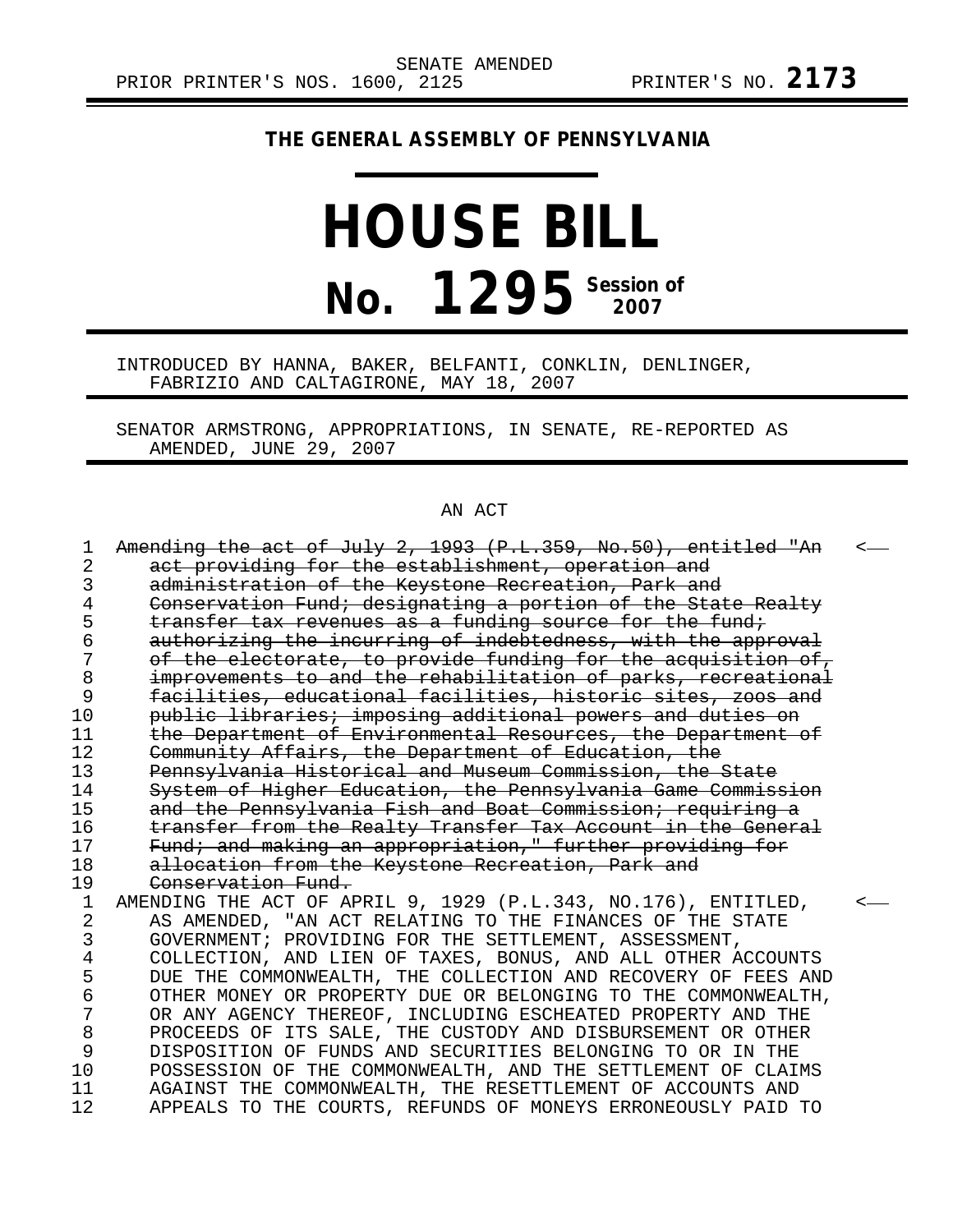1 THE COMMONWEALTH, AUDITING THE ACCOUNTS OF THE COMMONWEALTH 2 AND ALL AGENCIES THEREOF, OF ALL PUBLIC OFFICERS COLLECTING 3 MONEYS PAYABLE TO THE COMMONWEALTH, OR ANY AGENCY THEREOF, 4 AND ALL RECEIPTS OF APPROPRIATIONS FROM THE COMMONWEALTH, 5 AUTHORIZING THE COMMONWEALTH TO ISSUE TAX ANTICIPATION NOTES 6 TO DEFRAY CURRENT EXPENSES, IMPLEMENTING THE PROVISIONS OF 7 SECTION 7(A) OF ARTICLE VIII OF THE CONSTITUTION OF 8 PENNSYLVANIA AUTHORIZING AND RESTRICTING THE INCURRING OF 9 CERTAIN DEBT AND IMPOSING PENALTIES; AFFECTING EVERY 10 DEPARTMENT, BOARD, COMMISSION, AND OFFICER OF THE STATE 11 GOVERNMENT, EVERY POLITICAL SUBDIVISION OF THE STATE, AND 12 CERTAIN OFFICERS OF SUCH SUBDIVISIONS, EVERY PERSON, 13 ASSOCIATION, AND CORPORATION REQUIRED TO PAY, ASSESS, OR 14 COLLECT TAXES, OR TO MAKE RETURNS OR REPORTS UNDER THE LAWS 15 IMPOSING TAXES FOR STATE PURPOSES, OR TO PAY LICENSE FEES OR 16 OTHER MONEYS TO THE COMMONWEALTH, OR ANY AGENCY THEREOF, 17 EVERY STATE DEPOSITORY AND EVERY DEBTOR OR CREDITOR OF THE 18 COMMONWEALTH," PROVIDING FOR COMMONWEALTH EMPLOYEES GROUP < 19 LIFE INSURANCE; FURTHER PROVIDING<del>, IN BUDGET IMPLEMENTATION, <--</del><br>20 FOR THE STATE SYSTEM OF HIGHER EDUCATION AND FOR BUDGET <--FOR THE STATE SYSTEM OF HIGHER EDUCATION AND FOR BUDGET 21 IMPLEMENTATION; PROVIDING FOR GENERAL BUDGET IMPLEMENTATION 22 AND FOR 2007-2008 BUDGET IMPLEMENTATION AND RESTRICTIONS ON 23 APPROPRIATIONS FOR FUNDS AND ACCOUNTS; AND MAKING A RELATED 24 REPEAL. 25 The General Assembly of the Commonwealth of Pennsylvania 26 hereby enacts as follows:

- 27 Section 1. Section 12 of the act of July 2, 1993 (P.L.359, <-
- 28 No.50), known as the Keystone Recreation, Park and Conservation
- 29 Fund Act, is amended by adding a subsection to read:
- 30 Section 12. Allocation from fund.
- $31 + x + x$
- 32 (c) Notwithstanding the provisions of subsection (b), for
- 33 fiscal year 2006 2007 only, the entire amount of the transfer to
- 34 the fund under section 1106 C(d) of the act of March 4, 1971
- $35$   $(+P.L.6, No.2)$ , known as the Tax Reform Code of 1971, shall be
- 36 allocated to the State System of Higher Education.
- 37 Section 2. This act shall take effect immediately.
- 38 SECTION 1. SECTION 1737 B OF THE ACT OF APRIL 9, 1929 <-
- 39 (P.L.343, NO.176), KNOWN AS THE FISCAL CODE, ADDED JULY 5, 2006
- 40 (P.L.296, NO.66), IS AMENDED TO READ:
- 41 SECTION 1. THE ACT OF APRIL 9, 1929 (P.L.343, NO.176), KNOWN <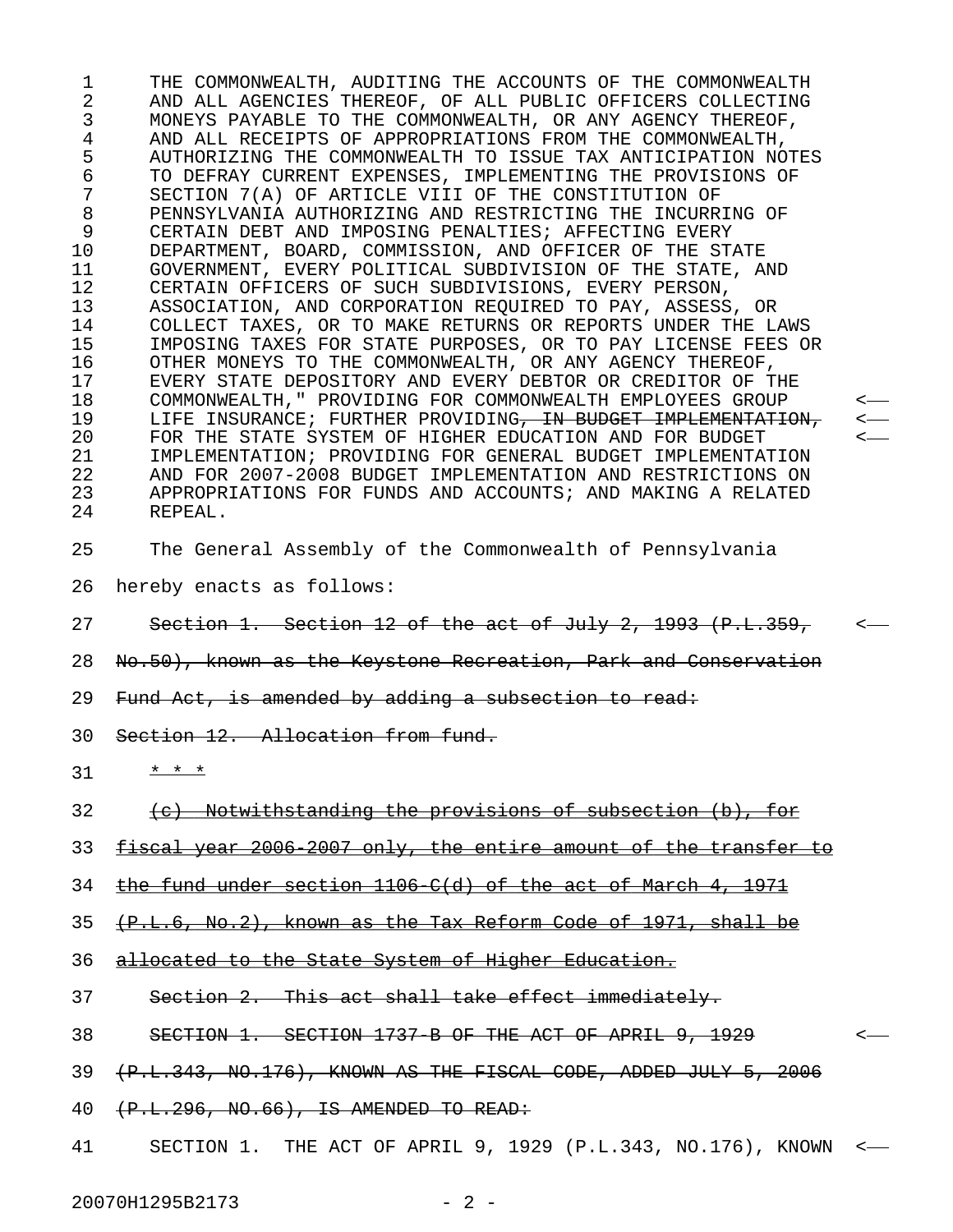| $\mathbf{1}$   | AS THE FISCAL CODE, IS AMENDED BY ADDING AN ARTICLE TO READ:     |
|----------------|------------------------------------------------------------------|
| $\overline{a}$ | ARTICLE XV-A                                                     |
| 3              | COMMONWEALTH EMPLOYEES GROUP LIFE INSURANCE                      |
| 4              | SECTION 1501-A. DEFINITIONS.                                     |
| 5              | THE FOLLOWING WORDS AND PHRASES WHEN USED IN THIS ARTICLE        |
| 6              | SHALL HAVE THE MEANINGS GIVEN TO THEM IN THIS SECTION UNLESS THE |
| 7              | CONTEXT CLEARLY INDICATES OTHERWISE:                             |
| 8              | "ANNUAL PAY RATE." THE BASE PAY RATE ANNUALIZED AND, IN THE      |
| 9              | CASE OF HOURLY ELIGIBLE EMPLOYEES, SHALL BE COMPUTED ON THE      |
| 10             | BASIS OF EXPECTED WORK HOURS.                                    |
| 11             | "DEPARTMENT." THE DEPARTMENT OF GENERAL SERVICES OF THE          |
| 12             | COMMONWEALTH.                                                    |
| 13             | "EMPLOYEES." A PERMANENT, CONTINUOUSLY SCHEDULED EMPLOYEE OF     |
| 14             | THE EXECUTIVE, JUDICIAL OR LEGISLATIVE BRANCH OF THE             |
| 15             | COMMONWEALTH, ITS COMMISSIONS, BOARDS, DEPARTMENTS AND           |
| 16             | AUTHORITIES. THE TERM SHALL INCLUDE MEMBERS OF THE GENERAL       |
| 17             | ASSEMBLY.                                                        |
| 18             | "LIFE INSURANCE." LIFE INSURANCE PROCURED UNDER THIS             |
| 19             | ARTICLE.                                                         |
| 20             | "SECRETARY." THE SECRETARY OF GENERAL SERVICES OF THE            |
| 21             | COMMONWEALTH.                                                    |
| 22             | SECTION 1502-A. GROUP LIFE INSURANCE.                            |
| 23             | (A) PROCUREMENT BY DEPARTMENT.--EXCEPT AS PROVIDED UNDER         |
| 24             | SUBSECTION (B), THE DEPARTMENT, WITH THE APPROVAL OF THE         |
| 25             | GOVERNOR AND WITH THE ADVICE OF THE INSURANCE COMMISSIONER,      |
| 26             | SHALL PROCURE FROM ONE OR MORE LIFE INSURANCE COMPANIES          |
| 27             | AUTHORIZED TO DO BUSINESS IN THIS COMMONWEALTH A POLICY OR       |
| 28             | POLICIES OF GROUP LIFE INSURANCE COVERING ELIGIBLE EMPLOYEES.    |
| 29             | (B) LEGISLATIVE BRANCH.--UPON WRITTEN NOTICE TO THE              |
| 30             | SECRETARY, AN INDIVIDUAL AGENCY OF THE GENERAL ASSEMBLY MAY      |
|                | 20070H1295B2173<br>$-3 -$                                        |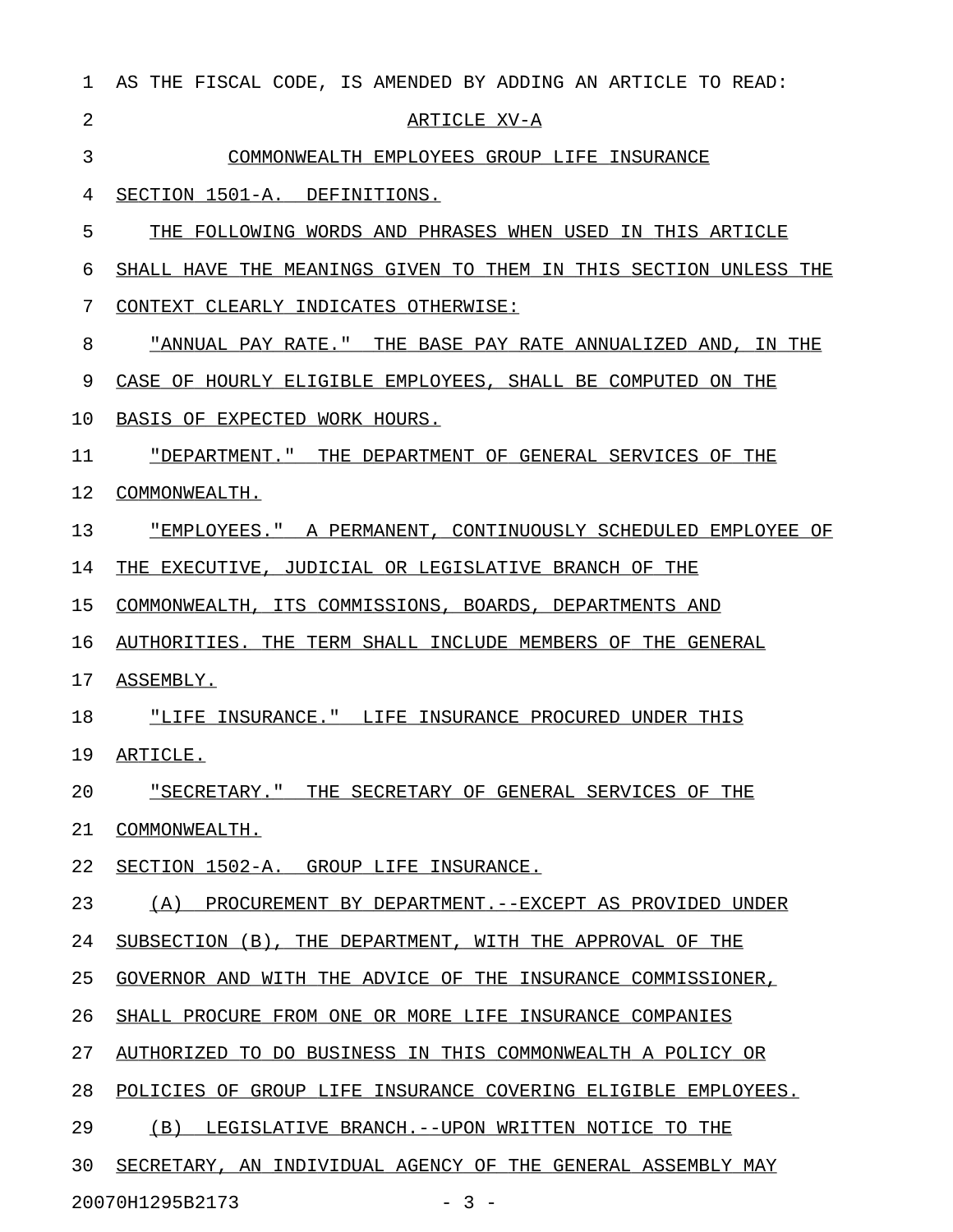1 PROCURE LIFE INSURANCE FOR ITS ELIGIBLE EMPLOYEES, INCLUDING 2 MEMBERS OF THE GENERAL ASSEMBLY, IN PLACE OF LIFE INSURANCE 3 AVAILABLE UNDER SUBSECTION (A). ANY LIFE INSURANCE PROCURED 4 UNDER THIS SUBSECTION SHALL, AT A MINIMUM, MEET THE REQUIREMENTS 5 OF SECTIONS 1503-A, 1504-A, 1505-A, 1506-A AND 1508-A. 6 (C) ELIGIBILITY.--AN EMPLOYEE UNDER SUBSECTION (A) OR (B) IN 7 ACTIVE SERVICE SHALL BE ELIGIBLE FOR LIFE INSURANCE UNDER THIS 8 ARTICLE IF THE EMPLOYEE HAS COMPLETED THREE MONTHS' CONTINUOUS 9 SERVICE AS AN EMPLOYEE UNDER SUBSECTION (A) OR (B). TEMPORARY 10 EMPLOYEES SHALL NOT BE ELIGIBLE. 11 SECTION 1503-A. AMOUNT. 12 (A) SCHEDULE.--THE AMOUNT OF LIFE INSURANCE FOR ANY ELIGIBLE 13 EMPLOYEE SHALL BE BASED ON THE ELIGIBLE EMPLOYEE'S ANNUAL PAY 14 RATE FROM THE COMMONWEALTH IN ACCORDANCE WITH A SCHEDULE TO BE 15 SUBMITTED ANNUALLY BY THE SECRETARY FOR PUBLICATION IN THE 16 PENNSYLVANIA BULLETIN. 17 (B) REDUCTION.--THE AMOUNT OF LIFE INSURANCE FOR ANY 18 ELIGIBLE EMPLOYEES 70 YEARS OF AGE OR OLDER SHALL BE ONE-HALF 19 THE AMOUNT OF LIFE INSURANCE PROVIDED UNDER THE SCHEDULE 20 PUBLISHED UNDER SUBSECTION (A). 21 (C) CHANGE IN AMOUNT. --ANY CHANGE IN THE AMOUNT OF LIFE 22 INSURANCE MADE NECESSARY BY A CHANGE IN PAY SHALL TAKE EFFECT ON 23 THE NEXT SUCCEEDING PROGRAM ANNIVERSARY. 24 SECTION 1504-A. CONTRIBUTIONS. 25 (A) ELIGIBLE EMPLOYEE PAYMENT.--EXCEPT AS PROVIDED UNDER 26 SUBSECTION (B), EACH ELIGIBLE EMPLOYEE COVERED BY LIFE INSURANCE 27 SHALL PAY, EITHER DIRECTLY OR BY MEANS OF A PAYROLL DEDUCTION 28 AUTHORIZED BY THE EMPLOYEE, THE COST OF THE INSURANCE IN AN 29 AMOUNT AS MAY BE DETERMINED FROM TIME TO TIME ON THE BASIS OF 30 THE ACTUAL TOTAL COSTS OF THE LIFE INSURANCE POLICY OR POLICIES 20070H1295B2173 - 4 -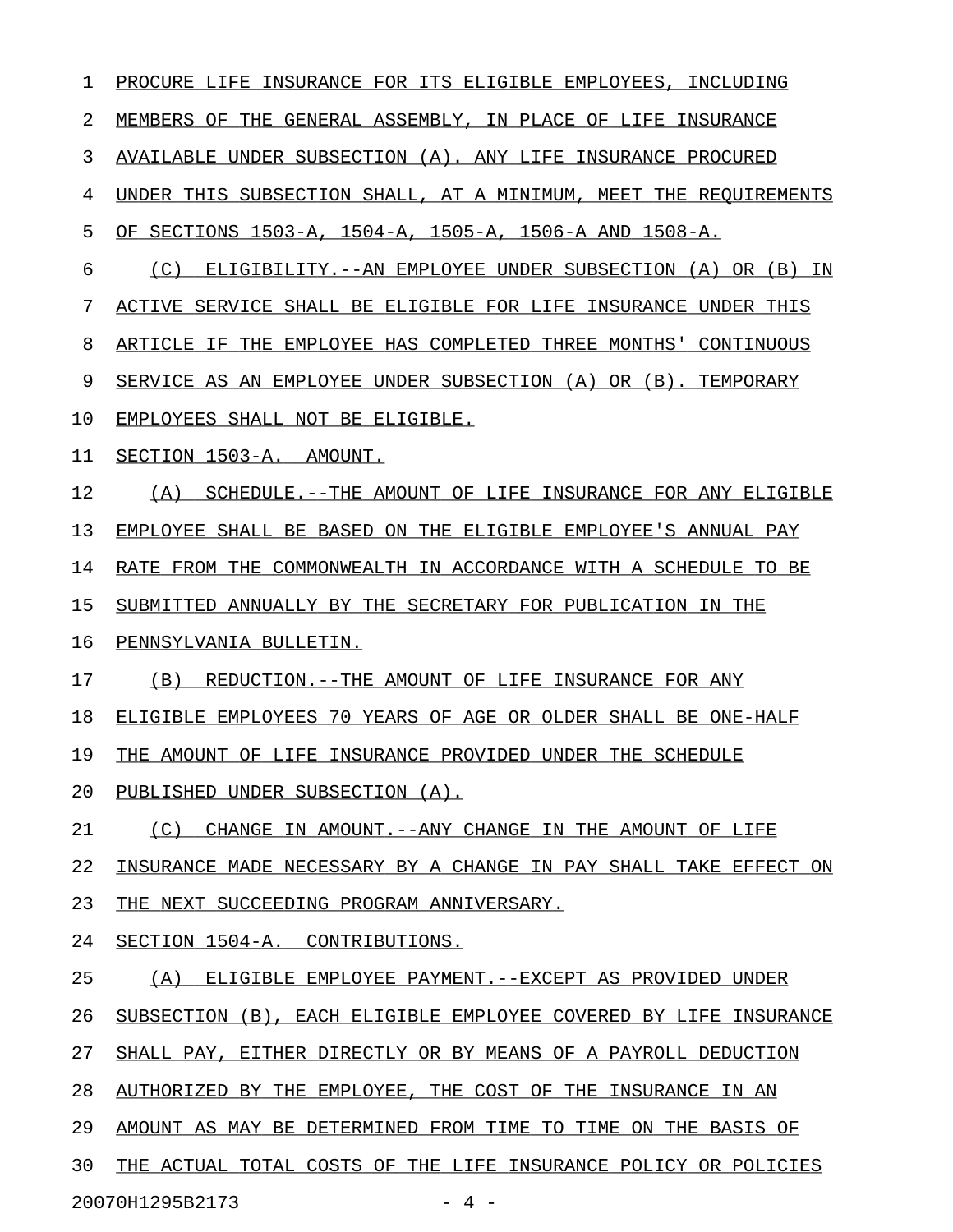|  |  | CONTRACTED FOR BY THE COMMONWEALTH. |
|--|--|-------------------------------------|
|  |  |                                     |

2 (B) COMMONWEALTH PAYMENT. -- THE COMMONWEALTH MAY AGREE TO PAY 3 ALL OR ANY OF THE COSTS FOR LIFE INSURANCE. 4 SECTION 1505-A. TERMINATION. 5 (A) CESSATION.--EXCEPT AS PROVIDED UNDER SUBSECTION (B), 6 LIFE INSURANCE SHALL, SUBJECT TO ANY CONVERSION PRIVILEGE, CEASE 7 UPON THE OCCURRENCE OF ANY OF THE FOLLOWING: 8 (1) TERMINATION OF EMPLOYMENT. 9 (2) NONPAYMENT OF ANY CONTRIBUTION DUE FROM AN ELIGIBLE 10 EMPLOYEE. 11 (3) AFTER 12 CONTINUOUS MONTHS OF UNPAID ABSENCE. 12 (B) DISABILITY.--LIFE INSURANCE SHALL BE CONTINUED FOR 13 EMPLOYEES WHO TERMINATE AFTER BECOMING PERMANENTLY AND TOTALLY 14 DISABLED WHILE COVERED UNDER THIS PROGRAM. 15 SECTION 1506-A. AUTOMATIC COVERAGE. 16 (A) PROVISION FOR COVERAGE.--ANY POLICY OF LIFE INSURANCE 17 SHALL PROVIDE THAT ALL ELIGIBLE EMPLOYEES SHALL BE AUTOMATICALLY 18 COVERED COMMENCING ON THE DATE THEY FIRST BECOME ELIGIBLE. 19 (B) NOTICE.--AN EMPLOYEE DESIRING NOT TO BE COVERED BY LIFE 20 INSURANCE SHALL GIVE WRITTEN NOTICE, ON A PRESCRIBED FORM, TO 21 THE EMPLOYEE'S EMPLOYING OFFICE THAT THE EMPLOYEE DESIRES NOT TO 22 BE INSURED. IF THE NOTICE IS RECEIVED BEFORE THE EMPLOYEE 23 BECOMES INSURED UNDER THE POLICY, THE EMPLOYEE SHALL NOT BE 24 INSURED. IF THE NOTICE IS RECEIVED AFTER THE EMPLOYEE BECOMES 25 INSURED, THE EMPLOYEE'S INSURANCE UNDER THE POLICY WILL CEASE 26 EFFECTIVE WITH THE END OF THE PAY PERIOD DURING WHICH THE NOTICE 27 IS RECEIVED BY THE EMPLOYING OFFICE. 28 SECTION 1507-A. SECRETARY TO BE AGENT. 29 (A) AGENT.--EXCEPT FOR LIFE INSURANCE PROCURED UNDER SECTION 30 1502-A(B), THE SECRETARY IS EXCLUSIVELY AUTHORIZED AND SHALL

20070H1295B2173 - 5 -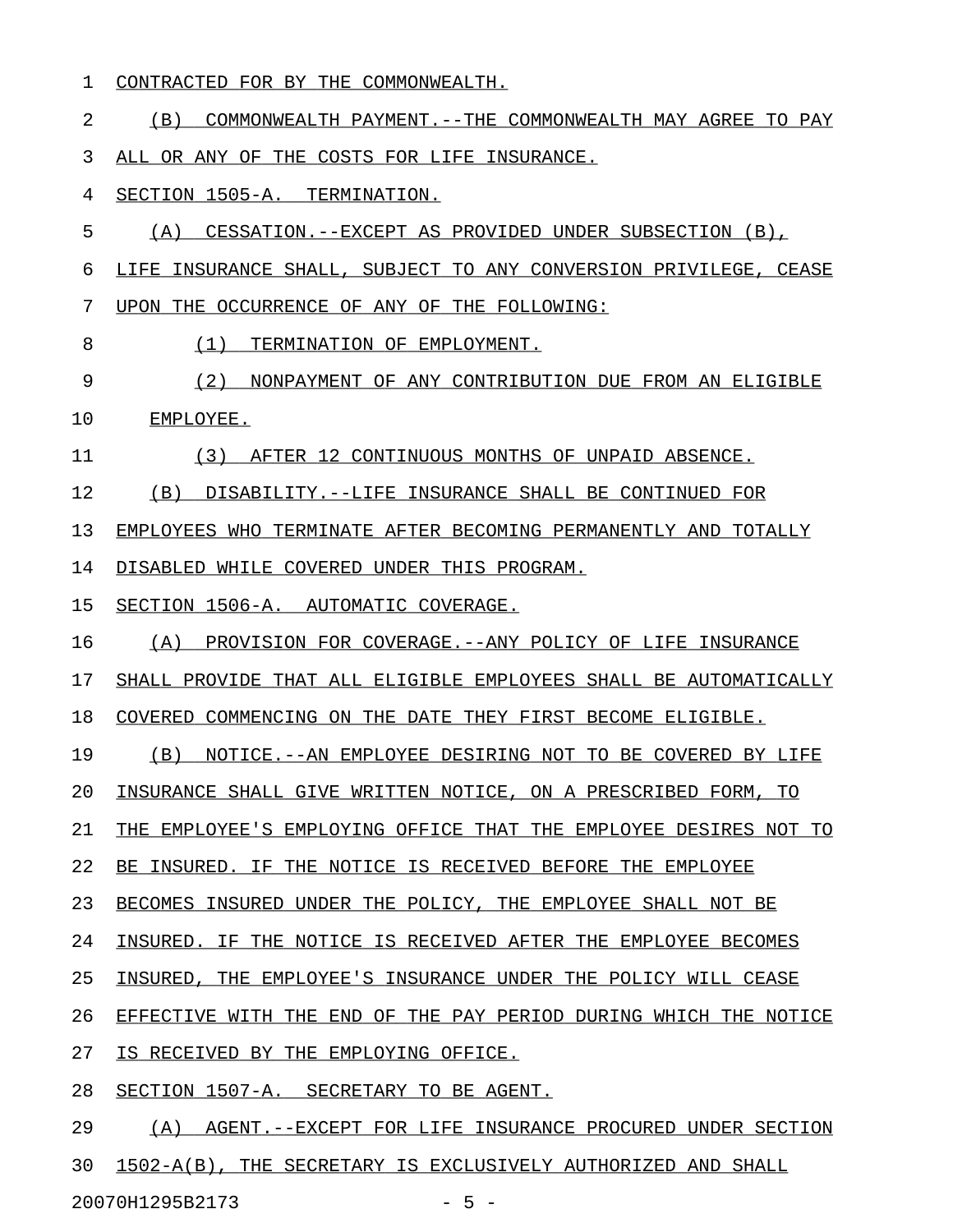| 1  | HAVE THE DUTY TO TRANSACT ALL BUSINESS NECESSARY FOR THE PURPOSE |         |
|----|------------------------------------------------------------------|---------|
| 2  | OF CONTRACTING FOR INSURANCE UNDER THIS ARTICLE.                 |         |
| 3  | (B)<br>COMMISSION.--THE LIFE INSURANCE COMPANY OR COMPANIES      |         |
| 4  | FROM WHOM LIFE INSURANCE IS PROCURED BY THE SECRETARY SHALL      |         |
| 5  | COMPUTE COMMISSIONS IN ACCORDANCE WITH THEIR STANDARD PRACTICE   |         |
| 6  | FOLLOWED IN OTHER SIMILAR PLANS. THE COMMISSIONS SHALL BE PAID   |         |
| 7  | TO THE SECRETARY TO OFFSET ADMINISTRATIVE AND OTHER EXPENSES     |         |
| 8  | INCURRED IN THE ADMINISTRATION OF THE INSURANCE PLAN.            |         |
| 9  | SECTION 1508-A. APPLICABILITY OF INSURANCE LAWS.                 |         |
| 10 | ALL LIFE INSURANCE SHALL BE SUBJECT TO THE LAWS OF THIS          |         |
| 11 | COMMONWEALTH RELATING TO INSURANCE.                              |         |
| 12 | SECTION 2. SECTION 1737-B OF THE ACT, ADDED JULY 5, 2006         |         |
| 13 | (P.L.296, NO.66), IS AMENDED TO READ:                            |         |
| 14 | SECTION 1737-B. STATE SYSTEM OF HIGHER EDUCATION.                |         |
| 15 | $[$ (RESERVED).]                                                 |         |
| 16 | THE FOLLOWING SHALL APPLY TO EXECUTIVE AUTHORIZATIONS FROM       |         |
| 17 | THE KEYSTONE RECREATION, PARK AND CONSERVATION FUND FOR THE      |         |
| 18 | STATE SYSTEM OF HIGHER EDUCATION:                                |         |
| 19 | NOTWITHSTANDING THE PROVISIONS OF SECTION 12(B) OF<br>(1)        |         |
| 20 | THE ACT OF JULY 2, 1993 (P.L.359, NO.50), KNOWN AS THE           |         |
| 21 | KEYSTONE RECREATION, PARK AND CONSERVATION FUND ACT, FOR         |         |
| 22 | FISCAL YEAR 2006-2007, THE ENTIRE AMOUNT OF THE TRANSFER         |         |
| 23 | UNDER SECTION 1106-C(D) OF THE ACT OF MARCH 4, 1971 (P.L.6,      |         |
| 24 | NO.2), KNOWN AS THE TAX REFORM CODE OF 1971, SHALL BE PAID TO    |         |
| 25 | THE STATE SYSTEM OF HIGHER EDUCATION.                            |         |
| 26 | (2)<br>(RESERVED).                                               |         |
| 27 | SECTION 3. THE ACT IS AMENDED BY ADDING ARTICLES TO READ:        | $\,<\,$ |
| 28 | ARTICLE XVII-E                                                   |         |
| 29 | GENERAL BUDGET IMPLEMENTATION                                    |         |
| 30 | SUBARTICLE A                                                     |         |
|    | 20070H1295B2173<br>$-6-$                                         |         |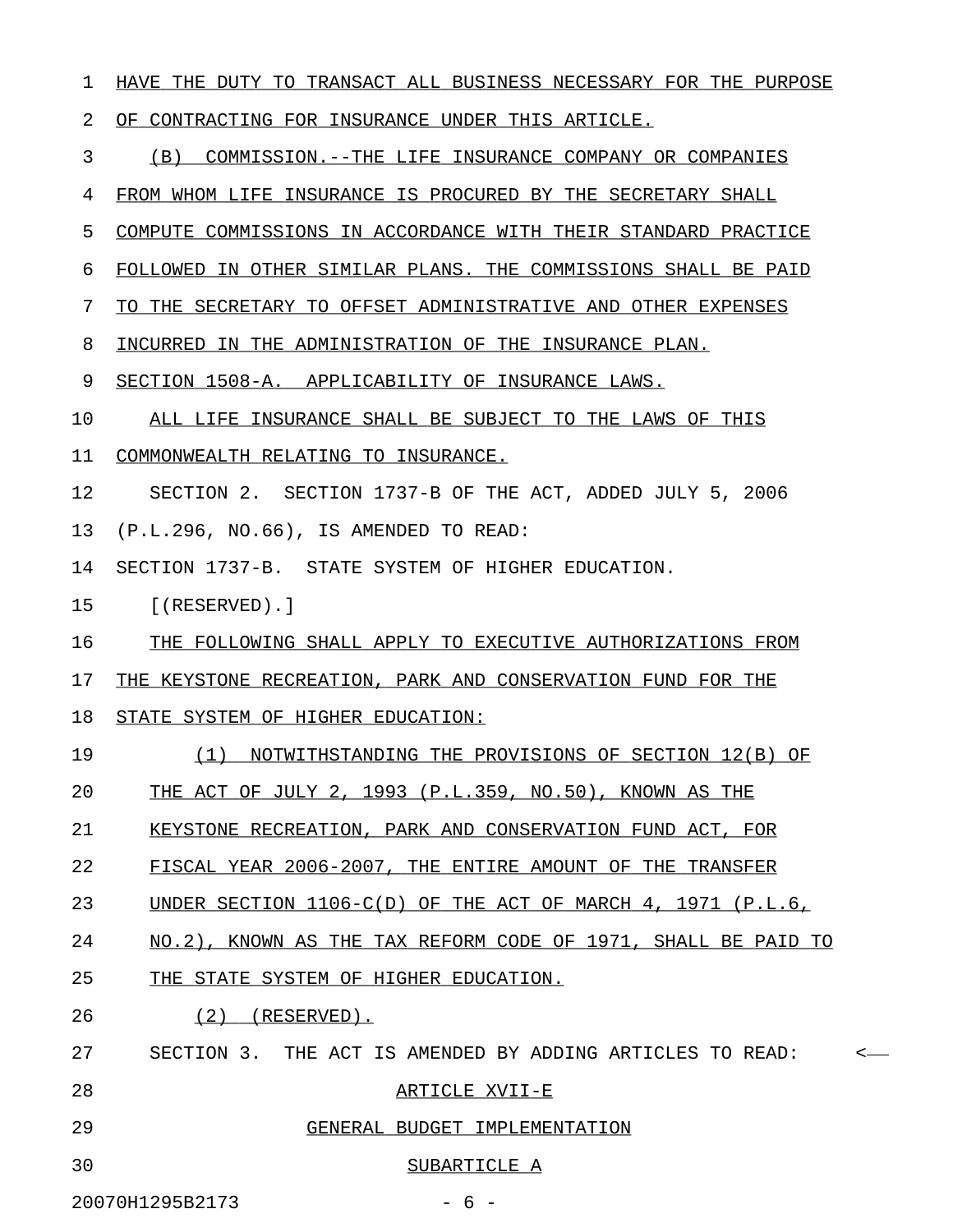| ı  | PRELIMINARY PROVISIONS                                         |
|----|----------------------------------------------------------------|
| 2  | SECTION 1701-E. APPLICABILITY.                                 |
| 3  | THIS ARTICLE APPLIES TO APPROPRIATIONS FROM EVERY GENERAL      |
| 4  | APPROPRIATION ACT.                                             |
| 5  | SECTION 1702-E. DEFINITIONS AND ABBREVIATIONS.                 |
| 6  | (A)<br>DEFINITIONS.--THE FOLLOWING WORDS AND PHRASES WHEN USED |
| 7  | IN THIS ARTICLE SHALL HAVE THE MEANINGS GIVEN TO THEM IN THIS  |
| 8  | SECTION UNLESS THE CONTEXT CLEARLY INDICATES OTHERWISE:        |
| 9  | "SECRETARY." THE SECRETARY OF THE BUDGET OF THE                |
| 10 | COMMONWEALTH.                                                  |
| 11 | (B) ABBREVIATIONS.--THE FOLLOWING ABBREVIATIONS WHEN USED IN   |
| 12 | THIS ARTICLE SHALL HAVE THE MEANINGS GIVEN TO THEM IN THIS     |
| 13 | SECTION:                                                       |
| 14 | "AIDS." ACQUIRED IMMUNE DEFICIENCY SYNDROME.                   |
| 15 | "ARC." APPALACHIAN REGIONAL COMMISSION.                        |
| 16 | "BG." BLOCK GRANT.                                             |
| 17 | "CCDFBG." CHILD CARE AND DEVELOPMENT FUND BLOCK GRANT.         |
| 18 | "CSBG." COMMUNITY SERVICES BLOCK GRANT.                        |
| 19 | "DCSI." DRUG CONTROL AND SYSTEMS IMPROVEMENT FORMULA GRANT     |
| 20 | PROGRAM.                                                       |
| 21 | "DFSC." DRUG FREE SCHOOLS AND COMMUNITIES ACT.                 |
| 22 | "DOE." DEPARTMENT OF ENERGY.                                   |
| 23 | "EEOC." EOUAL EMPLOYMENT OPPORTUNITY COMMISSION.               |
| 24 | "EPA." ENVIRONMENTAL PROTECTION AGENCY.                        |
| 25 | "ESEA." ELEMENTARY AND SECONDARY EDUCATION ACT.                |
| 26 | "FEMA." FEDERAL EMERGENCY MANAGEMENT AGENCY.                   |
| 27 | "FTA." FEDERAL TRANSIT ADMINISTRATION.                         |
| 28 | "HUD." DEPARTMENT OF HOUSING AND URBAN DEVELOPMENT.            |
| 29 | "LIHEABG." LOW-INCOME HOME ENERGY ASSISTANCE BLOCK GRANT.      |
|    |                                                                |

30 "LSTA." LIBRARY SERVICES AND TECHNOLOGY ACT.

20070H1295B2173 - 7 -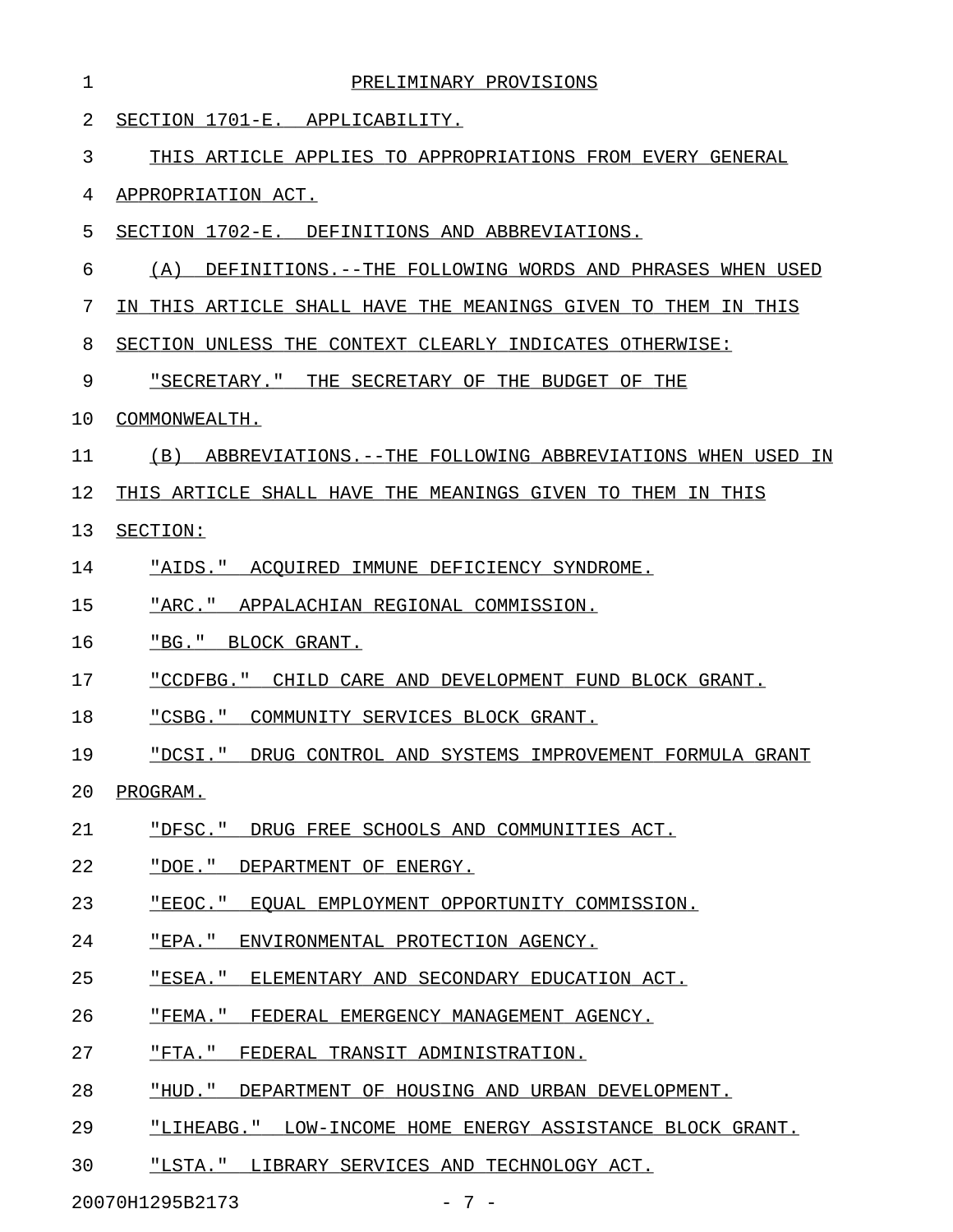- 1 "MCHSBG." MATERNAL AND CHILD HEALTH SERVICES BLOCK GRANT.
- 2 "MHSBG." MENTAL HEALTH SERVICES BLOCK GRANT.
- 3 "MR." MENTAL RETARDATION.
- 4 "PAFE." PENNSYLVANIA AGRICULTURAL FOOD EXPOSITION.
- 5 "PHHSBG." PREVENTIVE HEALTH AND HEALTH SERVICES BLOCK GRANT.
- 6 "RSAT." RESIDENTIAL SUBSTANCE ABUSE TREATMENT.
- 7 "SABG." SUBSTANCE ABUSE BLOCK GRANT.
- 8 "SCDBG." SMALL COMMUNITIES DEVELOPMENT BLOCK GRANT.
- 9 "SDA." SERVICE DELIVERY AREA.
- 10 "SSBG." SOCIAL SERVICES BLOCK GRANT.
- 11 "TANF." TEMPORARY ASSISTANCE FOR NEEDY FAMILIES.
- 12 "TANFBG." TEMPORARY ASSISTANCE FOR NEEDY FAMILIES BLOCK
- 13 GRANT.
- 14 "TEFAP." TEMPORARY EMERGENCY FOOD ASSISTANCE PROGRAM.
- 15 "WIA." WORKFORCE INVESTMENT ACT.
- 16 "WIC." WOMEN, INFANTS AND CHILDREN PROGRAM.
- 17 SECTION 1703-E. WARRANTS.
- 18 (RESERVED).
- 
- 19 SUBARTICLE B
- 20 EXECUTIVE DEPARTMENT
- 21 SECTION 1711-E. GOVERNOR.
- 22 (RESERVED).
- 23 SECTION 1712-E. EXECUTIVE OFFICES.
- 24 (RESERVED).
- 25 SECTION 1713-E. LIEUTENANT GOVERNOR.
- 26 (RESERVED).
- 27 SECTION 1714-E. ATTORNEY GENERAL.
- 28 (RESERVED).
- 29 SECTION 1715-E. AUDITOR GENERAL.
- 30 (RESERVED).

20070H1295B2173 - 8 -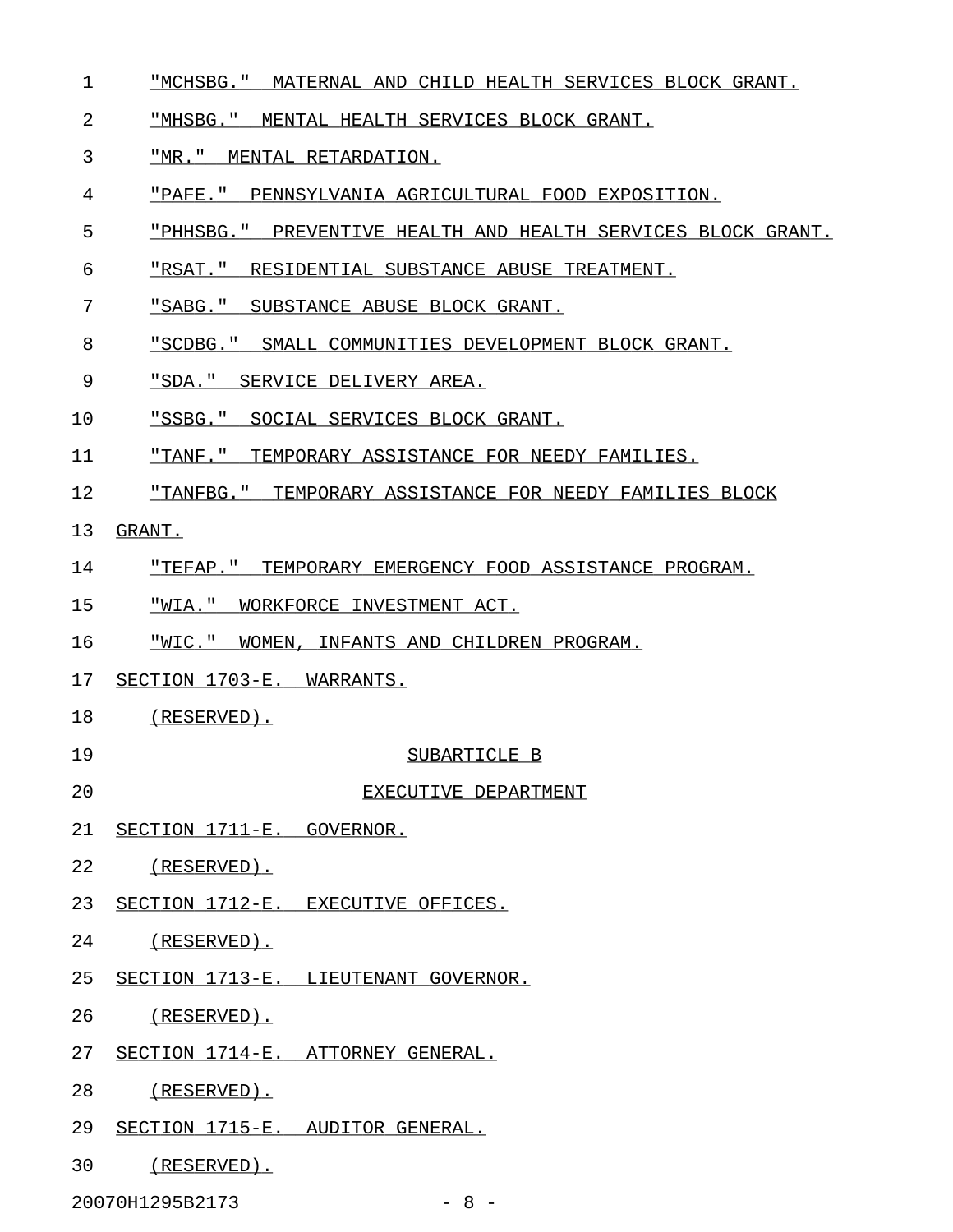| 1  | SECTION 1716-E. | TREASURY DEPARTMENT.                                         |
|----|-----------------|--------------------------------------------------------------|
| 2  | (RESERVED).     |                                                              |
| 3  |                 | SECTION 1717-E. DEPARTMENT OF AGING.                         |
| 4  | $(RESERVED)$ .  |                                                              |
| 5  |                 | SECTION 1718-E. DEPARTMENT OF AGRICULTURE.                   |
| 6  | (RESERVED).     |                                                              |
| 7  |                 | SECTION 1719-E. DEPARTMENT OF COMMUNITY AND ECONOMIC         |
| 8  |                 | DEVELOPMENT.                                                 |
| 9  | (RESERVED).     |                                                              |
| 10 |                 | SECTION 1720-E. DEPARTMENT OF CONSERVATION AND NATURAL       |
| 11 |                 | RESOURCES.                                                   |
| 12 | $(RESERVED)$ .  |                                                              |
| 13 |                 | SECTION 1721-E. DEPARTMENT OF CORRECTIONS.                   |
| 14 | $(RESERVED)$ .  |                                                              |
| 15 |                 | SECTION 1722-E. DEPARTMENT OF EDUCATION.                     |
| 16 | $(RESERVED)$ .  |                                                              |
| 17 |                 | SECTION 1723-E. DEPARTMENT OF ENVIRONMENTAL PROTECTION.      |
| 18 | (RESERVED).     |                                                              |
| 19 |                 | SECTION 1724-E. DEPARTMENT OF GENERAL SERVICES.              |
| 20 | (RESERVED).     |                                                              |
| 21 |                 | SECTION 1725-E. DEPARTMENT OF HEALTH.                        |
| 22 | (RESERVED).     |                                                              |
| 23 |                 | SECTION 1726-E. INSURANCE DEPARTMENT.                        |
| 24 | $(RESERVED)$ .  |                                                              |
| 25 |                 | SECTION 1727-E. DEPARTMENT OF LABOR AND INDUSTRY.            |
| 26 | (RESERVED).     |                                                              |
| 27 |                 | SECTION 1728-E. DEPARTMENT OF MILITARY AND VETERANS AFFAIRS. |
| 28 | (RESERVED).     |                                                              |
| 29 |                 | SECTION 1729-E. DEPARTMENT OF PUBLIC WELFARE.                |
| 30 |                 | THE FOLLOWING SHALL APPLY TO APPROPRIATIONS FOR THE          |

20070H1295B2173 - 9 -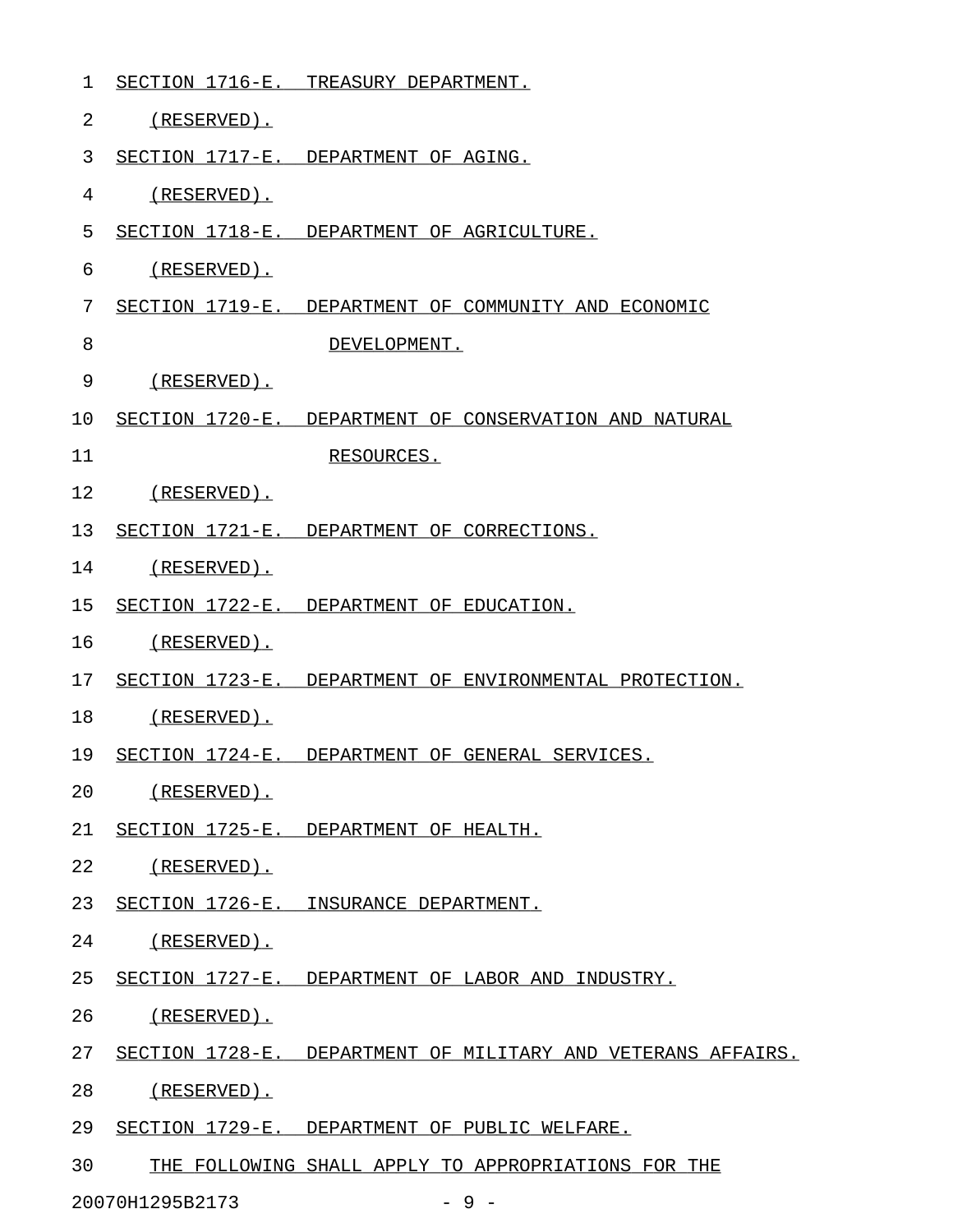#### 1 DEPARTMENT OF PUBLIC WELFARE:

| $\overline{2}$  | $(1)$ (RESERVED).                                     |
|-----------------|-------------------------------------------------------|
| 3<br>(2)        | FEDERAL AND STATE MEDICAL ASSISTANCE PAYMENTS. THE    |
| 4               | FOLLOWING SHALL APPLY:                                |
| 5               | (RESERVED).<br>( I )                                  |
| 6               | (RESERVED).<br>(TI)                                   |
| 7               | (RESERVED).<br>(III)                                  |
| 8               | (RESERVED).<br>(IV)                                   |
| 9               | (RESERVED).<br>(V)                                    |
| 10              | (RESERVED).<br>(VI)                                   |
| 11              | THE FOLLOWING SHALL APPLY TO ELIGIBILITY<br>(VII)     |
| 12              | DETERMINATIONS FOR SERVICES UNDER MEDICAL ASSISTANCE: |
| 13              | UNLESS THE CUSTODIAL PARENT OR LEGALLY<br>(A)         |
| 14              | RESPONSIBLE ADULT HAS PROVIDED TO THE DEPARTMENT, AT  |
| 15              | APPLICATION OR REDETERMINATION, INFORMATION REQUIRED  |
| 16              | BY THE DEPARTMENT FOR INCLUSION IN THE ANNUAL REPORT  |
| 17              | UNDER CLAUSE (B), NO FUNDS FROM AN APPROPRIATION FOR  |
| 18              | MEDICAL ASSISTANCE SHALL BE USED TO PAY FOR MEDICAL   |
| 19              | ASSISTANCE SERVICES FOR A CHILD UNDER 21 YEARS OF     |
| 20              | AGE:                                                  |
| 21              | (T)<br>WHO HAS A SUPPLEMENTAL SECURITY INCOME         |
| 22              | (SSI) LEVEL OF DISABILITY; AND                        |
| 23              | (TT)<br>WHOSE PARENTAL INCOME IS NOT CURRENTLY        |
| 24              | CONSIDERED IN THE ELIGIBILITY DETERMINATION           |
| 25              | PROCESS.                                              |
| 26              | (B)<br>THE DEPARTMENT SHALL SUBMIT TO THE PUBLIC      |
| 27              | HEALTH AND WELFARE COMMITTEE OF THE SENATE AND THE    |
| 28              | HEALTH AND HUMAN SERVICES COMMITTEE OF THE HOUSE OF   |
| 29              | REPRESENTATIVES AN ANNUAL REPORT INCLUDING THE        |
| 30              | FOLLOWING DATA:                                       |
| 20070H1295B2173 | $-10 -$                                               |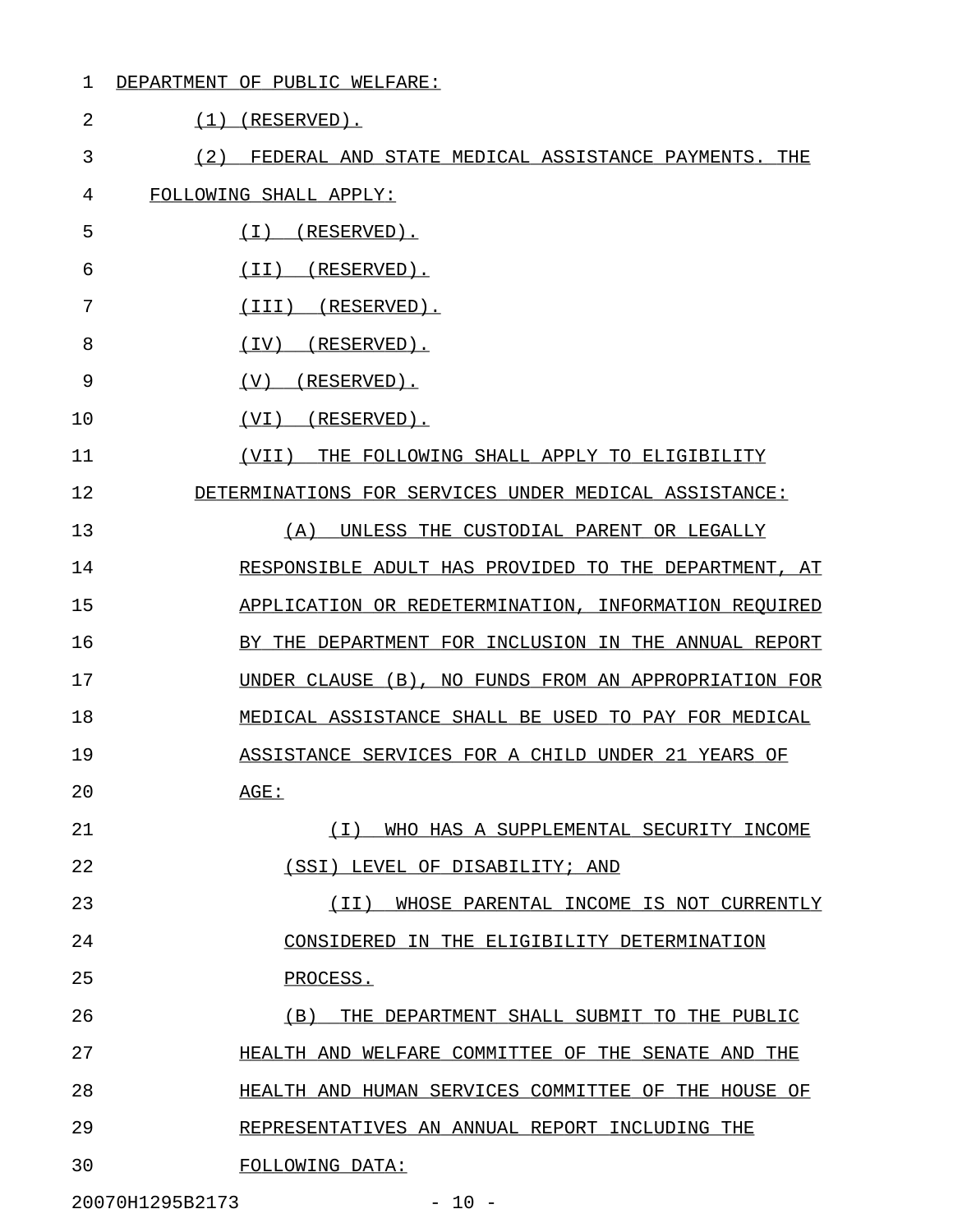| 1              | (I) FAMILY SIZE.                                               |
|----------------|----------------------------------------------------------------|
| $\overline{2}$ | (II) HOUSEHOLD INCOME.                                         |
| 3              | (III) COUNTY OF RESIDENCE.                                     |
| 4              | (IV) LENGTH OF RESIDENCE IN THIS                               |
| 5              | COMMONWEALTH.                                                  |
| 6              | (V) THIRD-PARTY INSURANCE INFORMATION.                         |
| 7              | (VI) DIAGNOSIS AND TYPE AND COST OF SERVICES                   |
| 8              | PAID FOR BY THE MEDICAL ASSISTANCE PROGRAM ON                  |
| 9              | BEHALF OF EACH ELIGIBLE AND ENROLLED CHILD                     |
| 10             | DESCRIBED IN CLAUSE (A).                                       |
| 11             | SECTION 1730-E. DEPARTMENT OF REVENUE.                         |
| 12             | (RESERVED).                                                    |
| 13             | SECTION 1731-E. DEPARTMENT OF STATE.                           |
| 14             | (RESERVED).                                                    |
| 15             | SECTION 1732-E. DEPARTMENT OF TRANSPORTATION.                  |
| 16             | (RESERVED).                                                    |
| 17             | SECTION 1733-E. PENNSYLVANIA STATE POLICE.                     |
| 18             | (RESERVED).                                                    |
| 19             | SECTION 1734-E. STATE CIVIL SERVICE COMMISSION.                |
| 20             | (RESERVED).                                                    |
| 21             | SECTION 1735-E. PENNSYLVANIA EMERGENCY MANAGEMENT AGENCY.      |
| 22             | (RESERVED).                                                    |
| 23             | SECTION 1736-E. PENNSYLVANIA FISH AND BOAT COMMISSION.         |
| 24             | $(RESERVED)$ .                                                 |
| 25             | SECTION 1737-E. STATE SYSTEM OF HIGHER EDUCATION.              |
| 26             | (RESERVED).                                                    |
| 27             | SECTION 1738-E. PENNSYLVANIA HIGHER EDUCATION ASSISTANCE       |
| 28             | AGENCY.                                                        |
| 29             | (RESERVED).                                                    |
| 30             | SECTION 1739-E. PENNSYLVANIA HISTORICAL AND MUSEUM COMMISSION. |
|                | 20070H1295B2173<br>$-11 -$                                     |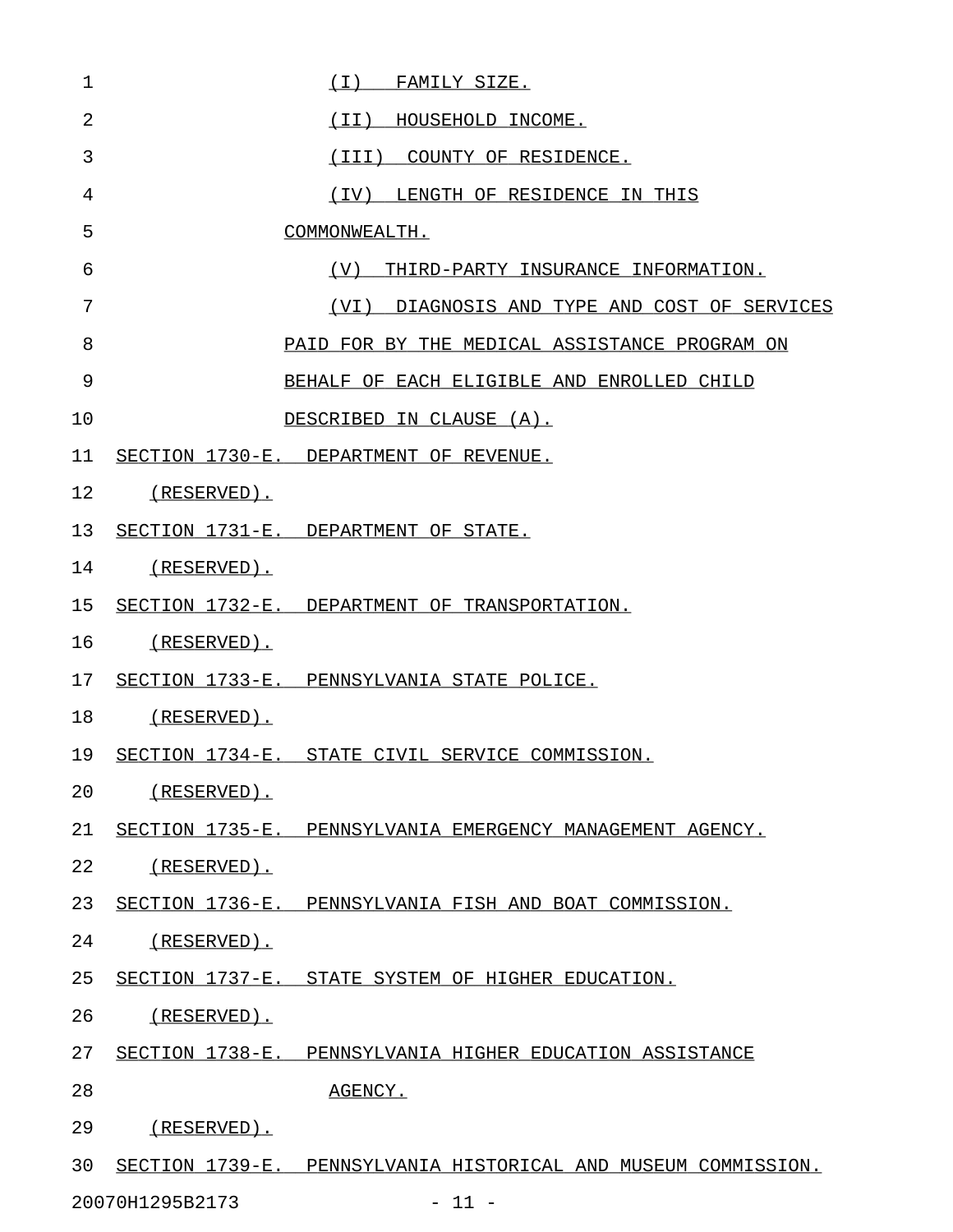| $\mathbf 1$ | (RESERVED).              |                                                             |
|-------------|--------------------------|-------------------------------------------------------------|
| 2           |                          | SECTION 1740-E. PENNSYLVANIA INFRASTRUCTURE INVESTMENT      |
| 3           |                          | AUTHORITY.                                                  |
| 4           | $(RESERVED)$ .           |                                                             |
| 5           |                          | SECTION 1741-E. ENVIRONMENTAL HEARING BOARD.                |
| 6           | (RESERVED).              |                                                             |
| 7           |                          | SECTION 1742-E. PENNSYLVANIA BOARD OF PROBATION AND PAROLE. |
| 8           | (RESERVED).              |                                                             |
| 9           |                          | SECTION 1743-E. PENNSYLVANIA PUBLIC TELEVISION NETWORK      |
| 10          |                          | COMMISSION.                                                 |
| 11          | (RESERVED).              |                                                             |
| 12          |                          | SECTION 1744-E. PENNSYLVANIA SECURITIES COMMISSION.         |
| 13          | (RESERVED).              |                                                             |
| 14          |                          | SECTION 1745-E. STATE TAX EQUALIZATION BOARD.               |
| 15          | (RESERVED).              |                                                             |
| 16          |                          | SECTION 1746-E. HEALTH CARE COST CONTAINMENT COUNCIL.       |
| 17          | $(RESERVED)$ .           |                                                             |
| 18          |                          | SECTION 1747-E. STATE ETHICS COMMISSION.                    |
| 19          | (RESERVED).              |                                                             |
| 20          |                          | SECTION 1748-E. STATE EMPLOYEES' RETIREMENT SYSTEM.         |
| 21          | (RESERVED).              |                                                             |
| 22          |                          | SECTION 1749-E. THADDEUS STEVENS COLLEGE OF TECHNOLOGY.     |
| 23          | (RESERVED).              |                                                             |
| 24          |                          | SECTION 1750-E. PENNSYLVANIA HOUSING FINANCE AGENCY.        |
| 25          | (RESERVED).              |                                                             |
| 26          | SECTION 1751-E. LIHEABG. |                                                             |
| 27          |                          | THE FOLLOWING SHALL APPLY TO EXPENDITURES:                  |
| 28          | (1)                      | THE DEPARTMENT OF PUBLIC WELFARE MAY, UPON APPROVAL         |
| 29          |                          | OF THE SECRETARY, MAKE TRANSFERS OF FEDERAL FUNDS           |
| 30          |                          | APPROPRIATED TO THE DEPARTMENT OF COMMUNITY AND ECONOMIC    |
|             | 20070H1295B2173          | $-12 -$                                                     |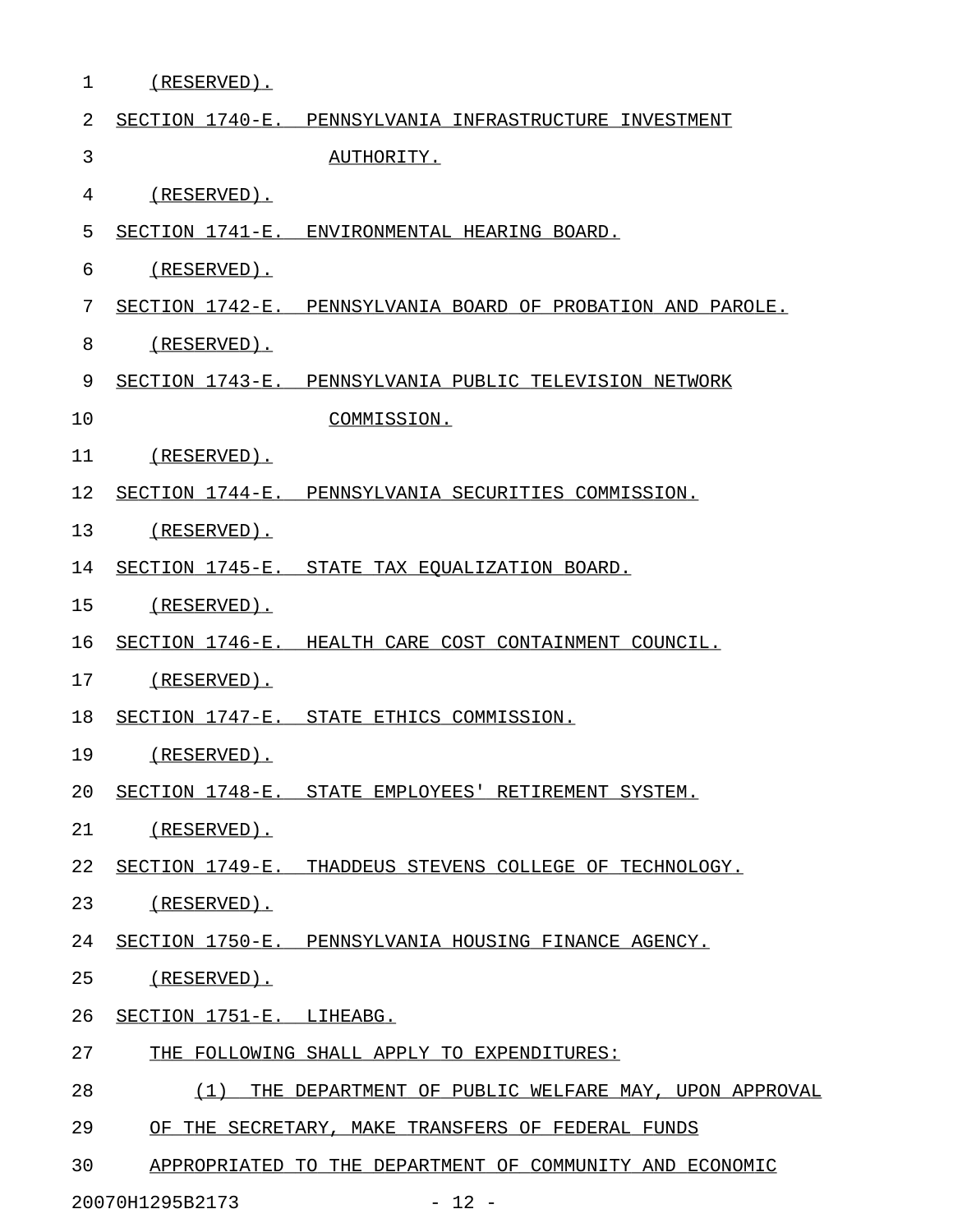| 1  | DEVELOPMENT FROM LIHEABG FOR WEATHERIZATION AND                 |
|----|-----------------------------------------------------------------|
| 2  | ADMINISTRATION IF THE TRANSFER WILL NOT RESULT IN A DEFICIT     |
| 3  | IN ANY APPROPRIATION FROM WHICH FUNDS ARE TRANSFERRED.          |
| 4  | (2)<br>UNEXPENDED WEATHERIZATION FUNDS WHICH WOULD RESULT       |
| 5  | IN LIHEABG FUNDS BEING RETURNED TO THE DEPARTMENT OF HEALTH     |
| 6  | AND HUMAN SERVICES MAY BE SPENT FOR ASSISTANCE GRANTS AT THE    |
| 7  | DISCRETION OF THE SECRETARY.                                    |
| 8  | (3)<br>THE SECRETARY SHALL PROVIDE TEN DAYS' PRIOR              |
| 9  | NOTIFICATION OF A TRANSFER UNDER PARAGRAPH (1) OR (2)<br>TO THE |
| 10 | CHAIRMAN AND THE MINORITY CHAIRMAN OF THE APPROPRIATIONS        |
| 11 | COMMITTEE OF THE SENATE AND THE CHAIRMAN AND MINORITY           |
| 12 | CHAIRMAN OF THE APPROPRIATIONS COMMITTEE OF THE HOUSE OF        |
| 13 | REPRESENTATIVES.                                                |
| 14 | SECTION 1752-E. BUDGET STABILIZATION RESERVE FUND.              |
| 15 | $(RESERVED)$ .                                                  |
| 16 | SUBARTICLE C                                                    |
| 17 | LEGISLATIVE DEPARTMENT                                          |
| 18 | SECTION 1761-E. SENATE.                                         |
| 19 | $(RESERVED)$ .                                                  |
| 20 | SECTION 1762-E. HOUSE OF REPRESENTATIVES.                       |
| 21 | <u>(RESERVED).</u>                                              |
| 22 | SECTION 1763-E. LEGISLATIVE REFERENCE BUREAU.                   |
| 23 | (1) NOTWITHSTANDING ANY OTHER PROVISION OF LAW TO THE           |
| 24 | CONTRARY, INCLUDING 62 PA.C.S. (RELATING TO PROCUREMENT), THE   |
| 25 | PENNSYLVANIA CONSOLIDATED STATUTES, ADVANCE COPIES OF           |
| 26 | STATUTES, VOLUMES OF THE LAWS OF PENNSYLVANIA AND OTHER         |
| 27 | PUBLICATIONS SHALL BE PRINTED UNDER CONTRACTS ENTERED INTO BY   |
| 28 | THE LEGISLATIVE REFERENCE BUREAU AND DISTRIBUTED AS             |
| 29 | DETERMINED BY THE BUREAU. MONEY FROM SALES SHALL BE PAID TO     |
| 30 | THE BUREAU OR THE DEPARTMENT OF GENERAL SERVICES, AS THE        |

20070H1295B2173 - 13 -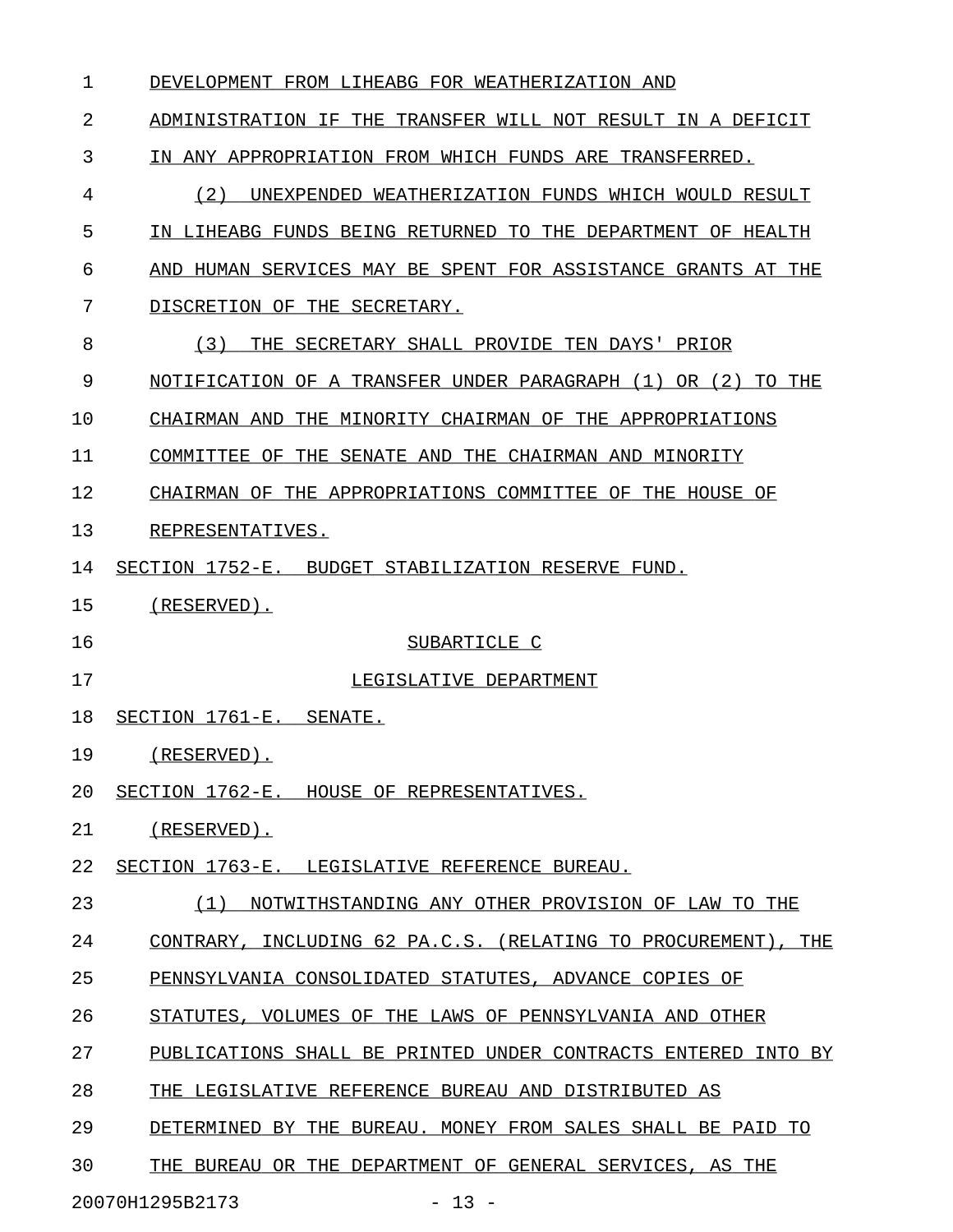| 1  | BUREAU SHALL DETERMINE; AND THAT MONEY SHALL BE PAID INTO THE |
|----|---------------------------------------------------------------|
| 2  | STATE TREASURY TO THE CREDIT OF THE GENERAL FUND. MONEY FROM  |
| 3  | SALES IS HEREBY APPROPRIATED FROM THE GENERAL FUND TO THE     |
| 4  | LEGISLATIVE REFERENCE BUREAU FOR THE EDITING, PRINTING AND    |
| 5  | DISTRIBUTION OF THE PENNSYLVANIA CONSOLIDATED STATUTES,       |
| 6  | ADVANCE COPIES OF STATUTES, VOLUMES OF THE LAWS OF            |
| 7  | PENNSYLVANIA AND OTHER PUBLICATIONS AND FOR RELATED EXPENSES. |
| 8  | (2)<br>CONTINGENT EXPENSES CONNECTED WITH THE WORK OF THE     |
| 9  | BUREAU SHALL BE PAID ON WARRANTS OF THE STATE TREASURER IN    |
| 10 | FAVOR OF THE DIRECTOR ON THE PRESENTATION OF THE DIRECTOR'S   |
| 11 | REOUISITIONS.                                                 |
| 12 | (3)<br>THE DIRECTOR SHALL FILE AN ACCOUNTING OF THE           |
| 13 | CONTINGENT EXPENSES, TOGETHER WITH SUPPORTING DOCUMENTS       |
| 14 | WHENEVER POSSIBLE, IN THE OFFICE OF THE BUREAU.               |
| 15 | SECTION 1764-E. LEGISLATIVE BUDGET AND FINANCE COMMITTEE.     |
| 16 | $(RESERVED)$ .                                                |
| 17 | SECTION 1765-E. LEGISLATIVE DATA PROCESSING COMMITTEE.        |
| 18 | (RESERVED).                                                   |
| 19 | SECTION 1766-E. JOINT STATE GOVERNMENT COMMISSION.            |
| 20 | (RESERVED).                                                   |
| 21 | SECTION 1767-E. LOCAL GOVERNMENT COMMISSION.                  |
| 22 | (RESERVED).                                                   |
| 23 | SECTION 1768-E. JOINT LEGISLATIVE AIR AND WATER POLLUTION     |
| 24 | CONTROL AND CONSERVATION COMMITTEE.                           |
| 25 | (RESERVED).                                                   |
| 26 | SECTION 1769-E. LEGISLATIVE AUDIT ADVISORY COMMISSION.        |
| 27 | (RESERVED).                                                   |
| 28 | SECTION 1770-E. INDEPENDENT REGULATORY REVIEW COMMISSION.     |
| 29 | (RESERVED).                                                   |
| 30 | SECTION 1771-E. CAPITOL PRESERVATION COMMITTEE.               |
|    |                                                               |

20070H1295B2173 - 14 -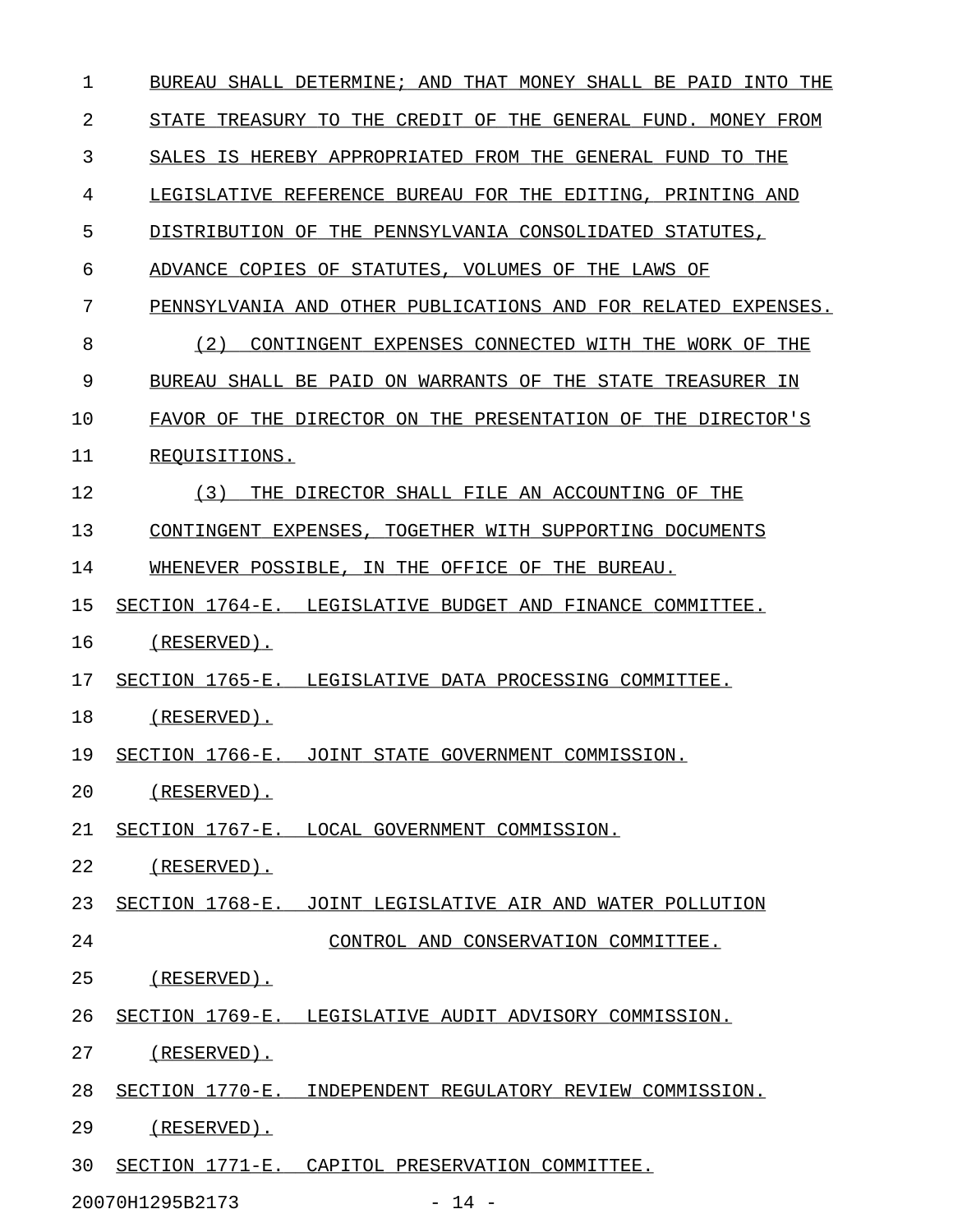| $\mathbf 1$    | $(RESERVED)$ .                 |                                                                 |
|----------------|--------------------------------|-----------------------------------------------------------------|
| $\overline{2}$ |                                | SECTION 1772-E. PENNSYLVANIA COMMISSION ON SENTENCING.          |
| 3              | $(RESERVED)$ .                 |                                                                 |
| 4              |                                | SECTION 1773-E. CENTER FOR RURAL PENNSYLVANIA.                  |
| 5              | $(RESERVED)$ .                 |                                                                 |
| 6              |                                | SECTION 1774-E. COMMONWEALTH MAIL PROCESSING CENTER.            |
| 7              | $(RESERVED)$ .                 |                                                                 |
| 8              |                                | SECTION 1775-E. CHIEF CLERK OF THE SENATE AND CHIEF CLERK OF    |
| 9              |                                | THE HOUSE OF REPRESENTATIVES.                                   |
| 10             | $(RESERVED)$ .                 |                                                                 |
| 11             |                                | SUBARTICLE D                                                    |
| 12             |                                | JUDICIAL DEPARTMENT                                             |
| 13             | SECTION 1781-E. SUPREME COURT. |                                                                 |
| 14             | $(RESERVED)$ .                 |                                                                 |
| 15             |                                | SECTION 1782-E. SUPERIOR COURT.                                 |
| 16             | $(RESERVED)$ .                 |                                                                 |
| 17             |                                | SECTION 1783-E. COMMONWEALTH COURT.                             |
| 18             | $(RESERVED)$ .                 |                                                                 |
| 19             |                                | SECTION 1784-E. COURTS OF COMMON PLEAS.                         |
| 20             | (RESERVED).                    |                                                                 |
| 21             |                                | SECTION 1785-E. COMMUNITY COURTS - MAGISTERIAL DISTRICT JUDGES. |
| 22             | (RESERVED).                    |                                                                 |
| 23             |                                | SECTION 1786-E. PHILADELPHIA TRAFFIC COURT.                     |
| 24             | (RESERVED).                    |                                                                 |
| 25             |                                | SECTION 1787-E. PHILADELPHIA MUNICIPAL COURT.                   |
| 26             | (RESERVED).                    |                                                                 |
| 27             |                                | SECTION 1788-E. JUDICIAL CONDUCT BOARD.                         |
| 28             | (RESERVED).                    |                                                                 |
| 29             |                                | SECTION 1789-E. COURT OF JUDICIAL DISCIPLINE.                   |
| 30             | <u>(RESERVED).</u>             |                                                                 |
|                |                                |                                                                 |

20070H1295B2173 - 15 -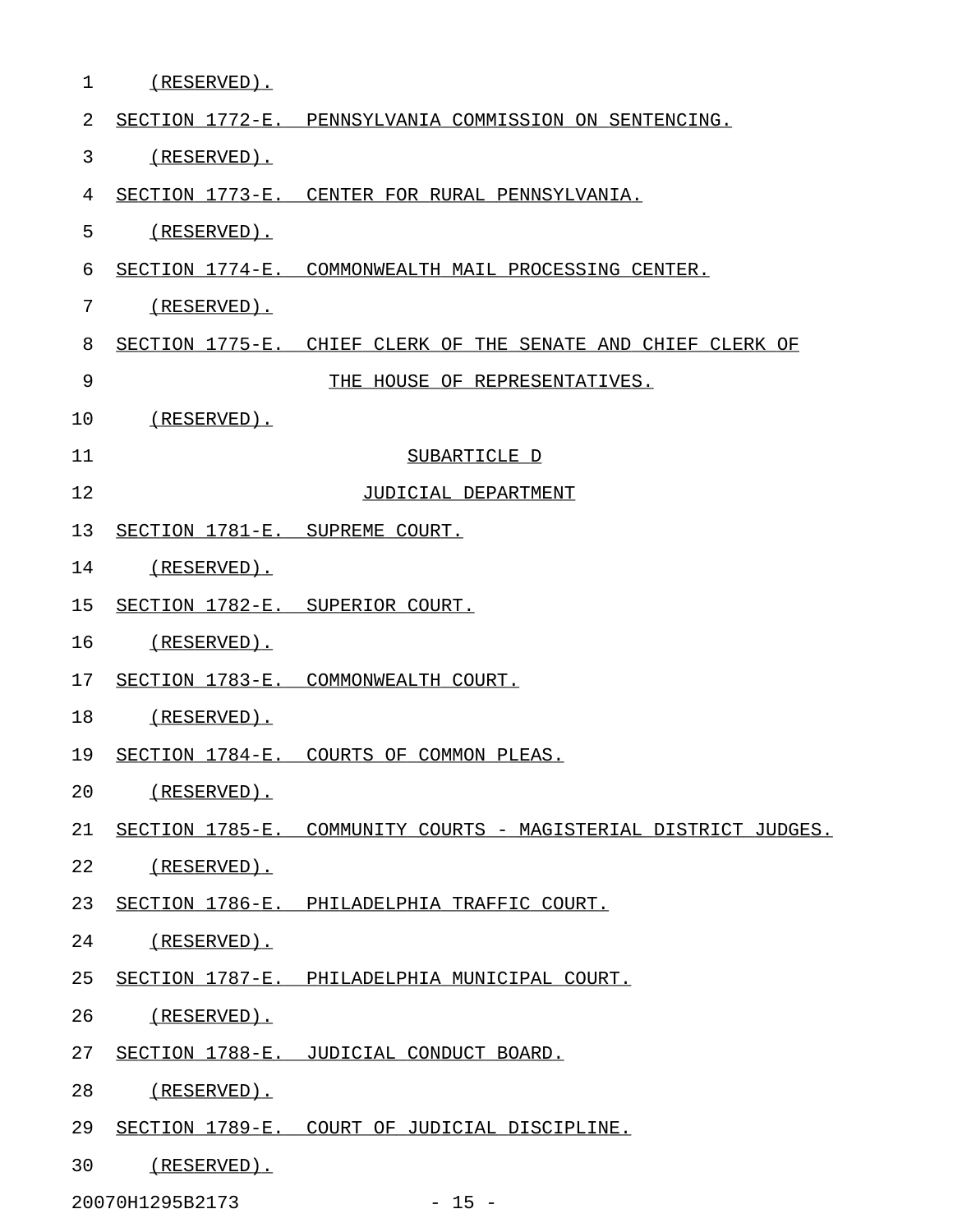| 1  | SECTION 1790-E. JUROR COST REIMBURSEMENT.                         |
|----|-------------------------------------------------------------------|
| 2  | (RESERVED).                                                       |
| 3  | SECTION 1791-E. COUNTY COURT REIMBURSEMENT.                       |
| 4  | (RESERVED).                                                       |
| 5  | SECTION 1792-E. SENIOR JUDGES.                                    |
| 6  | (RESERVED).                                                       |
| 7  | SECTION 1793-E. TRANSFER OF FUNDS BY SUPREME COURT.               |
| 8  | (RESERVED).                                                       |
| 9  | SUBARTICLE E                                                      |
| 10 | RESTRICTIONS ON APPROPRIATIONS                                    |
| 11 | FOR FUNDS AND ACCOUNTS                                            |
| 12 | SECTION 1799-E. STATE GAMING FUND.                                |
| 13 | (A) TRANSFERS FOR VOLUNTEER FIRE COMPANY AND VOLUNTEER            |
| 14 | AMBULANCE SERVICE GRANT ACT. -- COMMENCING WITH FISCAL YEAR 2007- |
| 15 | 2008 AND CONTINUING ANNUALLY THEREAFTER, THE SUM OF \$25,000,000  |
| 16 | SHALL BE TRANSFERRED FROM THE STATE GAMING FUND TO THE GENERAL    |
| 17 | FUND AND IS HEREBY APPROPRIATED ON A CONTINUING BASIS TO THE      |
| 18 | PENNSYLVANIA EMERGENCY MANAGEMENT AGENCY FOR THE PURPOSE OF       |
| 19 | MAKING GRANTS IN ACCORDANCE WITH CHAPTER 7 OF THE ACT OF JULY     |
| 20 | 31, 2003 (P.L.73, NO.17), KNOWN AS THE VOLUNTEER FIRE COMPANY     |
| 21 | AND VOLUNTEER AMBULANCE SERVICE GRANT ACT. ANNUALLY THE SUM OF    |
| 22 | \$22,000,000 SHALL BE EXPENDED FOR THE PURPOSE OF MAKING GRANTS   |
| 23 | ELIGIBLE VOLUNTEER FIRE COMPANIES PURSUANT TO CHAPTER 3 OF<br>TO. |
| 24 | THE VOLUNTEER FIRE COMPANY AND VOLUNTEER AMBULANCE SERVICE GRANT  |
| 25 | ACT. ANNUALLY THE SUM OF \$3,000,000 SHALL BE EXPENDED FOR THE    |
| 26 | PURPOSE OF MAKING GRANTS TO ELIGIBLE VOLUNTEER AMBULANCE          |
| 27 | SERVICES PURSUANT TO CHAPTER 5 OF THE VOLUNTEER FIRE COMPANY AND  |
| 28 | VOLUNTEER AMBULANCE SERVICE GRANT ACT.                            |
| 29 | (B)<br>PROVISION OF DOCUMENTS.--NOTWITHSTANDING ANY OTHER LAW     |
| 30 | THE CONTRARY, THE PENNSYLVANIA GAMING CONTROL BOARD SHALL<br>TΟ   |

20070H1295B2173 - 16 -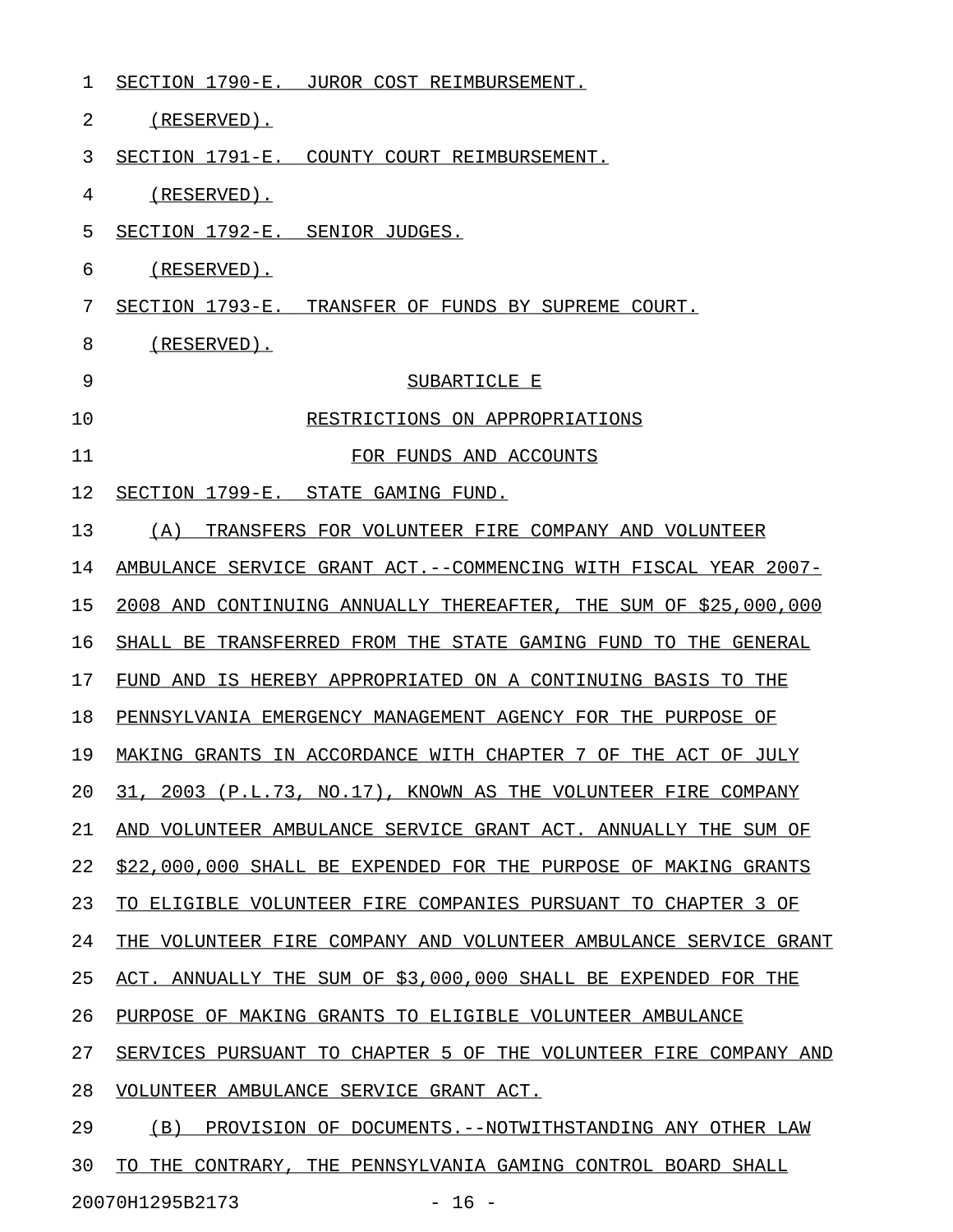1 PROVIDE ALL DOCUMENTS, FILES, RECORDS AND ACCOUNTS TO A MEMBER 2 OF THE GENERAL ASSEMBLY OR THE STAFF OF A MEMBER OR COMMITTEE OF 3 THE GENERAL ASSEMBLY WITHIN THREE DAYS OF THE WRITTEN OR ORAL 4 REQUEST OF THE MEMBER OR STAFF MEMBER. THIS SUBSECTION SHALL 5 APPLY TO ANY DOCUMENT, FILE, POLICY DIRECTIVE, MEMORANDUM OF 6 UNDERSTANDING, OPERATIONS MATERIALS OR ANY OTHER RECORDS IN THE 7 BOARD'S POSSESSION OR CONTROL WITH THE EXCEPTION OF EMPLOYEE 8 DISCIPLINARY INFORMATION OR PERSONAL IDENTIFICATION INFORMATION 9 OF AN EMPLOYEE OF THE BOARD, INCLUDING HOME TELEPHONE NUMBER, 10 HOME ADDRESS OR SOCIAL SECURITY NUMBER. THE BOARD MAY REDACT 11 INFORMATION THAT CONSTITUTES A TRADE SECRET OF AN APPLICANT OR 12 GAMING ENTITY OR INFORMATION PROTECTED UNDER 4 PA.C.S. § 1206(F) 13 (RELATING TO BOARD MINUTES AND RECORDS). 14 (C) PERFORMANCE AUDIT.--A PERFORMANCE AUDIT OF THE 15 PENNSYLVANIA GAMING CONTROL BOARD BY THE AUDITOR GENERAL SHALL 16 BE PAID FOR FROM FUNDS APPROPRIATED TO THE AUDITOR GENERAL. 17 (D) UTILIZATION.--THE BOARD SHALL NOT ENCUMBER OR COMMIT 18 FUNDS OBTAINED FROM ANY SOURCE, INCLUDING A COMMERCIAL LOAN OR 19 THE SALE OF GAMING RECEIPTS, UNLESS APPROPRIATED BY THE GENERAL 20 ASSEMBLY. 21 ARTICLE XVII-F 22 2007-2008 BUDGET IMPLEMENTATION 23 SUBARTICLE A 24 PRELIMINARY PROVISIONS 25 SECTION 1701-F. APPLICABILITY. 26 EXCEPT AS SPECIFICALLY PROVIDED IN THIS ARTICLE, THIS ARTICLE 27 APPLIES TO THE GENERAL APPROPRIATION ACT OF 2007. 28 SECTION 1702-F. DEFINITIONS AND ABBREVIATIONS. 29 (A) DEFINITIONS.--THE FOLLOWING WORDS AND PHRASES WHEN USED 30 IN THIS ARTICLE SHALL HAVE THE MEANINGS GIVEN TO THEM IN THIS

20070H1295B2173 - 17 -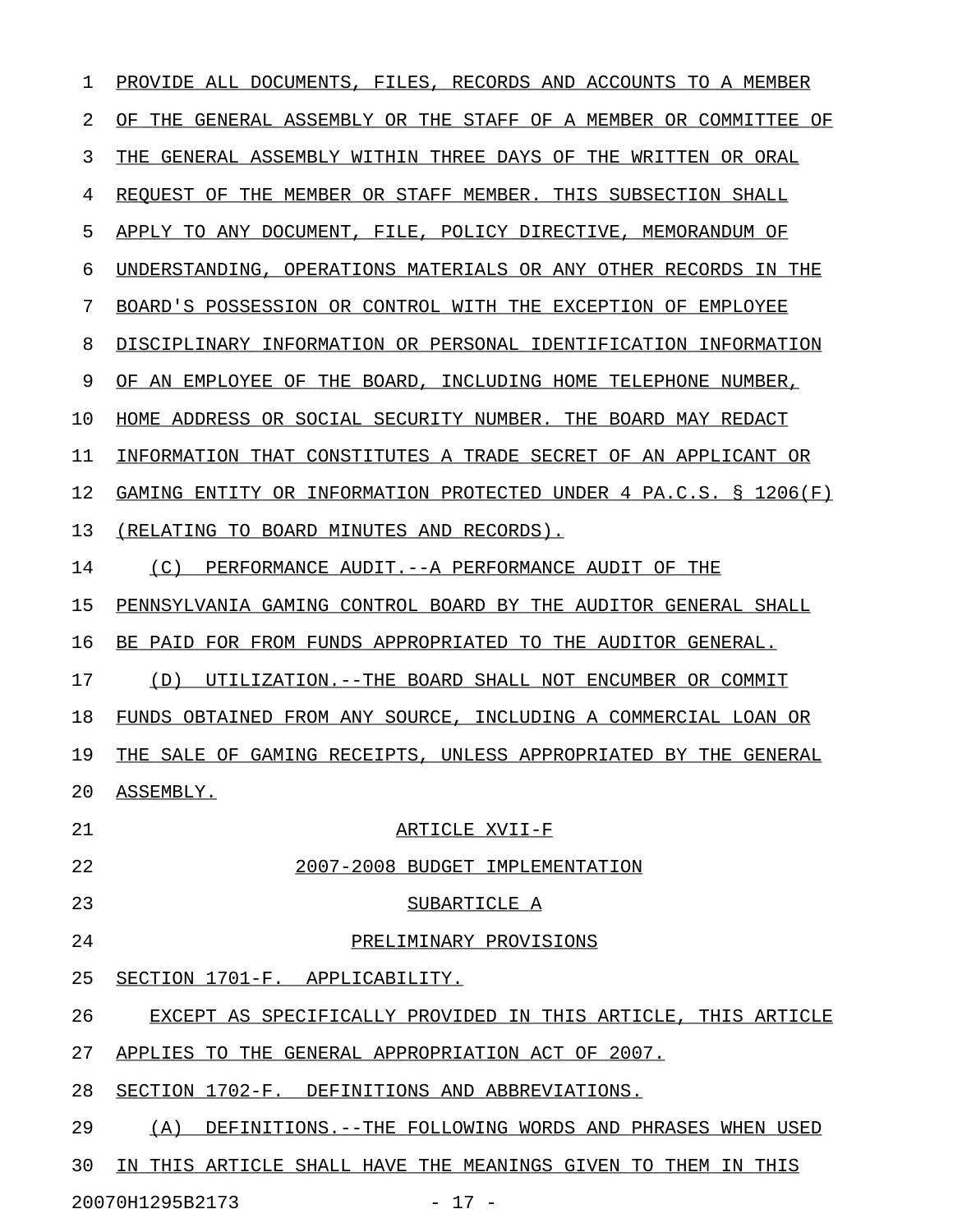| 1  | SECTION UNLESS THE CONTEXT CLEARLY INDICATES OTHERWISE:         |
|----|-----------------------------------------------------------------|
| 2  | "GENERAL APPROPRIATION ACT." THE ACT OF<br>2007                 |
| 3  | NO.<br>KNOWN AS THE GENERAL APPROPRIATION ACT OF<br>(P.L.       |
| 4  | 2007.                                                           |
| 5  | "SECRETARY." THE SECRETARY OF THE BUDGET OF THE                 |
| 6  | COMMONWEALTH.                                                   |
| 7  | (B)<br>ABBREVIATIONS.--THE FOLLOWING ABBREVIATIONS WHEN USED IN |
| 8  | THIS ARTICLE SHALL HAVE THE MEANINGS GIVEN TO THEM IN THIS      |
| 9  | SECTION:                                                        |
| 10 | "AIDS."<br>ACOUIRED IMMUNE DEFICIENCY SYNDROME.                 |
| 11 | "ARC."<br>APPALACHIAN REGIONAL COMMISSION.                      |
| 12 | "BG."<br>BLOCK GRANT.                                           |
| 13 | "CCDFBG."<br>CHILD CARE AND DEVELOPMENT FUND BLOCK GRANT.       |
| 14 | "CSBG."<br>COMMUNITY SERVICES BLOCK GRANT.                      |
| 15 | "DCSI."<br>DRUG CONTROL AND SYSTEMS IMPROVEMENT FORMULA GRANT   |
| 16 | PROGRAM.                                                        |
| 17 | "DFSC."<br>DRUG FREE SCHOOLS AND COMMUNITIES ACT.               |
| 18 | "DOE."<br>DEPARTMENT OF ENERGY.                                 |
| 19 | "EEOC."<br>EOUAL EMPLOYMENT OPPORTUNITY COMMISSION.             |
| 20 | "EPA." ENVIRONMENTAL PROTECTION AGENCY.                         |
| 21 | "ESEA." ELEMENTARY AND SECONDARY EDUCATION ACT.                 |
| 22 | "FEMA." FEDERAL EMERGENCY MANAGEMENT AGENCY.                    |
| 23 | "FTA." FEDERAL TRANSIT ADMINISTRATION.                          |
| 24 | "HUD." DEPARTMENT OF HOUSING AND URBAN DEVELOPMENT.             |
| 25 | "LIHEABG." LOW-INCOME HOME ENERGY ASSISTANCE BLOCK GRANT.       |
| 26 | "LSTA." LIBRARY SERVICES AND TECHNOLOGY ACT.                    |
| 27 | "MCHSBG." MATERNAL AND CHILD HEALTH SERVICES BLOCK GRANT.       |
| 28 | "MHSBG." MENTAL HEALTH SERVICES BLOCK GRANT.                    |
| 29 | "MR." MENTAL RETARDATION.                                       |
|    |                                                                 |

30 "PAFE." PENNSYLVANIA AGRICULTURAL FOOD EXPOSITION.

20070H1295B2173 - 18 -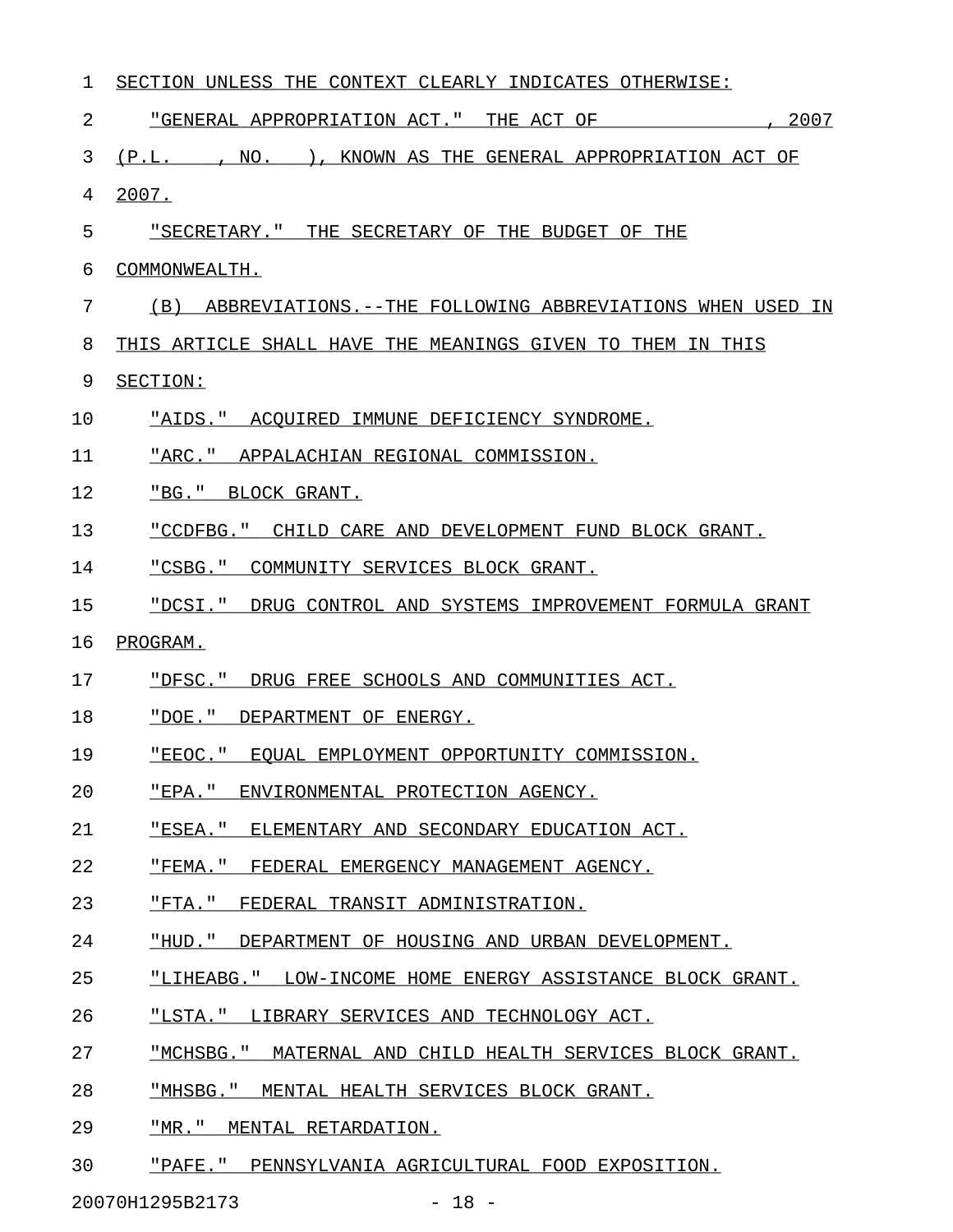- 1 "PHHSBG." PREVENTIVE HEALTH AND HEALTH SERVICES BLOCK GRANT.
- 2 FREAT." RESIDENTIAL SUBSTANCE ABUSE TREATMENT.
- 3 "SABG." SUBSTANCE ABUSE BLOCK GRANT.
- 4 "SCDBG." SMALL COMMUNITIES DEVELOPMENT BLOCK GRANT.
- 5 "SDA." SERVICE DELIVERY AREA.
- 6 "SSBG." SOCIAL SERVICES BLOCK GRANT.
- 7 "TANF." TEMPORARY ASSISTANCE FOR NEEDY FAMILIES.
- 8 "TANFBG." TEMPORARY ASSISTANCE FOR NEEDY FAMILIES BLOCK
- 9 GRANT.
- 10 "TEFAP." TEMPORARY EMERGENCY FOOD ASSISTANCE PROGRAM.
- 11 "WIA." WORKFORCE INVESTMENT ACT.
- 12 "WIC." WOMEN, INFANTS AND CHILDREN PROGRAM.
- 13 SECTION 1703-F. WARRANTS.
- 14 (RESERVED).
- 

### 15 SUBARTICLE B

- 16 EXECUTIVE DEPARTMENT
- 17 SECTION 1711-F. GOVERNOR.
- 18 (RESERVED).
- 19 SECTION 1712-F. EXECUTIVE OFFICES.
- 20 THE FOLLOWING SHALL APPLY TO APPROPRIATIONS FOR THE EXECUTIVE
- 21 OFFICES IN THE GENERAL APPROPRIATION ACT:
- 22 (1) PENNSYLVANIA COMMISSION ON CRIME AND DELINQUENCY.
- 23 (I) FUNDS REMAINING AFTER APPLICATION OF SECTION 202 \_\_\_\_\_\_\_\_\_\_\_\_\_\_\_\_\_\_\_\_\_\_\_\_\_\_\_\_\_\_\_\_\_\_\_\_\_\_\_\_\_\_\_\_\_\_\_\_\_\_\_\_\_
- 24 OF THE GENERAL APPROPRIATION ACT FOR THE APPROPRIATION
- 25 FOR GRANTS-IN-AID FOR INTERMEDIATE PUNISHMENT PROGRAMS
- 26 SHALL BE DISTRIBUTED TO COUNTIES BASED ON THE FOLLOWING
- 27 FORMULA:
- 28 (A) FIFTY PERCENT SHALL BE BASED ON THE 29 PROPORTION OF OFFENDERS DIVERTED FROM THE COUNTY 30 PRISON SYSTEM TO COUNTY INTERMEDIATE PUNISHMENT

20070H1295B2173 - 19 -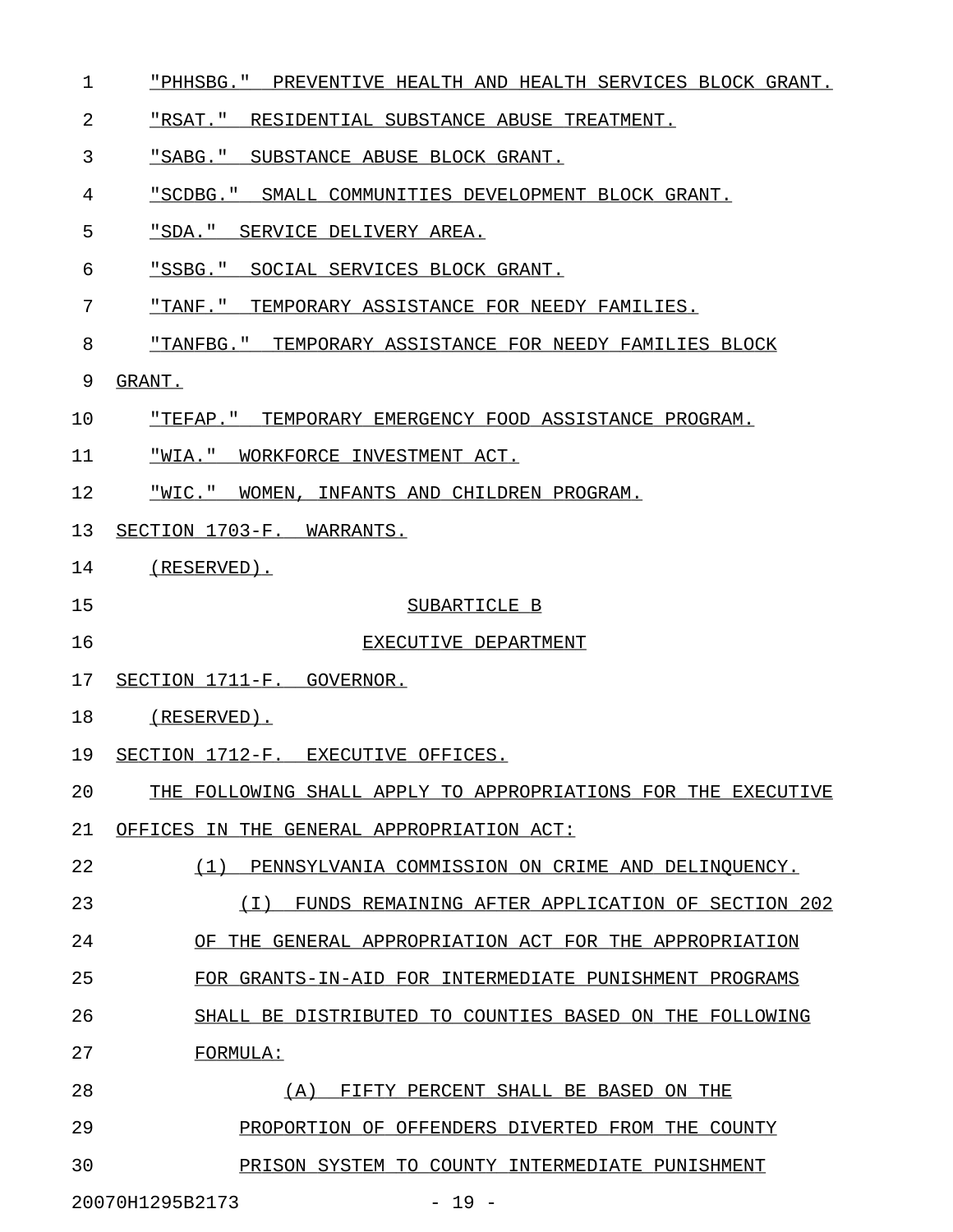| 1  | PROGRAMS.                                                       |
|----|-----------------------------------------------------------------|
| 2  | FIFTY PERCENT SHALL BE BASED ON THE<br>(B)                      |
| 3  | PROPORTION OF OFFENDERS DIVERTED FROM THE STATE                 |
| 4  | CORRECTIONAL SYSTEM TO THE COUNTY PRISON SYSTEM.                |
| 5  | (2)<br>GRANTS FOR SPECIALIZED PROBATION SERVICES, INCLUDING     |
| 6  | SCHOOL-BASED, COMMUNITY-BASED, INTENSIVE SUPERVISION AND        |
| 7  | AFTERCARE SERVICES SHALL BE PROVIDED IN ACCORDANCE WITH         |
| 8  | STANDARDS ADOPTED BY THE JUVENILE COURT JUDGES COMMISSION.      |
| 9  | SECTION 1713-F. LIEUTENANT GOVERNOR.                            |
| 10 | (RESERVED).                                                     |
| 11 | SECTION 1714-F. ATTORNEY GENERAL.                               |
| 12 | (RESERVED).                                                     |
| 13 | SECTION 1715-F. AUDITOR GENERAL.                                |
| 14 | FUNDS APPROPRIATED TO THE DEPARTMENT OF THE AUDITOR GENERAL     |
| 15 | SHALL BE FOR THE PURPOSE OF PERFORMING POSTAUDITS IN ACCORDANCE |
| 16 | WITH GENERALLY ACCEPTED GOVERNMENT AUDITING STANDARDS.          |
| 17 | SECTION 1716-F. TREASURY DEPARTMENT.                            |
| 18 | THE FOLLOWING SHALL APPLY TO APPROPRIATIONS TO THE TREASURY     |
| 19 | DEPARTMENT IN THE GENERAL APPROPRIATION ACT:                    |
| 20 | (1) PAYMENTS FOR THE COMMONWEALTH'S PORTION OF EXPENSES         |
| 21 | OF COUNCILS, COMMISSIONS, CONFERENCES, BOARDS, ASSOCIATIONS,    |
| 22 | COALITIONS AND INSTITUTES SHALL BE MADE ONLY ON REQUISITION     |
| 23 | OF THE GOVERNOR ON BEHALF OF THE ORGANIZATION, WHICH SHALL      |
| 24 | FILE AN ACCOUNTING OF EXPENSES WITH THE AUDITOR GENERAL.        |
| 25 | $(2)$ (RESERVED).                                               |
| 26 | SECTION 1717-F. DEPARTMENT OF AGING.                            |
| 27 | (RESERVED).                                                     |
| 28 | SECTION 1718-F. DEPARTMENT OF AGRICULTURE.                      |
| 29 | THE FOLLOWING SHALL APPLY TO APPROPRIATIONS FOR THE             |
| 30 | DEPARTMENT OF AGRICULTURE IN THE GENERAL APPROPRIATION ACT:     |

20070H1295B2173 - 20 -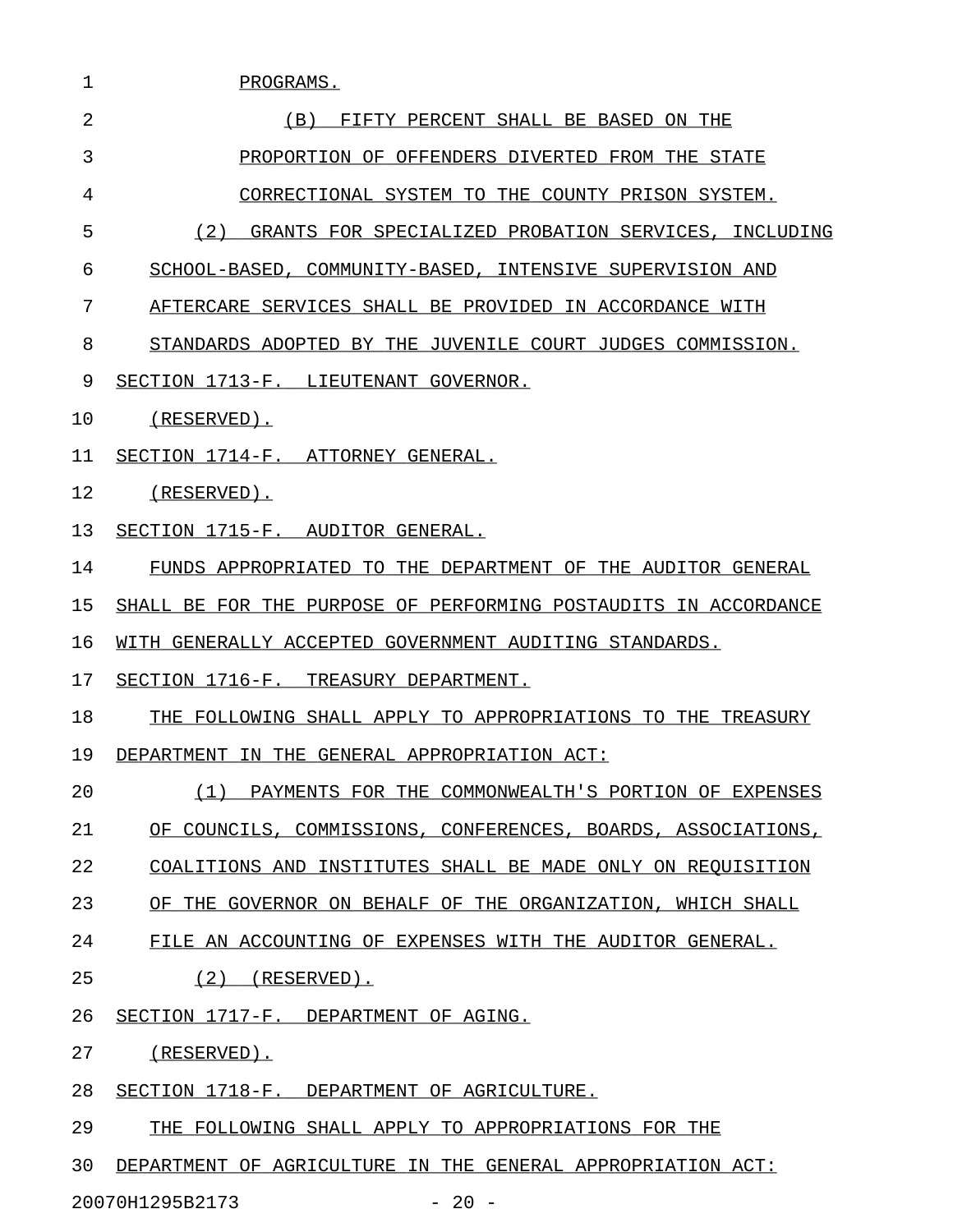| 1  | (1)<br>NO.<br>EXPENDITURES MAY BE MADE FROM THE APPROPRIATION    |
|----|------------------------------------------------------------------|
| 2  | FOR THE PAYMENT TO THE STATE FARM PRODUCTS SHOW FUND<br>OR FROM  |
| 3  | THE STATE FARM PRODUCTS SHOW FUND FOR ANY ACTIVITIES             |
| 4  | WITH THE PAFE UNLESS SUCH ACTIVITIES TAKE PLACE ON<br>ASSOCIATED |
| 5  | THE PREMISES OF THE FARM SHOW COMPLEX, HARRISBURG,               |
| 6  | PENNSYLVANIA.                                                    |
| 7  | (2)<br>THE DEPARTMENT MAY MAKE ALLOCATIONS OF                    |
| 8  | APPROPRIATIONS FOR DEVELOPMENT AND OPERATION OF AN OPEN          |
| 9  | LIVESTOCK SHOW, FOR PLANNING AND STAGING OF AN OPEN DAIRY        |
| 10 | SHOW AND FOR PROMOTION AND HOLDING OF ANNUAL LOCAL, REGIONAL     |
| 11 | AND STATE 4H CLUBS AND FUTURE FARMERS OF AMERICA DAIRY SHOWS     |
| 12 | AS IT DEEMS APPROPRIATE, TO AN ASSOCIATION WHOSE PURPOSES ARE    |
| 13 | IN ACCORD WITH THE PURPOSES AND INTENT OF THE APPROPRIATIONS.    |
| 14 | ALLOCATIONS UNDER THIS PARAGRAPH SHALL BE USED FOR THE           |
| 15 | DEVELOPMENT AND OPERATION OF LIVESTOCK, DAIRY AND JUNIOR         |
| 16 | DAIRY SHOWS IN THE PENNSYLVANIA FARM SHOW COMPLEX, PROVIDED,     |
| 17 | THAT THE FUNDS ALLOCATED BY THE DEPARTMENT SHALL ONLY BE USED    |
| 18 | FOR THE SPECIFIC ITEMS APPROVED BY THE DEPARTMENT IN ADVANCE.    |
| 19 | SECTION 1719-F. DEPARTMENT OF COMMUNITY AND ECONOMIC             |
| 20 | DEVELOPMENT.                                                     |
| 21 | THE FOLLOWING SHALL APPLY TO APPROPRIATIONS FOR THE              |
| 22 | DEPARTMENT OF COMMUNITY AND ECONOMIC DEVELOPMENT IN THE GENERAL  |
| 23 | APPROPRIATION ACT:                                               |
| 24 | (1)<br>GRANTS FROM FUNDS APPROPRIATED FOR COMMUNITY              |
| 25 | REVITALIZATION AND ASSISTANCE SHALL BE AWARDED ONLY AFTER        |
| 26 | PROGRAM GUIDELINES, SCHEDULES AND APPLICATION PROCEDURES ARE     |
| 27 | ESTABLISHED BY THE DEPARTMENT AND PUBLISHED IN THE               |
| 28 | PENNSYLVANIA BULLETIN.                                           |
| 29 | NO MORE THAN 20% OF FUNDS APPROPRIATED FOR GRANTS<br>(2)         |
| 30 | UNDER THE ACT OF MAY 20, 1949 (P.L.1633, NO.493), KNOWN AS       |

20070H1295B2173 - 21 -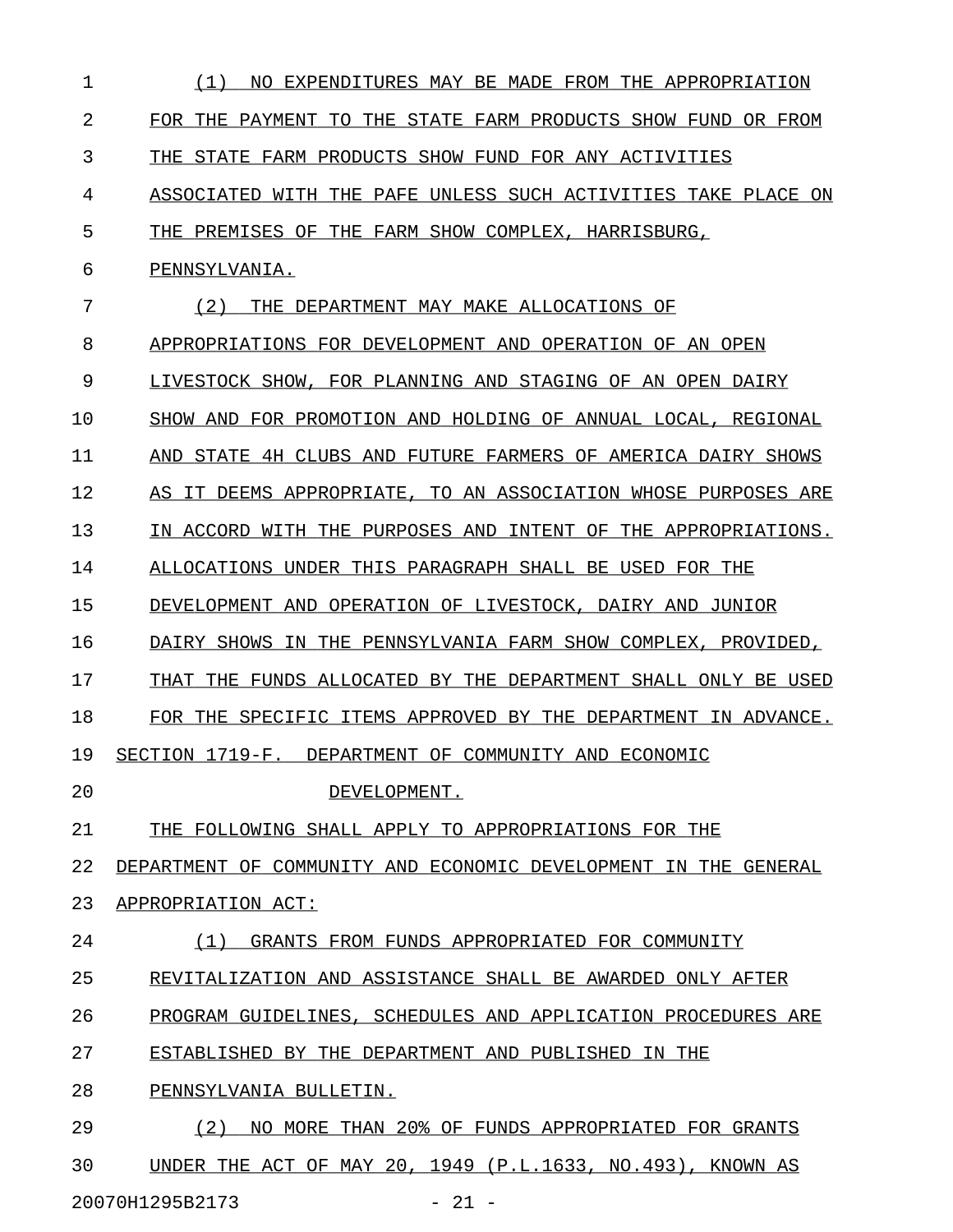| 1  | THE HOUSING AND REDEVELOPMENT ASSISTANCE LAW, SHALL BE        |
|----|---------------------------------------------------------------|
| 2  | ALLOCATED TO ANY ONE POLITICAL SUBDIVISION.                   |
| 3  | SECTION 1720-F.<br>DEPARTMENT OF CONSERVATION AND NATURAL     |
| 4  | RESOURCES.                                                    |
| 5  | (RESERVED).                                                   |
| 6  | SECTION 1721-F. DEPARTMENT OF CORRECTIONS.                    |
| 7  | THE FOLLOWING SHALL APPLY TO APPROPRIATIONS FOR THE           |
| 8  | DEPARTMENT OF CORRECTIONS IN THE GENERAL APPROPRIATION ACT:   |
| 9  | (1)<br>WHEN MAKING EXPENDITURES FROM APPROPRIATIONS FOR THE   |
| 10 | OPERATION OF STATE CORRECTIONAL INSTITUTIONS, THE DEPARTMENT  |
| 11 | OF CORRECTIONS SHALL GIVE CONSIDERATION TO MINIMUM RELIEF     |
| 12 | FACTOR VALUES CALCULATED WHEN DETERMINING STAFFING LEVELS FOR |
| 13 | CORRECTIONS OFFICERS AND FOOD SERVICE INSTRUCTORS AT EACH     |
| 14 | STATE CORRECTIONAL INSTITUTION.                               |
| 15 | (2)<br>(RESERVED).                                            |
| 16 | SECTION 1722-F.<br>DEPARTMENT OF EDUCATION.                   |
| 17 | THE FOLLOWING SHALL APPLY TO APPROPRIATIONS OF THE DEPARTMENT |
| 18 | OF EDUCATION IN THE GENERAL APPROPRIATION ACT:                |
| 19 | (1)<br>ANNUAL PAYMENTS FROM THE APPROPRIATION TO              |
| 20 | INSTITUTIONS OF HIGHER LEARNING FOR DEFRAYING THE EXPENSES OF |
| 21 | DEAF OR BLIND STUDENTS SHALL NOT EXCEED \$500 PER STUDENT.    |
| 22 | $(2)$ (RESERVED).                                             |
| 23 | SECTION 1723-F. DEPARTMENT OF ENVIRONMENTAL PROTECTION.       |
| 24 | (RESERVED).                                                   |
| 25 | SECTION 1724-F. DEPARTMENT OF GENERAL SERVICES.               |
| 26 | (RESERVED).                                                   |
| 27 | SECTION 1725-F. DEPARTMENT OF HEALTH.                         |
| 28 | THE FOLLOWING SHALL APPLY TO APPROPRIATIONS FOR THE           |
| 29 | DEPARTMENT OF HEALTH IN THE GENERAL APPROPRIATION ACT:        |
| 30 | (1) FUNDS APPROPRIATED FOR LUPUS PROGRAMS SHALL BE            |
|    | $-22 -$<br>20070H1295B2173                                    |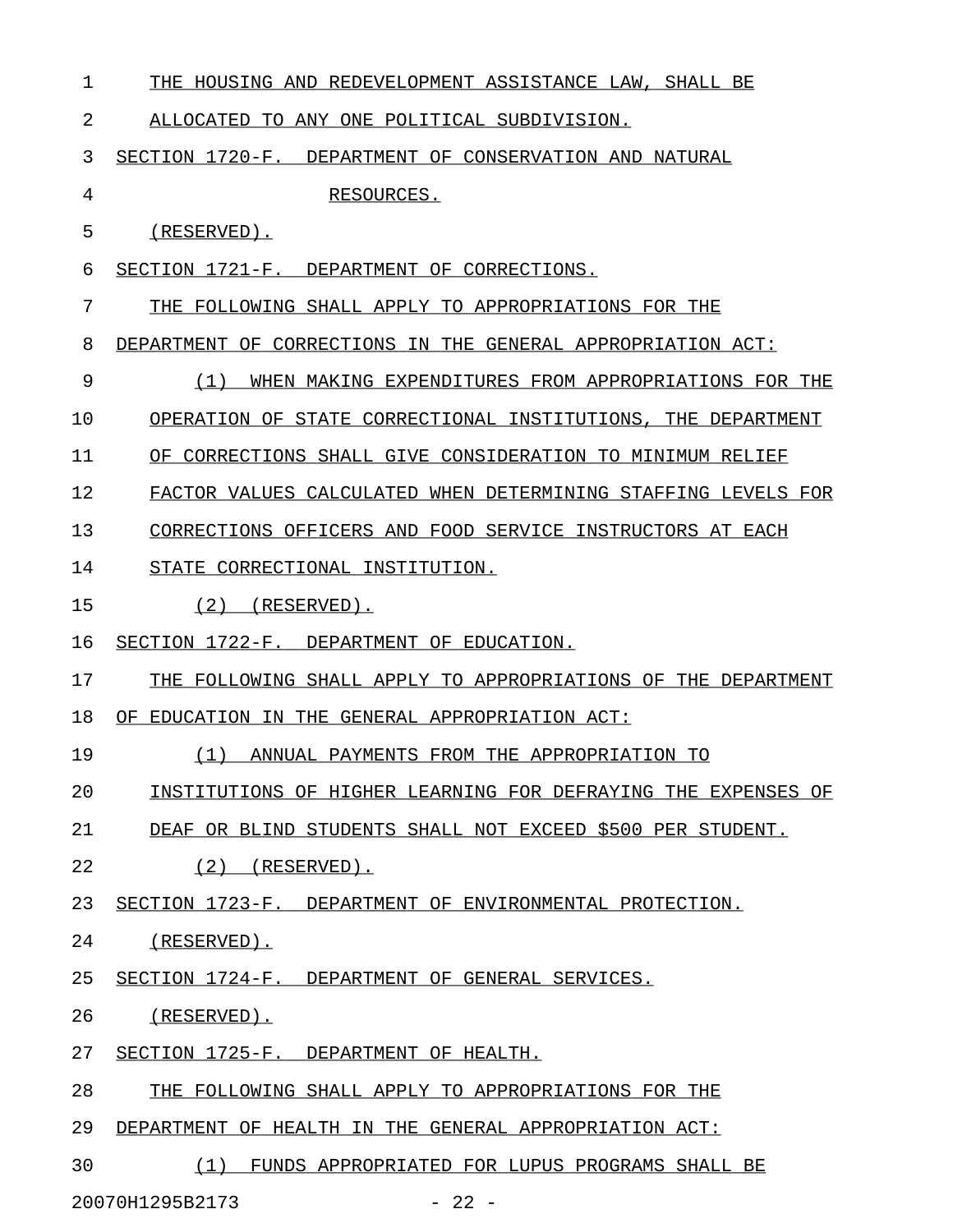| 1  | DISTRIBUTED IN THE SAME PROPORTION AS DISTRIBUTED IN FISCAL   |
|----|---------------------------------------------------------------|
| 2  | YEAR 2006-2007.                                               |
| 3  | (2)<br>FUNDS APPROPRIATED FOR ARTHRITIS OUTREACH AND          |
| 4  | EDUCATION SHALL BE EQUITABLY DISTRIBUTED AMONG THE CENTRAL,   |
| 5  | WESTERN AND EASTERN REGIONS OF THIS COMMONWEALTH BASED ON THE |
| 6  | RATIO OF POPULATION SERVED IN EACH REGION TO THE TOTAL        |
| 7  | POPULATION SERVED IN THIS COMMONWEALTH.                       |
| 8  | SECTION 1726-F. INSURANCE DEPARTMENT.                         |
| 9  | $(RESERVED)$ .                                                |
| 10 | SECTION 1727-F. DEPARTMENT OF LABOR AND INDUSTRY.             |
| 11 | THE FOLLOWING SHALL APPLY TO APPROPRIATIONS FOR THE           |
| 12 | DEPARTMENT OF LABOR AND INDUSTRY IN THE GENERAL APPROPRIATION |
| 13 | ACT:                                                          |
| 14 | THE APPROPRIATION FOR PAYMENT TO THE VOCATIONAL<br>(1)        |
| 15 | REHABILITATION FUND FOR WORK OF THE STATE BOARD OF VOCATIONAL |
| 16 | REHABILITATION INCLUDES \$2,584,000 FOR A STATEWIDE           |
| 17 | PROFESSIONAL SERVICE PROVIDER ASSOCIATION FOR THE BLIND TO    |
| 18 | PROVIDE SPECIALIZED SERVICES AND PREVENTION OF BLINDNESS      |
| 19 | SERVICES AND \$518,000 TO PROVIDE SPECIALIZED SERVICES AND    |
| 20 | PREVENTION OF BLINDNESS SERVICES IN CITIES OF THE FIRST       |
| 21 | CLASS.                                                        |
| 22 | FOR THE "REED ACT-UNEMPLOYMENT INSURANCE" AND "REED<br>(2)    |
| 23 | ACT-EMPLOYMENT SERVICES AND UNEMPLOYMENT INSURANCE"           |
| 24 | APPROPRIATIONS, THE TOTAL AMOUNT WHICH MAY BE OBLIGATED SHALL |
| 25 | NOT EXCEED THE LIMITATIONS UNDER SECTION 903 OF THE SOCIAL    |
| 26 | SECURITY ACT (49 STAT. 620, 42 U.S.C. § 1103).                |
| 27 | SECTION 1728-F. DEPARTMENT OF MILITARY AND VETERANS AFFAIRS.  |
| 28 | (RESERVED).                                                   |
| 29 | SECTION 1729-F. DEPARTMENT OF PUBLIC WELFARE.                 |
| 30 | THE FOLLOWING SHALL APPLY TO APPROPRIATIONS FOR THE           |

20070H1295B2173 - 23 -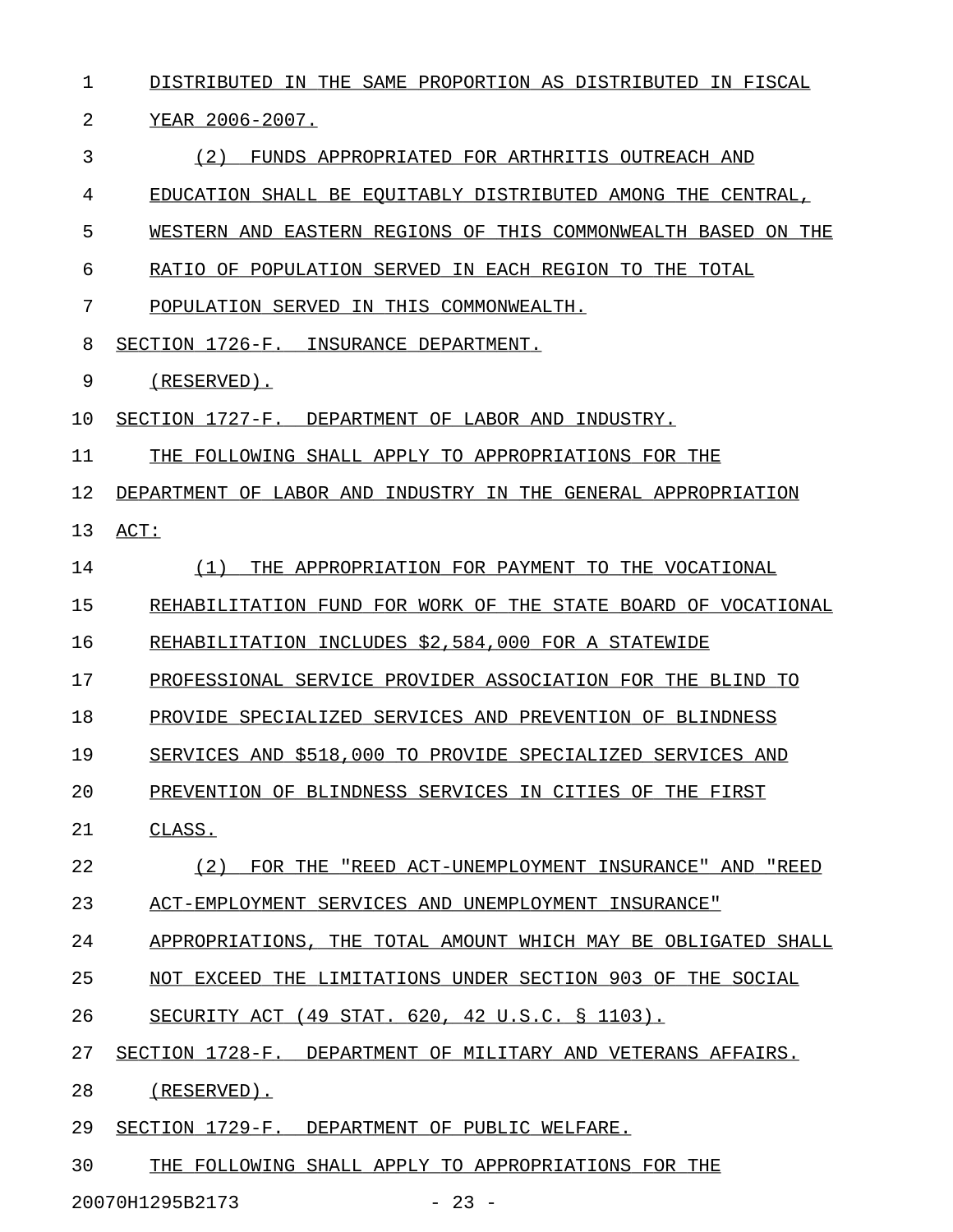1 DEPARTMENT OF PUBLIC WELFARE FROM THE GENERAL APPROPRIATION ACT:

2 1 (1) AUTHORIZED TRANSFERS FOR CHILD CARE SERVICES. THE 3 FOLLOWING SHALL APPLY:

4 (I) THE DEPARTMENT, UPON APPROVAL OF THE SECRETARY, 5 MAY TRANSFER FEDERAL FUNDS APPROPRIATED FOR TANFBG CHILD 6 CARE ASSISTANCE TO THE CCDFBG CHILD CARE SERVICES 7 APPROPRIATION TO PROVIDE CHILD CARE SERVICES TO 8 ADDITIONAL LOW INCOME FAMILIES IF THE TRANSFER OF FUNDS 9 WILL NOT RESULT IN A DEFICIT IN THE APPROPRIATION. THE 10 SECRETARY SHALL PROVIDE NOTICE TEN DAYS PRIOR TO A 11 TRANSFER UNDER THIS SUBPARAGRAPH TO THE CHAIRMAN AND 12 MINORITY CHAIRMAN OF THE APPROPRIATIONS COMMITTEE OF THE 13 SENATE AND THE CHAIRMAN AND MINORITY CHAIRMAN OF THE 14 APPROPRIATIONS COMMITTEE OF THE HOUSE OF REPRESENTATIVES. 15 (II) THE DEPARTMENT, UPON APPROVAL OF THE SECRETARY, 16 MAY TRANSFER FEDERAL FUNDS APPROPRIATED FOR CCDFBG CHILD 17 CARE ASSISTANCE TO THE CCDFBG CHILD CARE SERVICES 18 APPROPRIATION TO PROVIDE CHILD CARE SERVICES TO 19 ADDITIONAL LOW INCOME FAMILIES PROVIDED THAT THE TRANSFER 20 OF FUNDS WILL NOT RESULT IN A DEFICIT IN THE 21 APPROPRIATION. THE SECRETARY SHALL PROVIDE NOTICE TEN 22 DAYS PRIOR TO A TRANSFER UNDER THIS SUBPARAGRAPH TO THE 23 CHAIRMAN AND MINORITY CHAIRMAN OF THE APPROPRIATIONS 24 COMMITTEE OF THE SENATE AND THE CHAIRMAN AND THE MINORITY 25 CHAIRMAN OF THE APPROPRIATIONS COMMITTEE OF THE HOUSE OF 26 REPRESENTATIVES. 27 (2) FEDERAL AND STATE MEDICAL ASSISTANCE PAYMENTS. THE 28 FOLLOWING SHALL APPLY: 29 (I) WHEN MAKING PAYMENTS FOR MEDICAL ASSISTANCE \_\_\_\_\_\_\_\_\_\_\_\_\_\_\_\_\_\_\_\_\_\_\_\_\_\_\_\_\_\_\_\_\_\_\_\_\_\_\_\_\_\_\_\_\_\_\_\_

30 OUTPATIENT OR CAPITATION SERVICES, THE DEPARTMENT SHALL 20070H1295B2173 - 24 -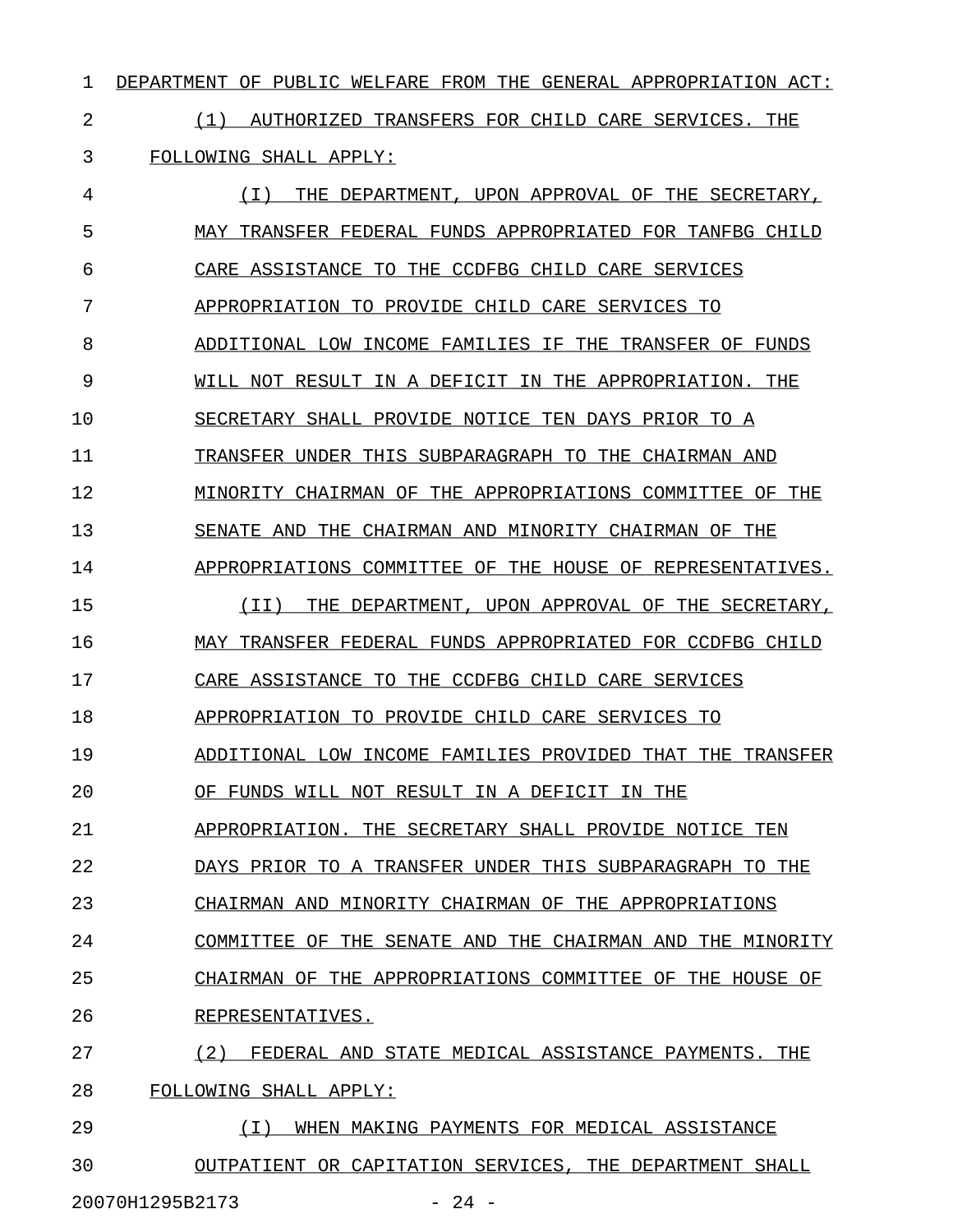1 NOT REQUIRE A RECIPIENT TO OBTAIN A PHYSICIAN REFERRAL IN 2 ORDER TO RECEIVE CHIROPRACTIC SERVICES.

3 (II) NO FUNDS APPROPRIATED FOR APPROVED CAPITATION 4 PLANS SHALL BE USED TO PAY A PROVIDER WHO FAILS TO SUPPLY 5 INFORMATION IN A FORM REQUIRED BY THE DEPARTMENT IN ORDER 6 TO FACILITATE CLAIMS FOR FEDERAL FINANCIAL PARTICIPATION 7 FOR SERVICES RENDERED TO GENERAL ASSISTANCE CLIENTS.

8 (III) FOR FISCAL YEAR 2007-2008, THE DEPARTMENT 9 SHALL NOT MAKE APPLICATION FOR AN APPROVAL OF 10 MODIFICATION TO ITS STATE PLAN OR A WAIVER OR AN 11 AMENDMENT TO A WAIVER FOR MEDICAL ASSISTANCE AS PROVIDED 12 UNDER THE SOCIAL SECURITY ACT (49 STAT. 620, 42 U.S.C. § 13 301 ET SEQ.) REGARDING PHARMACEUTICAL SERVICES PROVIDED 14 THROUGH THE COMMONWEALTH'S HEALTHCHOICES PROGRAM OR TAKE 15 ANY OTHER ACTION TO REMOVE PHARMACEUTICAL SERVICES AS A 16 COVERED BENEFIT FROM THE HEALTHCHOICES PROGRAM. FUNDS 17 APPROPRIATED FOR PHARMACEUTICAL SERVICES PROVIDED THROUGH 18 CONTRACTS WITH MANAGED CARE CONTRACTORS UNDER THE 19 **HEALTHCHOICES PROGRAM SHALL REMAIN IN THE HEALTHCHOICES** 20 PROGRAM TO PROVIDE SUCH SERVICES FOR INDIVIDUALS \_\_\_\_\_\_\_\_\_\_\_\_\_\_\_\_\_\_\_\_\_\_\_\_\_\_\_\_\_\_\_\_\_\_\_\_\_\_\_\_\_\_\_\_\_\_\_\_ 21 PARTICIPATING IN THE PROGRAM.

22 (IV) FOR FISCAL YEAR 2007-2008, THE DEPARTMENT SHALL 23 CONTINUE TO ADMINISTER A PROGRAM OF VOLUNTARY MANAGED 24 CARE FOR PHYSICAL HEALTH SERVICES THROUGH CONTRACTS WITH 25 MANAGED CARE ORGANIZATIONS FOR MEDICAL ASSISTANCE 26 RECIPIENTS RESIDING OUTSIDE THE GEOGRAPHIC AREAS WHERE 27 MANDATORY MANAGED CARE IS PROVIDED. MANAGED CARE 28 CONTRACTORS PARTICIPATING IN THE VOLUNTARY MANAGED CARE 29 PROGRAM SHALL PROVIDE SUBSTANTIALLY THE SAME PHYSICAL 30 **HEALTH CARE BENEFITS AS ARE MADE AVAILABLE TO RECIPIENTS** 

20070H1295B2173 - 25 -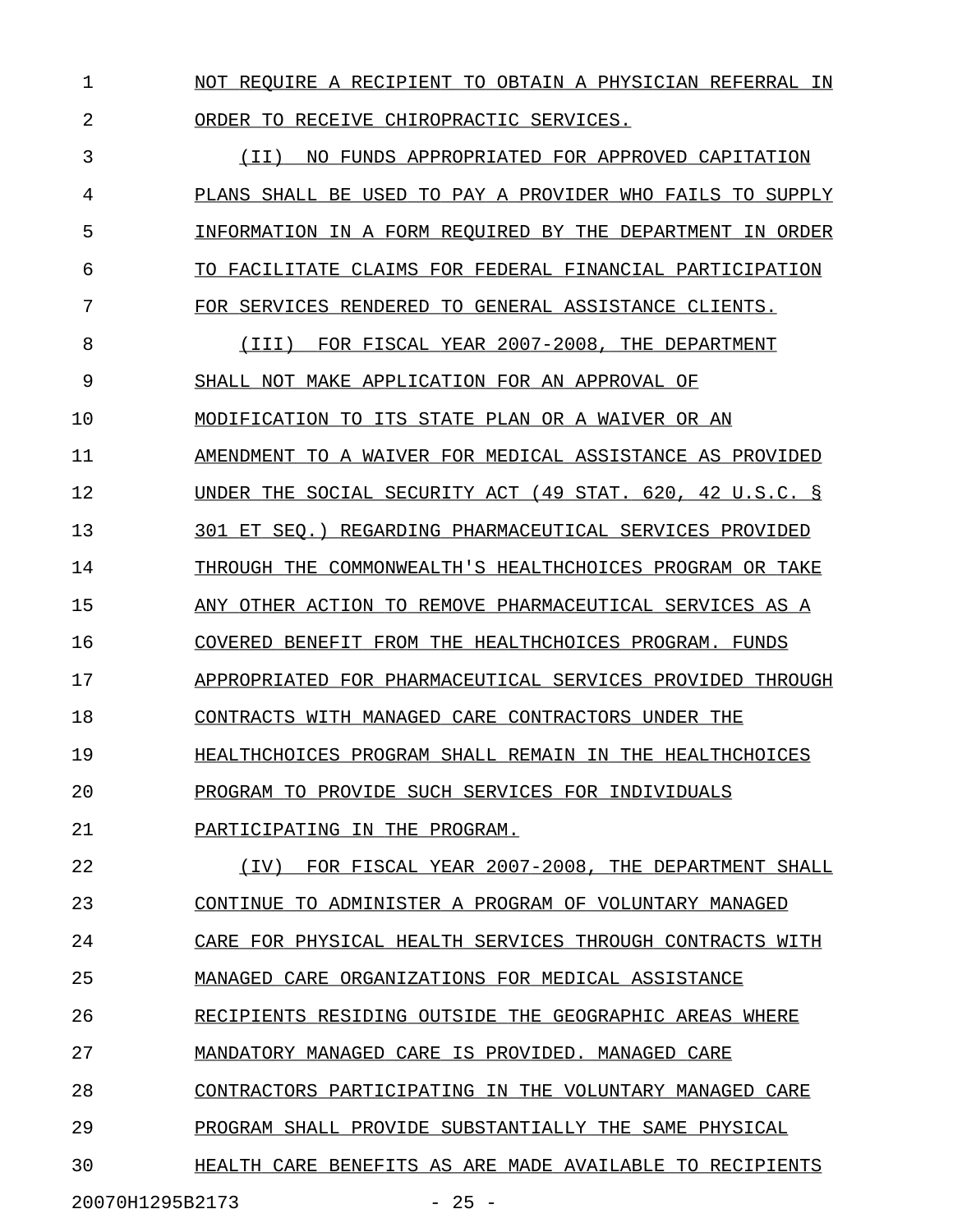1 UNDER THE MANDATORY MANAGED CARE PROGRAM. THE DEPARTMENT 2 SHALL ALLOW RECIPIENTS TO VOLUNTARILY PARTICIPATE IN A 3 MANAGED CARE PLAN AND NOTIFY THE RECIPIENTS OF THEIR 4 CHOICES AMONG CONTRACTORS OR FEE-FOR-SERVICE MEDICAID. 5 (V) FOR FISCAL YEAR 2007-2008, ADDITIONAL FEDERAL 6 AND STATE INPATIENT FUNDING IS INCLUDED TO PROVIDE FOR 7 COMMUNITY ACCESS FUND PAYMENTS. PAYMENTS TO HOSPITALS FOR 8 COMMUNITY ACCESS FUND GRANTS SHALL BE DISTRIBUTED UNDER 9 THE FORMULAS UTILIZED FOR THESE GRANTS IN FISCAL YEAR 10 2006-2007. \_\_\_\_\_\_\_\_\_\_ 11 (VI) QUALIFYING STATE-RELATED ACADEMIC MEDICAL 12 CENTERS SHALL NOT RECEIVE ANY LESS FUNDING THAN RECEIVED 13 FOR THE FISCAL YEAR 2004-2005 STATE APPROPRIATION LEVEL 14 IF FEDERAL FUNDING FOR ACADEMIC MEDICAL CENTERS IS NOT 15 MADE AVAILABLE TO THOSE ACADEMIC MEDICAL CENTERS DURING 16 FISCAL YEAR 2007-2008. 17 (VII) FUNDS APPROPRIATED FOR MEDICAL ASSISTANCE 18 TRANSPORTATION SHALL ONLY BE UTILIZED AS A PAYMENT OF 19 LAST RESORT FOR TRANSPORTATION FOR ELIGIBLE MEDICAL 20 ASSISTANCE RECIPIENTS. 21 (3) ANY RULE, REGULATION OR POLICY FOR THE FEDERAL OR 22 STATE APPROPRIATIONS FOR THE CASH ASSISTANCE, OUTPATIENT, 23 INPATIENT, CAPITATION, BEHAVIORAL HEALTH, LONG-TERM CARE AND 24 SUPPLEMENTAL GRANTS TO THE AGED, BLIND AND DISABLED, CHILD 25 CARE AND ATTENDANT CARE PROGRAMS ADOPTED BY THE SECRETARY OF 26 PUBLIC WELFARE DURING THE FISCAL YEAR WHICH ADDS TO THE COST 27 OF ANY PUBLIC ASSISTANCE PROGRAM SHALL BE EFFECTIVE ONLY FROM 28 AND AFTER THE DATE UPON WHICH IT IS APPROVED AS TO THE 29 AVAILABILITY OF FUNDS BY THE GOVERNOR. 30 (4) WOMEN'S SERVICE PROGRAMS. THE FOLLOWING SHALL APPLY:

20070H1295B2173 - 26 -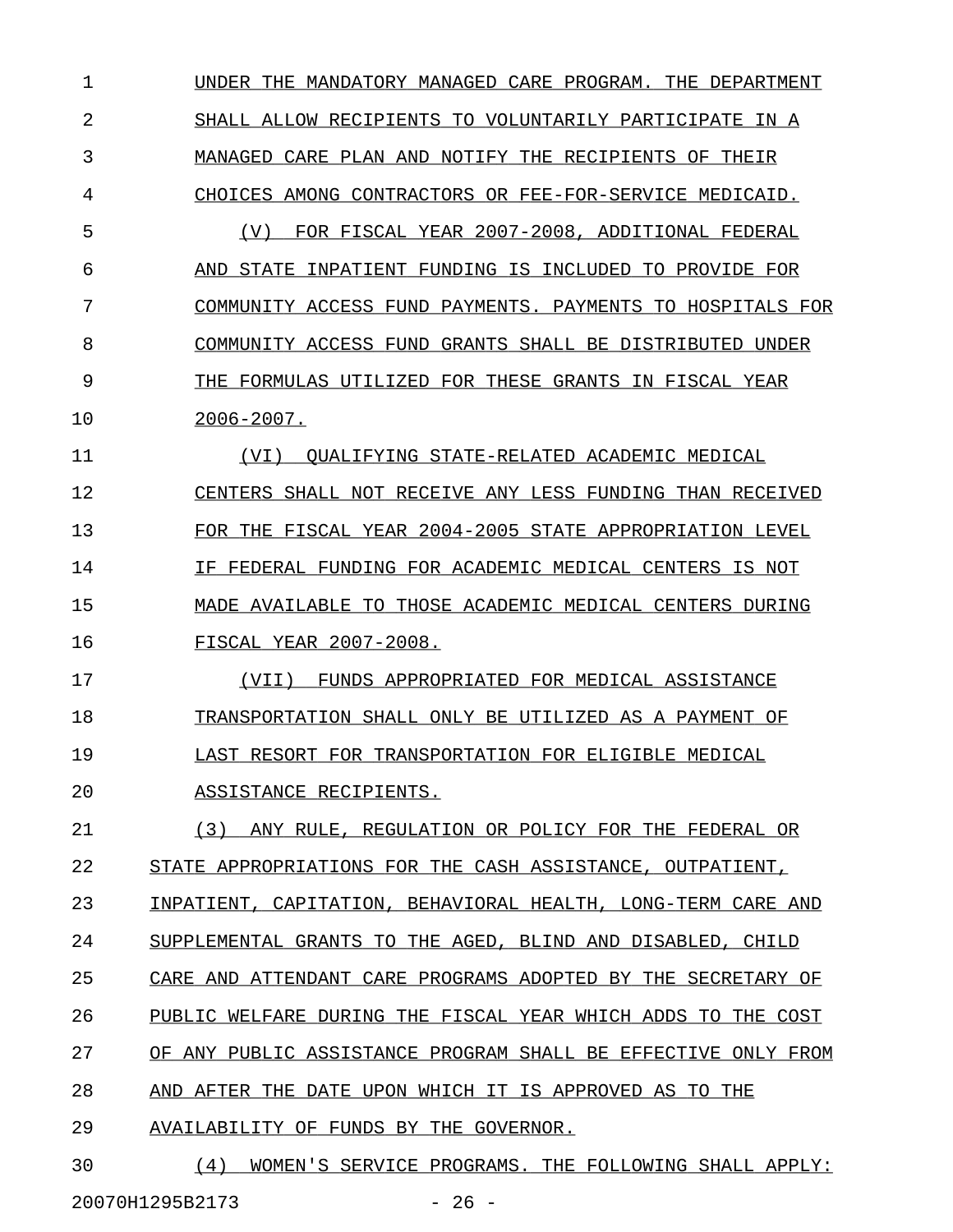| 1  | FUNDS APPROPRIATED FOR WOMEN'S SERVICE PROGRAMS<br>$\bot$    |
|----|--------------------------------------------------------------|
| 2  | GRANTS TO NONPROFIT AGENCIES WHOSE PRIMARY FUNCTION IS<br>TO |
| 3  | PROVIDE ALTERNATIVES TO ABORTION SHALL BE EXPENDED TO        |
| 4  | PROVIDE SERVICES TO WOMEN UNTIL CHILDBIRTH AND FOR UP TO     |
| 5  | 12 MONTHS THEREAFTER, INCLUDING FOOD, SHELTER,<br>CLOTHING,  |
| 6  | COUNSELING, ADOPTION SERVICES, PARENTING<br>HEALTH CARE.     |
| 7  | CLASSES.<br>ASSISTANCE FOR POSTDELIVERY STRESS AND OTHER     |
| 8  | SUPPORTIVE PROGRAMS AND SERVICES AND FOR RELATED OUTREACH    |
| 9  | PROGRAMS.<br>AGENCIES MAY SUBCONTRACT WITH OTHER NONPROFIT   |
| 10 | ENTITIES WHICH OPERATE PROJECTS DESIGNED SPECIFICALLY TO     |
| 11 | PROVIDE ALL OR A PORTION OF THESE SERVICES. PROJECTS         |
| 12 | RECEIVING FUNDS REFERRED TO IN THIS SUBPARAGRAPH SHALL       |
| 13 | NOT PROMOTE, REFER FOR OR PERFORM ABORTIONS OR ENGAGE IN     |
| 14 | ANY COUNSELING WHICH IS INCONSISTENT WITH THE                |
| 15 | APPROPRIATION REFERRED TO IN THIS SUBPARAGRAPH AND SHALL     |
| 16 | BE PHYSICALLY AND FINANCIALLY SEPARATE FROM ANY COMPONENT    |
| 17 | OF ANY LEGAL ENTITY ENGAGING IN SUCH ACTIVITIES.             |
| 18 | FUNDS APPROPRIATED FOR WOMEN'S SERVICE PROGRAMS<br>$TT$ )    |
| 19 | SHALL BE USED FOR WOMEN'S MEDICAL SERVICES, INCLUDING        |
| 20 | NONINVASIVE CONTRACEPTION SUPPLIES.                          |
| 21 | (III) FEDERAL FUNDS APPROPRIATED FOR TANFBG                  |
| 22 | ALTERNATIVES TO ABORTION SHALL BE UTILIZED SOLELY FOR        |
| 23 | SERVICES TO WOMEN WHOSE GROSS FAMILY INCOME IS BELOW 185%    |
| 24 | OF THE FEDERAL POVERTY GUIDELINES.                           |
| 25 | (5)<br>BEHAVIORAL HEALTH SERVICES. ALL AVAILABLE             |
| 26 | INTERGOVERNMENTAL TRANSFER FUNDS APPROPRIATED TO AUGMENT     |
| 27 | APPROPRIATIONS, INCLUDING PRIOR YEAR CARRYOVER FUNDS, SHALL  |
| 28 | BE SPENT PRIOR TO COMMONWEALTH FUNDS.                        |
| 29 | COUNTY CHILDREN AND YOUTH PROGRAMS. THE FOLLOWING<br>(6)     |
| 30 | SHALL APPLY:                                                 |

20070H1295B2173 - 27 -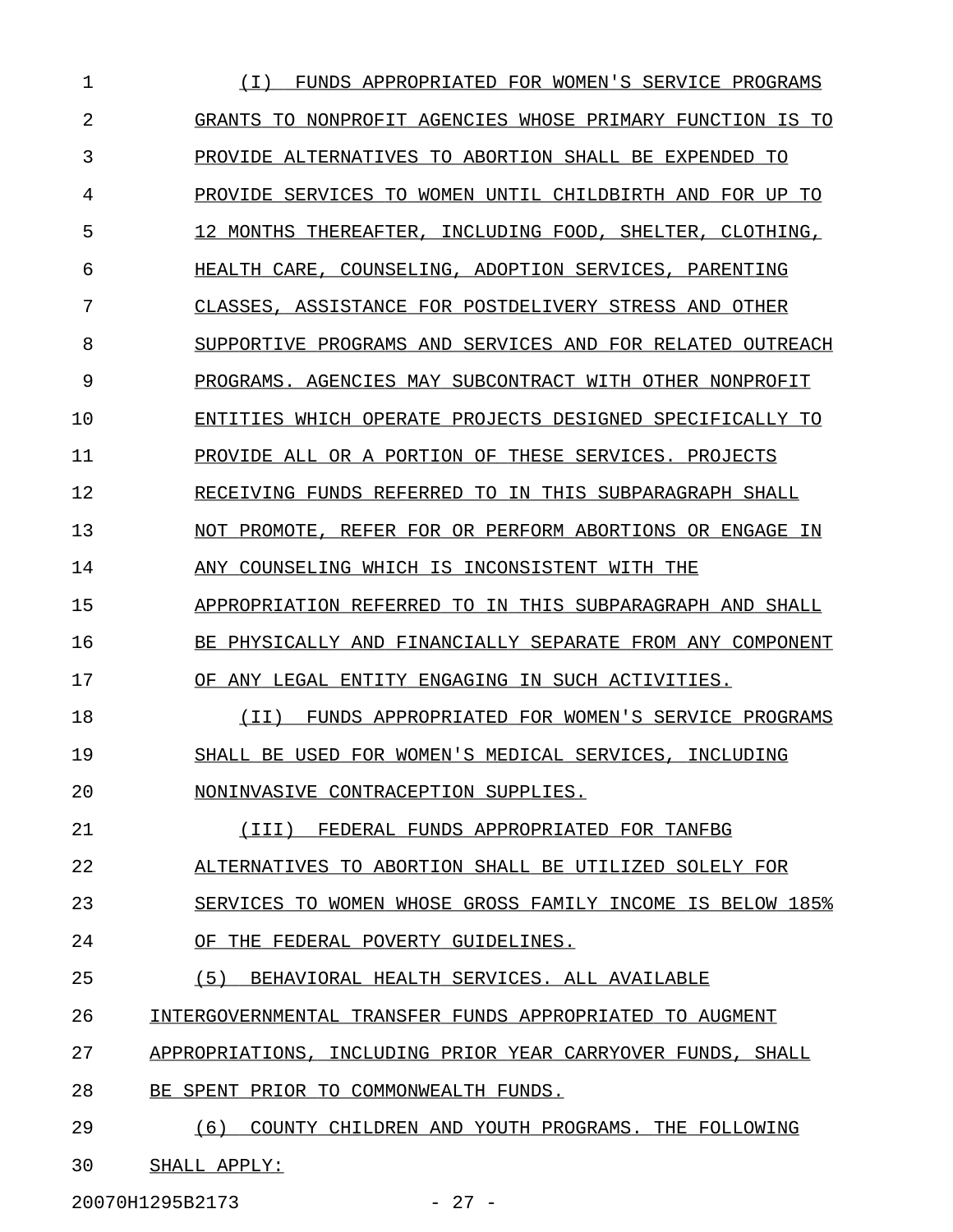1 (I) NO MORE THAN 50% OF FUNDS ALLOCATED FROM THE 2 STATE APPROPRIATION FOR COUNTY CHILDREN AND YOUTH 3 PROGRAMS TO EACH COUNTY SHALL BE EXPENDED UNTIL EACH 4 COUNTY SUBMITS TO THE DEPARTMENT DATA FOR THE PRIOR STATE 5 FISCAL YEAR, AND UPDATED QUARTERLY, ON THE UNDUPLICATED 6 CASELOADS, UNDUPLICATED SERVICES AND NUMBER OF 7 CASEWORKERS BY COUNTY PROGRAM. DATA SHALL BE SUBMITTED IN 8 A FORM ACCEPTABLE TO THE DEPARTMENT. A COPY OF THE DATA 9 SHALL BE SENT TO THE CHAIRMAN AND MINORITY CHAIRMAN OF 10 THE APPROPRIATIONS COMMITTEE OF THE SENATE AND TO THE 11 CHAIRMAN AND THE MINORITY CHAIRMAN OF THE APPROPRIATIONS 12 COMMITTEE OF THE HOUSE OF REPRESENTATIVES. 13 (II) REIMBURSEMENT FOR CHILDREN AND YOUTH SERVICES 14 MADE PURSUANT TO SECTION 704.1 OF THE ACT OF JUNE 13, 15 1967 (P.L.31, NO.21), KNOWN AS THE PUBLIC WELFARE CODE, 16 SHALL NOT EXCEED THE AMOUNT OF STATE FUNDS APPROPRIATED. 17 IT IS THE INTENT OF THE GENERAL ASSEMBLY THAT COUNTIES DO 18 NOT EXPERIENCE ANY ADVERSE FISCAL IMPACT DUE TO THE 19 DEPARTMENT'S MAXIMIZATION EFFORTS. 20 (7) TANF TRANSITION. FUNDS APPROPRIATED FOR CHILD \_\_\_\_\_\_\_\_\_\_\_\_\_\_\_\_\_\_\_\_\_\_\_\_\_\_\_\_\_\_\_\_\_\_\_\_\_\_\_\_\_\_\_\_\_\_\_\_\_\_ 21 WELFARE TANF TRANSITION MAY BE DISBURSED BY THE DEPARTMENT IN 22 ACCORDANCE WITH SECTION 205 OF THE PUBLIC WELFARE CODE AS ONE 23 TIME GRANTS TO COUNTY CHILDREN AND YOUTH AGENCIES. THE 24 DEPARTMENT SHALL UTILIZE GUIDELINES ADOPTED IN CONSULTATION 25 WITH THE COUNTY COMMISSIONERS ASSOCIATION OF PENNSYLVANIA TO 26 GOVERN ELIGIBILITY FOR A GRANT AND THE NATURE AND EXTENT OF 27 OTHER UNFUNDED CHILD WELFARE EXPENDITURES FOR WHICH GRANTS

28 MAY BE USED. THE MAXIMUM ONE TIME TRANSITION GRANT TO A

29 COUNTY IN FISCAL YEAR 2007-2008 MAY BE LESS THAN BUT SHALL

30 NOT EXCEED THE AMOUNT SPECIFIED IN A COUNTY'S "STATE TANF

20070H1295B2173 - 28 -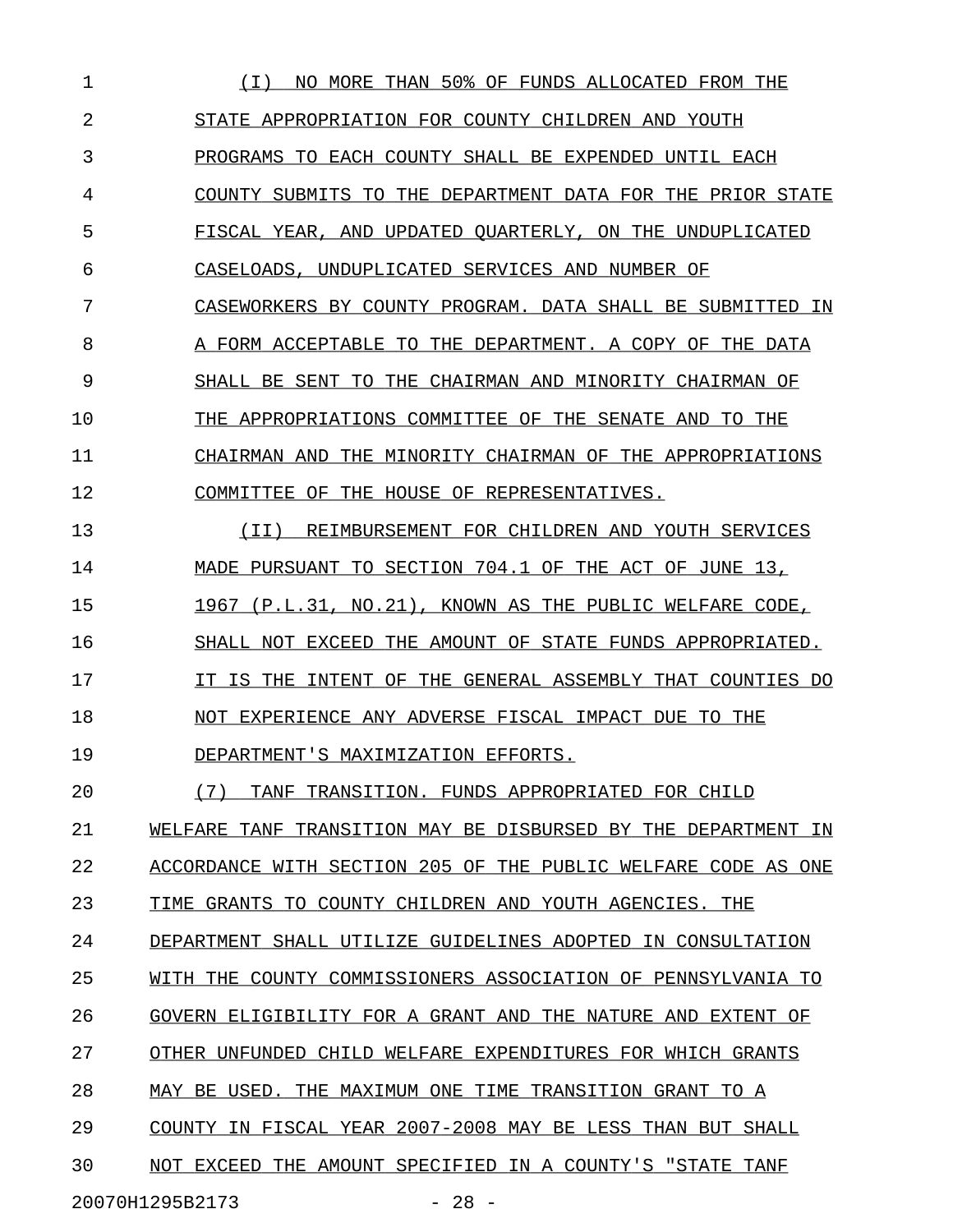1 TRANSITION FUNDS" REVENUE LINE AS REFLECTED IN THE FISCAL

2 YEAR 2006-2007 TENTATIVE COUNTY CHILD WELFARE ALLOCATION,

#### 3 DATED FEBRUARY 28, 2006.

- 4 (8) BEHAVIORAL HEALTH SERVICES TRANSITION. THE \_\_\_\_\_\_\_\_\_\_\_\_\_\_\_\_\_\_\_\_\_\_\_\_\_\_\_\_\_\_\_\_\_\_\_\_\_\_\_\_\_\_\_\_\_\_\_
- 5 DEPARTMENT, UPON APPROVAL OF THE SECRETARY, MAY TRANSFER
- 6 FEDERAL AND STATE FUNDS APPROPRIATED FOR BEHAVIORAL HEALTH
- 7 SERVICES TRANSITION TO COUNTIES TO PROVIDE FOR CHILDREN AND
- 8 YOUTH PROGRAMS, CHILD ABUSE AND NEGLECT PREVENTION OR MEDICAL

#### 9 ASSISTANCE CAPITATION.

10 (9) COMMUNITY-BASED FAMILY CENTERS. NO FUNDS

11 APPROPRIATED FOR COMMUNITY-BASED FAMILY CENTERS MAY BE

12 CONSIDERED AS PART OF THE BASE FOR CALCULATION OF THE COUNTY

13 CHILD WELFARE NEEDS-BASED BUDGET FOR A FISCAL YEAR.

- 14 SECTION 1730-F. DEPARTMENT OF REVENUE.
- 15 (RESERVED).
- 16 SECTION 1731-F. DEPARTMENT OF STATE.
- 17 (RESERVED).
- 18 SECTION 1732-F. DEPARTMENT OF TRANSPORTATION.
- 19 (RESERVED).
- 20 SECTION 1733-F. PENNSYLVANIA STATE POLICE.
- 21 THE FOLLOWING SHALL APPLY TO APPROPRIATIONS FOR THE

22 PENNSYLVANIA STATE POLICE FROM THE GENERAL APPROPRIATION ACT:

- 23 (1) DURING FISCAL YEAR 2007-2008, THE PENNSYLVANIA STATE
- 24 POLICE MAY NOT CLOSE A BARRACKS UNTIL THE PENNSYLVANIA STATE
- 25 POLICE CONDUCT A PUBLIC HEARING AND PROVIDE 30 DAYS' NOTICE,
- 26 WHICH SHALL BE PUBLISHED IN THE PENNSYLVANIA BULLETIN AND IN
- 27 AT LEAST TWO LOCAL NEWSPAPERS.
- 28 (2) (RESERVED).
- 29 SECTION 1734-F. STATE CIVIL SERVICE COMMISSION.
- 30 FUNDS APPROPRIATED TO THE STATE CIVIL SERVICE COMMISSION

20070H1295B2173 - 29 -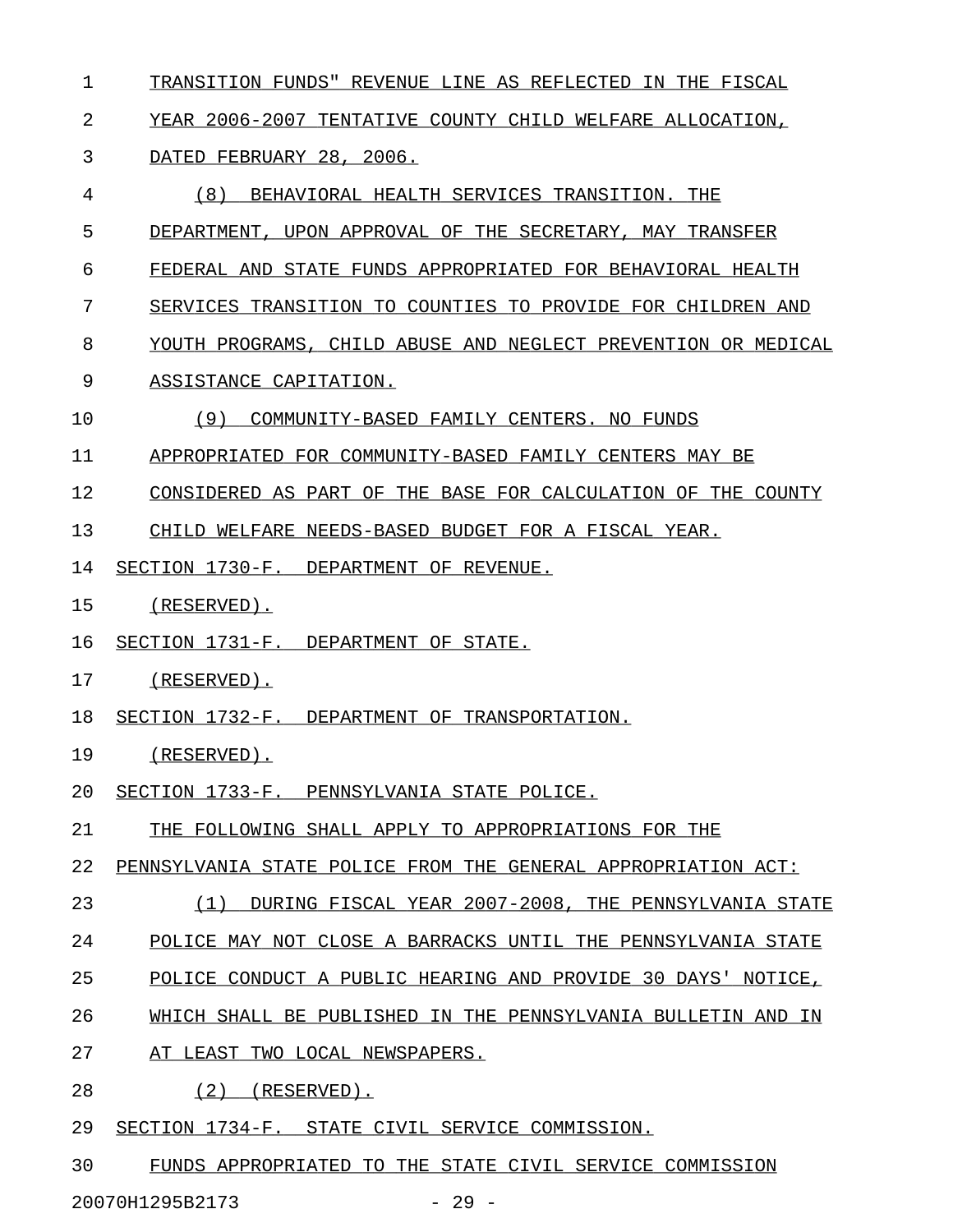| 1  | SHALL INCLUDE ANY FUNDS COLLECTED BY THE COMMISSION FOR THE               |
|----|---------------------------------------------------------------------------|
| 2  | ADMINISTRATION OF THE MERIT SYSTEM FOR EMPLOYEES UNDER THE ACT            |
| 3  | OF AUGUST 5, 1941 (P.L.752, NO.286), KNOWN AS THE CIVIL SERVICE           |
| 4  | ACT.                                                                      |
| 5  | SECTION 1735-F. PENNSYLVANIA EMERGENCY MANAGEMENT AGENCY.                 |
| 6  | THE PENNSYLVANIA EMERGENCY MANAGEMENT AGENCY SHALL PROVIDE                |
| 7  | SEMIANNUAL REPORTS OF ALL GRANTS AWARDED BY PENNSYLVANIA                  |
| 8  | EMERGENCY MANAGEMENT AGENCY FROM FEDERAL DISASTER ASSISTANCE OR           |
| 9  | RELIEF FUNDS. HOMELAND SECURITY AND DEFENSE FUNDS. AVIAN                  |
| 10 | FLU/PANDEMIC PREPAREDNESS OR OTHER PUBLIC HEALTH EMERGENCY FUNDS          |
| 11 | TO THE CHAIRMAN AND MINORITY CHAIRMAN OF THE APPROPRIATIONS               |
| 12 | COMMITTEE OF THE SENATE AND THE CHAIRMAN AND MINORITY CHAIRMAN            |
| 13 | OF THE APPROPRIATIONS COMMITTEE OF THE HOUSE OF REPRESENTATIVES.          |
| 14 | THE REPORTS SHALL INCLUDE INFORMATION RELATING TO THE ENTITY              |
| 15 | RECEIVING GRANT MONEY FROM THE PENNSYLVANIA EMERGENCY MANAGEMENT          |
| 16 | INCLUDING THE NAME AND ADDRESS OF THE ENTITY, THE AMOUNT<br>AGENCY.       |
| 17 | OF THE<br>GRANT.<br>THE DATE OF ISSUANCE AND THE PURPOSE OF<br>THE GRANT. |
| 18 | REPORTS SHALL BE SUBMITTED ON OR BEFORE AUGUST 15 OF EACH YEAR            |
| 19 | FOR GRANTS AWARDED DURING THE PERIOD FROM JANUARY 1 THROUGH JUNE          |
| 20 | 30 AND ON OR BEFORE FEBRUARY 15 OF EACH YEAR FOR GRANTS AWARDED           |
| 21 | DURING THE PERIOD FROM JULY 1 THROUGH DECEMBER 31.                        |
| 22 | SECTION 1736-F. PENNSYLVANIA FISH AND BOAT COMMISSION.                    |
| 23 | (RESERVED).                                                               |
| 24 | SECTION 1737-F. STATE SYSTEM OF HIGHER EDUCATION.                         |
| 25 | (RESERVED).                                                               |
| 26 | SECTION 1738-F. PENNSYLVANIA HIGHER EDUCATION ASSISTANCE                  |
| 27 | AGENCY.                                                                   |
| 28 | THE FOLLOWING SHALL APPLY TO APPROPRIATIONS FOR THE                       |
| 29 | PENNSYLVANIA HIGHER EDUCATION ASSISTANCE AGENCY FROM THE GENERAL          |
| 30 | APPROPRIATION ACT:                                                        |

20070H1295B2173 - 30 -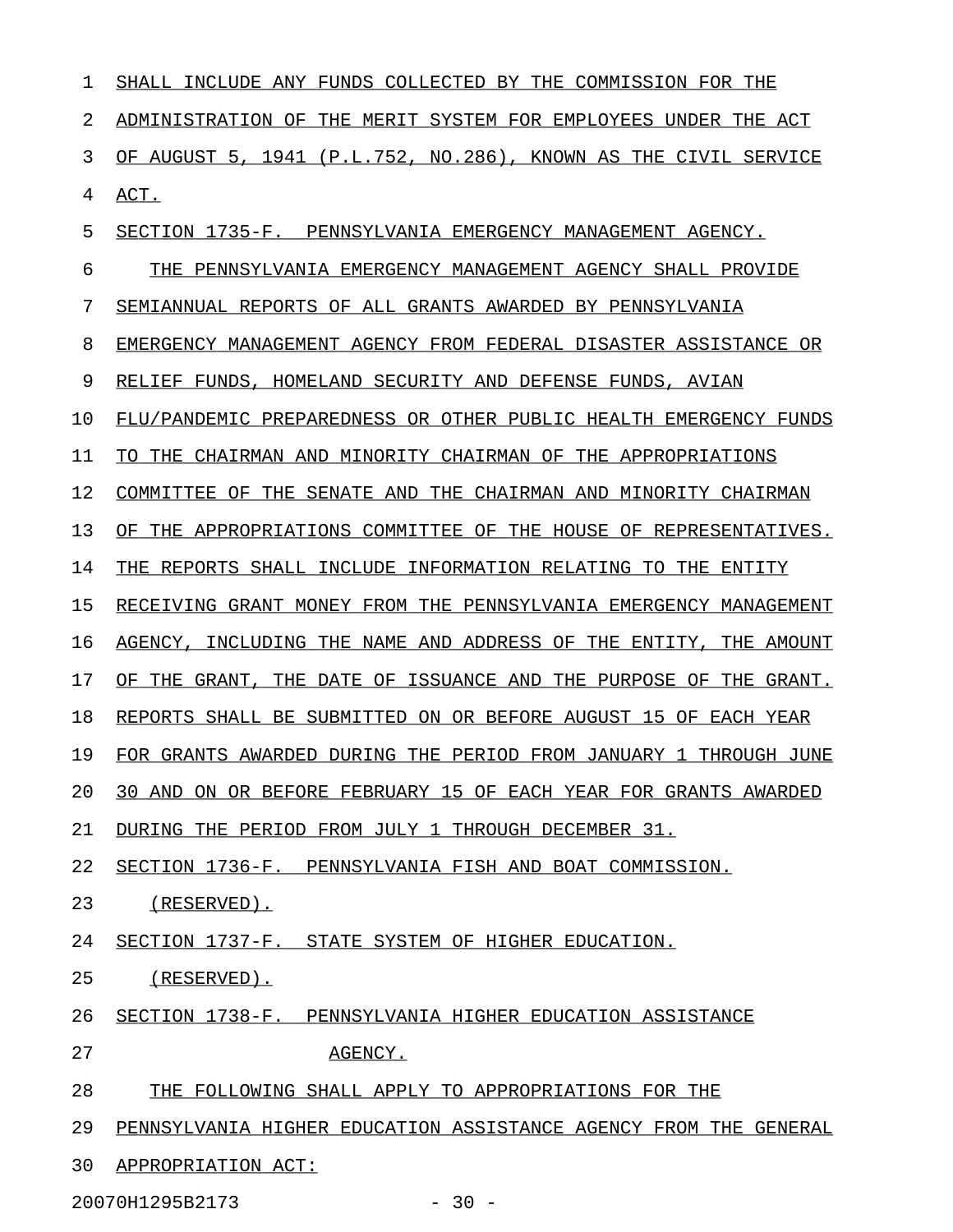| (1)<br>MAXIMIZATION OF FUNDS. THE PENNSYLVANIA HIGHER          |
|----------------------------------------------------------------|
| EDUCATION ASSISTANCE AGENCY SHALL USE FUNDS APPROPRIATED FOR   |
| MATCHING PAYMENTS FOR STUDENT AID FUNDS TO MAXIMIZE THE        |
| RECEIPT OF FEDERAL FUNDS TO THE FULLEST EXTENT POSSIBLE.       |
| (2)<br>LIMITATION. NO COLLEGE, UNIVERSITY OR INSTITUTION       |
| RECEIVING A DIRECT APPROPRIATION FROM THE COMMONWEALTH SHALL   |
| BE ELIGIBLE TO PARTICIPATE IN THE INSTITUTIONAL ASSISTANCE     |
| GRANTS PROGRAM.                                                |
| (3)<br>AGRICULTURAL LOAN FORGIVENESS. IN DISTRIBUTING FUNDS    |
| APPROPRIATED FOR AGRICULTURAL LOAN FORGIVENESS, THE AGENCY     |
| SHALL GIVE PREFERENCE TO RENEWAL APPLICANTS.                   |
| SECTION 1739-F. PENNSYLVANIA HISTORICAL AND MUSEUM COMMISSION. |
| $(RESERVED)$ .                                                 |
| SECTION 1740-F. PENNSYLVANIA INFRASTRUCTURE INVESTMENT         |
| AUTHORITY.                                                     |
| $(RESERVED)$ .                                                 |
| SECTION 1741-F. ENVIRONMENTAL HEARING BOARD.                   |
| $(RESERVED)$ .                                                 |
| SECTION 1742-F. PENNSYLVANIA BOARD OF PROBATION AND PAROLE.    |
| THE FOLLOWING SHALL APPLY TO THE APPROPRIATION FOR THE         |
| PENNSYLVANIA BOARD OF PROBATION AND PAROLE FROM THE GENERAL    |
| APPROPRIATION ACT:                                             |
| WORK PERFORMED UNDER THE DRUG OFFENDERS' WORK<br>(1)           |
| PROGRAM APPROPRIATION FOR THE BOARD SHALL IN NO CASE REPLACE   |
| JOBS PROTECTED BY A COLLECTIVE BARGAINING UNIT.                |
| $(2)$ (RESERVED).                                              |
| SECTION 1743-F. PENNSYLVANIA PUBLIC TELEVISION NETWORK         |
| COMMISSION.                                                    |
| (RESERVED).                                                    |
| SECTION 1744-F. PENNSYLVANIA SECURITIES COMMISSION.            |
|                                                                |

20070H1295B2173 - 31 -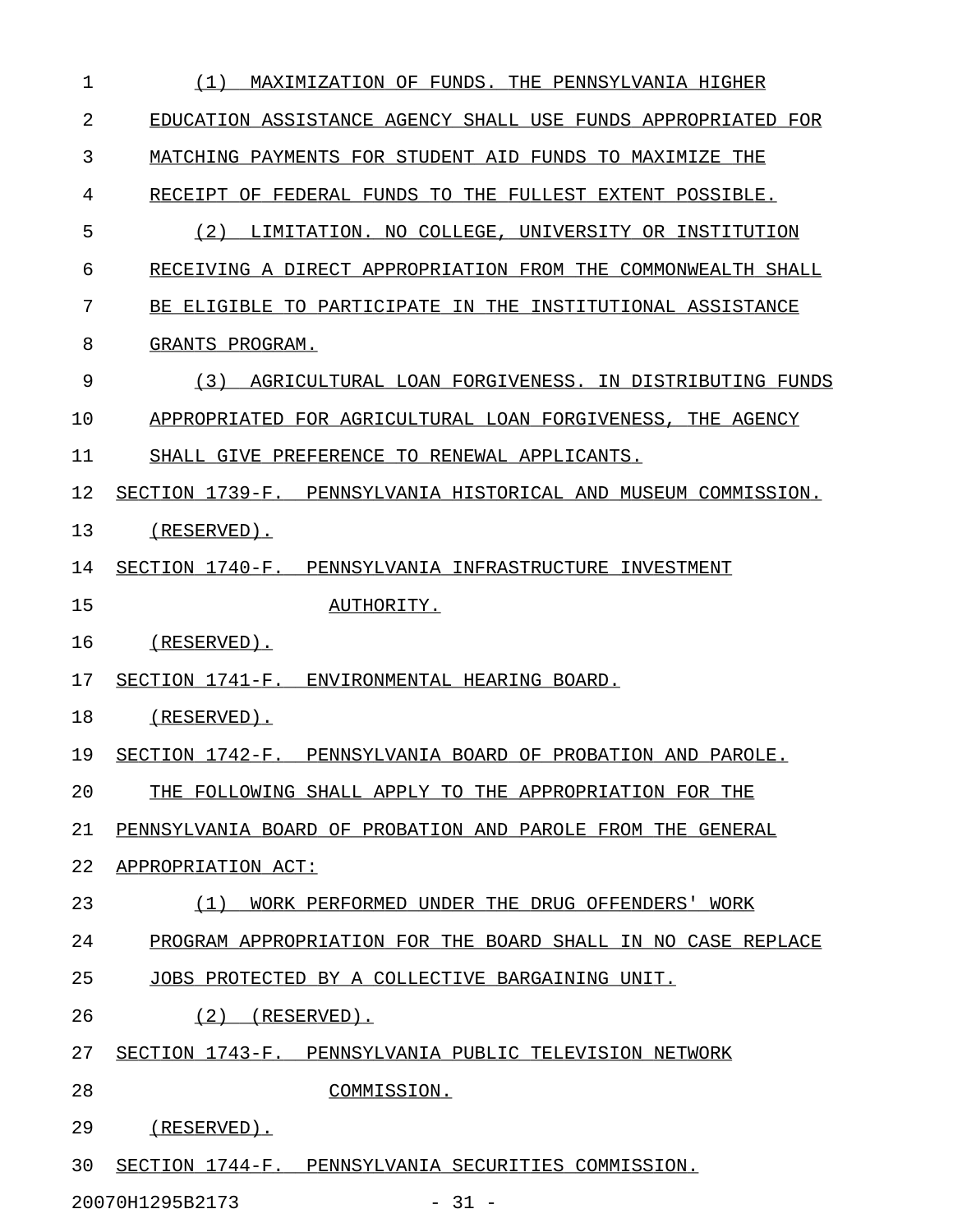1 (RESERVED).

2 SECTION 1745-F. STATE TAX EQUALIZATION BOARD.

3 (RESERVED).

4 SECTION 1746-F. HEALTH CARE COST CONTAINMENT COUNCIL.

5 THE HEALTH CARE COST CONTAINMENT COUNCIL SHALL SUBMIT A

6 REPORT TO THE CHAIRMAN AND MINORITY CHAIRMAN OF THE

7 APPROPRIATIONS COMMITTEE OF THE SENATE AND THE CHAIRMAN AND

8 MINORITY CHAIRMAN OF THE APPROPRIATIONS COMMITTEE OF THE HOUSE

9 OF REPRESENTATIVES SPECIFYING THE AMOUNT AND SOURCE OF PROCEEDS

10 RECEIVED FROM THE SALE OF DATA BY THE COUNCIL. PROCEEDS RECEIVED

11 FROM THE SALE SHALL BE DEPOSITED IN THE GENERAL FUND AND SHALL

12 NOT BE EXPENDED UNLESS APPROPRIATED BY THE GENERAL ASSEMBLY. THE

13 REPORT SHALL SUPPLEMENT THE ANNUAL REPORT OF FINANCIAL

14 EXPENDITURES REQUIRED UNDER SECTION 17.1 OF THE ACT OF JULY 8,

15 1986 (P.L.408, NO.89), KNOWN AS THE HEALTH CARE COST CONTAINMENT

16 ACT. \_\_\_\_

17 SECTION 1747-F. STATE ETHICS COMMISSION.

18 (RESERVED).

19 SECTION 1748-F. STATE EMPLOYEES' RETIREMENT SYSTEM.

20 (RESERVED).

21 SECTION 1749-F. THADDEUS STEVENS COLLEGE OF TECHNOLOGY.

22 (RESERVED).

23 SECTION 1750-F. PENNSYLVANIA HOUSING FINANCE AGENCY.

24 (RESERVED).

25 SECTION 1751-F. LIHEABG.

26 (RESERVED).

27 SECTION 1752-F. BUDGET STABILIZATION RESERVE FUND.

28 (RESERVED).

- 29 SUBARTICLE C
- 30 LEGISLATIVE DEPARTMENT

20070H1295B2173 - 32 -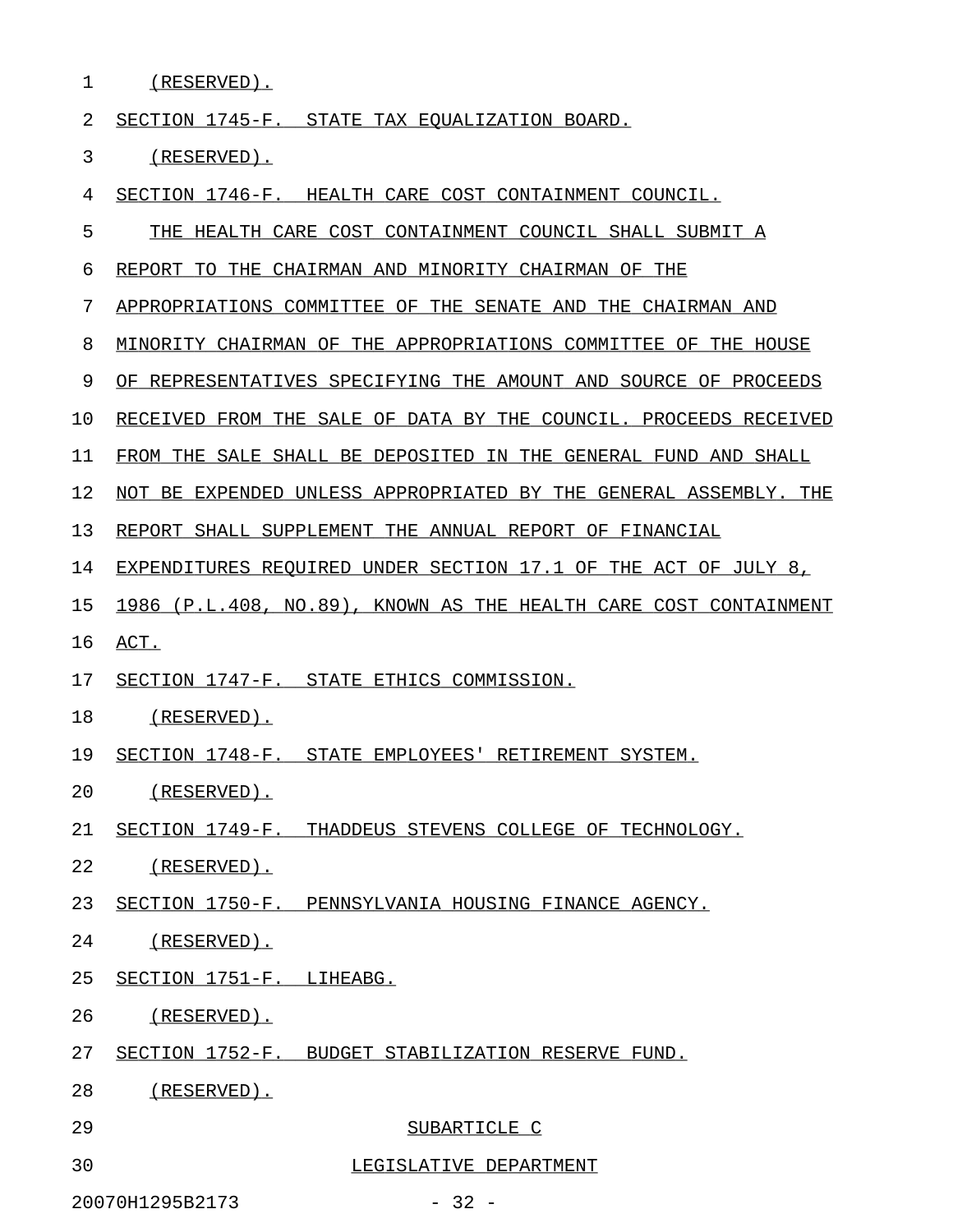| (RESERVED) |  |
|------------|--|
|            |  |

| 2  | SUBARTICLE D                                                     |
|----|------------------------------------------------------------------|
| 3  | JUDICIAL DEPARTMENT                                              |
| 4  | SECTION 1781-F. SUPREME COURT.                                   |
| 5  | (A)<br>ADMINISTRATIVE OFFICE.--FUNDS APPROPRIATED FOR THE        |
| 6  | ADMINISTRATIVE OFFICE OF PENNSYLVANIA COURTS MAY BE USED FOR THE |
| 7  | OPERATION OF THE PENNSYLVANIA BOARD OF LAW EXAMINERS. FUNDS      |
| 8  | PROVIDED<br>TO THE BOARD SHALL BE REPAID IN FULL TO THE OFFICE,  |
| 9  | WITHOUT<br>INTEREST OR CHARGES, FROM REVENUES OF THE BOARD.      |
| 10 | COUNTY COURT ADMINISTRATORS. -- NO FUNDS FROM ANY<br>(B)         |
| 11 | APPROPRIATION OTHER THAN THE APPROPRIATION FOR COUNTY COURT      |
| 12 | ADMINISTRATORS FOR THE UNIFIED JUDICIAL SYSTEM MAY BE USED TO    |
| 13 | SUPPLEMENT PAYMENTS TO COUNTY COURT ADMINISTRATORS.              |
| 14 | SECTION 1782-F. SUPERIOR COURT.                                  |
| 15 | (RESERVED).                                                      |
| 16 | SECTION 1783-F. COMMONWEALTH COURT.                              |
| 17 | $(RESERVED)$ .                                                   |
| 18 | SECTION 1784-F. COURTS OF COMMON PLEAS.                          |
| 19 | THE FOLLOWING SHALL APPLY TO APPROPRIATIONS FOR THE COURTS OF    |
| 20 | COMMON PLEAS IN THE GENERAL APPROPRIATION ACT                    |
| 21 | (1)<br>NO PAYMENT MAY BE MADE FROM THE APPROPRIATION FOR         |
| 22 | SALARIES AND EXPENSES OF COURTS OF COMMON PLEAS JUDGES FOR       |
| 23 | PRINTING, POSTAGE, TELEPHONE OR SUPPLIES.                        |
| 24 | (2)<br>NO PAYMENT MAY BE MADE FOR EXPENSES OF ANY KIND           |
| 25 | RELATING TO EDUCATION.                                           |
| 26 | SECTION 1785-F. COMMUNITY COURTS - MAGISTERIAL DISTRICT JUDGES.  |
| 27 | ALL OF THE FOLLOWING APPLY TO THE APPROPRIATION IN THE           |
| 28 | GENERAL APPROPRIATION ACT FOR SALARIES AND EXPENSES OF COMMUNITY |
| 29 | COURT JUDGES AND MAGISTERIAL DISTRICT JUDGES:                    |
| 30 | EXCEPT FOR PRINTING COSTS RELATED TO 42 PA.C.S. §<br>(1)         |

20070H1295B2173 - 33 -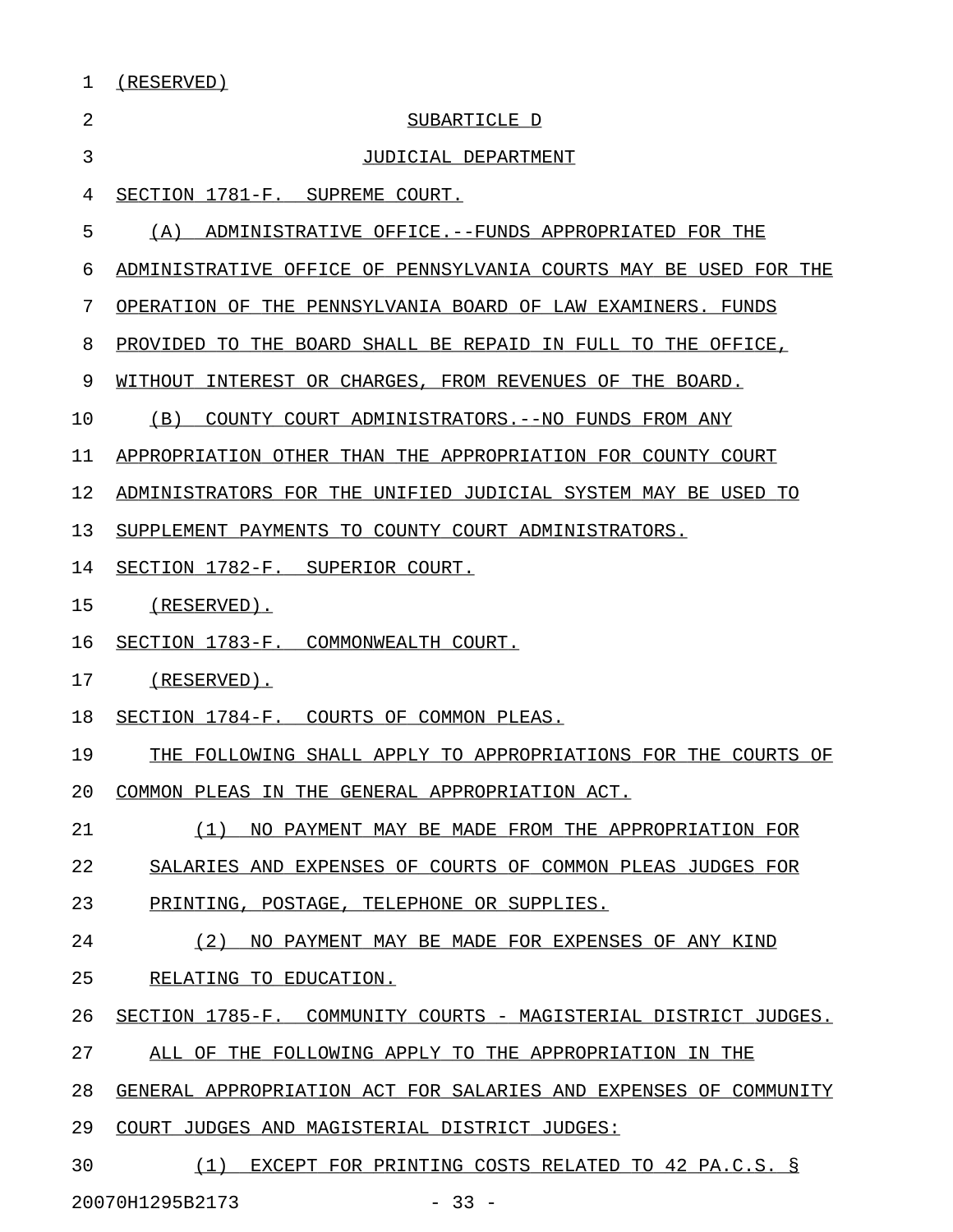| 1  | 3532<br>(RELATING TO EXPENSES), NO OTHER COSTS FOR PRINTING, |
|----|--------------------------------------------------------------|
| 2  | POSTAGE, TELEPHONE OR SUPPLIES MAY BE PAID FOR FROM THE      |
| 3  | APPROPRIATION.                                               |
| 4  | (2)<br>NO EXPENSES OF ANY KIND RELATING TO EDUCATION MAY BE  |
| 5  | PAID FOR FROM THE APPROPRIATION.                             |
| 6  | SECTION 1786-F. PHILADELPHIA TRAFFIC COURT.                  |
| 7  | $(RESERVED)$ .                                               |
| 8  | SECTION 1787-F. PHILADELPHIA MUNICIPAL COURT.                |
| 9  | $(RESERVED)$ .                                               |
| 10 | SECTION 1788-F. JUDICIAL CONDUCT BOARD.                      |
| 11 | $(RESERVED)$ .                                               |
| 12 | SECTION 1789-F. COURT OF JUDICIAL DISCIPLINE.                |
| 13 | $(RESERVED)$ .                                               |
| 14 | SECTION 1790-F. JUROR COST REIMBURSEMENT.                    |
| 15 | $(RESERVED)$ .                                               |
| 16 | SECTION 1791-F. COUNTY COURT REIMBURSEMENT.                  |
| 17 | COUNTY COURT REIMBURSEMENTS SHALL BE AS FOLLOWS:             |
| 18 | (1)<br>REIMBURSEMENT TO COUNTIES FOR COSTS INCURRED IN THE   |
| 19 | ADMINISTRATION AND OPERATION OF COURTS OF COMMON PLEAS SHALL |
| 20 | BE PAID AS FOLLOWS:                                          |
| 21 | (I) FOR EACH COMMON PLEAS COURT JUDGE, FILLED OR             |
| 22 | VACANT, \$70,000 PER AUTHORIZED POSITION.                    |
| 23 | (II) JUDICIAL DISTRICTS COMPRISING MORE THAN ONE             |
| 24 | COUNTY SHALL RECEIVE \$70,000 PER AUTHORIZED POSITION. THE   |
| 25 | AMOUNT PAYABLE TO EACH COUNTY SHALL BE DETERMINED BY THE     |
| 26 | PROPORTION OF THE COUNTY'S POPULATION IN RELATION TO THE     |
| 27 | POPULATION OF THE ENTIRE JUDICIAL DISTRICT.                  |
| 28 | (III)<br>NO COUNTY SHALL BE REIMBURSED FOR COSTS ABOVE       |
| 29 | THE ACTUAL DIRECT COSTS, EXCLUDING CAPITAL OUTLAYS,          |
| 30 | INCURRED TO OPERATE THE COURTS OF COMMON PLEAS.              |

20070H1295B2173 - 34 -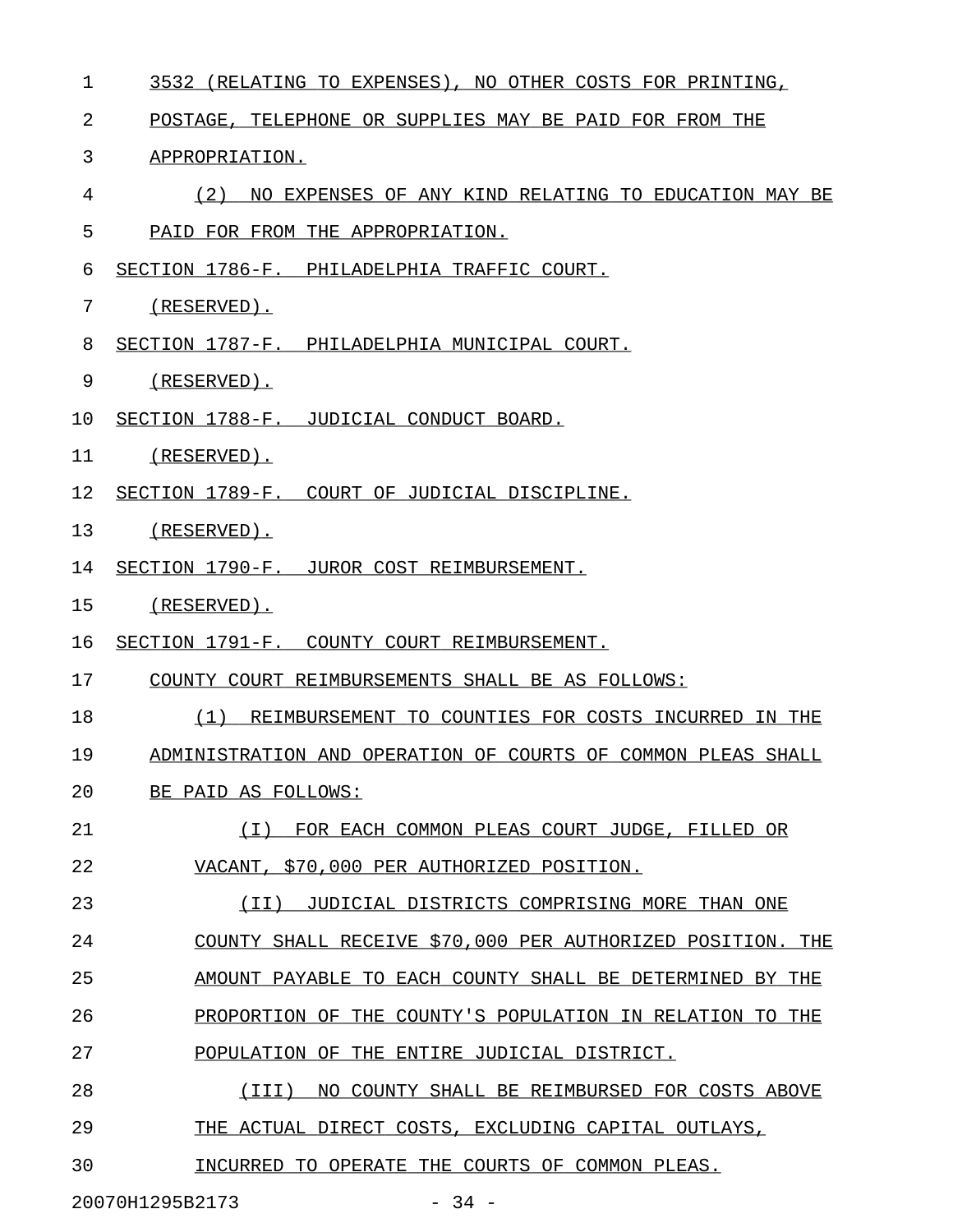| $\mathbf 1$    | (IV) NO COUNTY SHALL RECEIVE LESS THAN 77.5% OF THE                   |
|----------------|-----------------------------------------------------------------------|
| $\overline{2}$ | ACTUAL REIMBURSEMENT FOR COURT COSTS APPROPRIATED IN                  |
| 3              | FISCAL YEAR 1980-1981.                                                |
| 4              | (V) REIMBURSEMENT SHALL BE MADE TO THE COUNTY                         |
| 5              | TREASURER AND, IN CITIES OF THE FIRST CLASS COTERMINOUS               |
| 6              | WITH COUNTIES OF THE FIRST CLASS, TO THE CITY TREASURER.              |
| 7              | $(2)$ (RESERVED).                                                     |
| 8              | SECTION 1792-F. SENIOR JUDGES.                                        |
| 9              | (A) HEALTH BENEFITS. -- SUBJECT TO SUBSECTION (B),                    |
| 10             | APPROPRIATIONS FOR THE SUPERIOR COURT, COMMONWEALTH COURT,            |
| 11             | COURTS OF COMMON PLEAS, COMMUNITY COURTS, MAGISTERIAL DISTRICT        |
| 12             | JUDGES, THE PHILADELPHIA MUNICIPAL COURT AND THE PHILADELPHIA         |
| 13             | TRAFFIC COURT MAY BE USED TO PAY FOR HEALTH BENEFITS FOR SENIOR       |
| 14             | JUDGES WORKING AS ACTIVE OR SENIOR JUDGES FOR A MINIMUM OF 75         |
| 15             | DAYS IN THE PRIOR CALENDAR YEAR.                                      |
| 16             | (B) LIMITATION. -- SENIOR JUDGES OF THE COURTS OF COMMON PLEAS        |
| 17             | SHALL NOT BE ASSIGNED UNLESS ADEOUATE FUNDS ARE APPROPRIATED TO       |
| 18             | PROVIDE COMPENSATION. A SENIOR JUDGE ASSIGNED IN EXCESS OF            |
| 19             | EXISTING APPROPRIATIONS SHALL BE COMPENSATED FROM THE                 |
| 20             | APPROPRIATION FOR THE SUPREME COURT.                                  |
| 21             | SECTION 1793-F.<br>TRANSFER OF FUNDS BY SUPREME COURT.                |
| 22             | SUPREME COURT MAY TRANSFER TO THE JUDICIAL DEPARTMENT<br>THE          |
| 23             | DURING THE FISCAL YEAR FUNDS APPROPRIATED IN SECTIONS 281,<br>282,    |
| 24             | 283, 284, 285, 286, 287, 290 AND 291 OF THE GENERAL                   |
| 25             | APPROPRIATION ACT AMONG ANY OF THE LINE ITEMS CONTAINED<br>WITHIN     |
| 26             | THOSE SECTIONS. IN ORDER TO AVOID A DEFICIT IN ANY LINE<br>ITEMS IN   |
| 27             | THE SUPREME COURT MAY ALSO TRANSFER FUNDS<br>THOSE SECTIONS.          |
| 28             | DEPOSITED INTO THE JUDICIAL COMPUTER SYSTEM AUGMENTATION ACCOUNT      |
| 29             | ITEMS IN THOSE SECTIONS.<br>TO ANY LINE<br>THE SUPREME COURT MAY ALSO |
| 30             | TRANSFER EXCESS FUNDS APPROPRIATED IN THOSE SECTIONS TO THE           |
|                | 20070H1295B2173<br>$-35 -$                                            |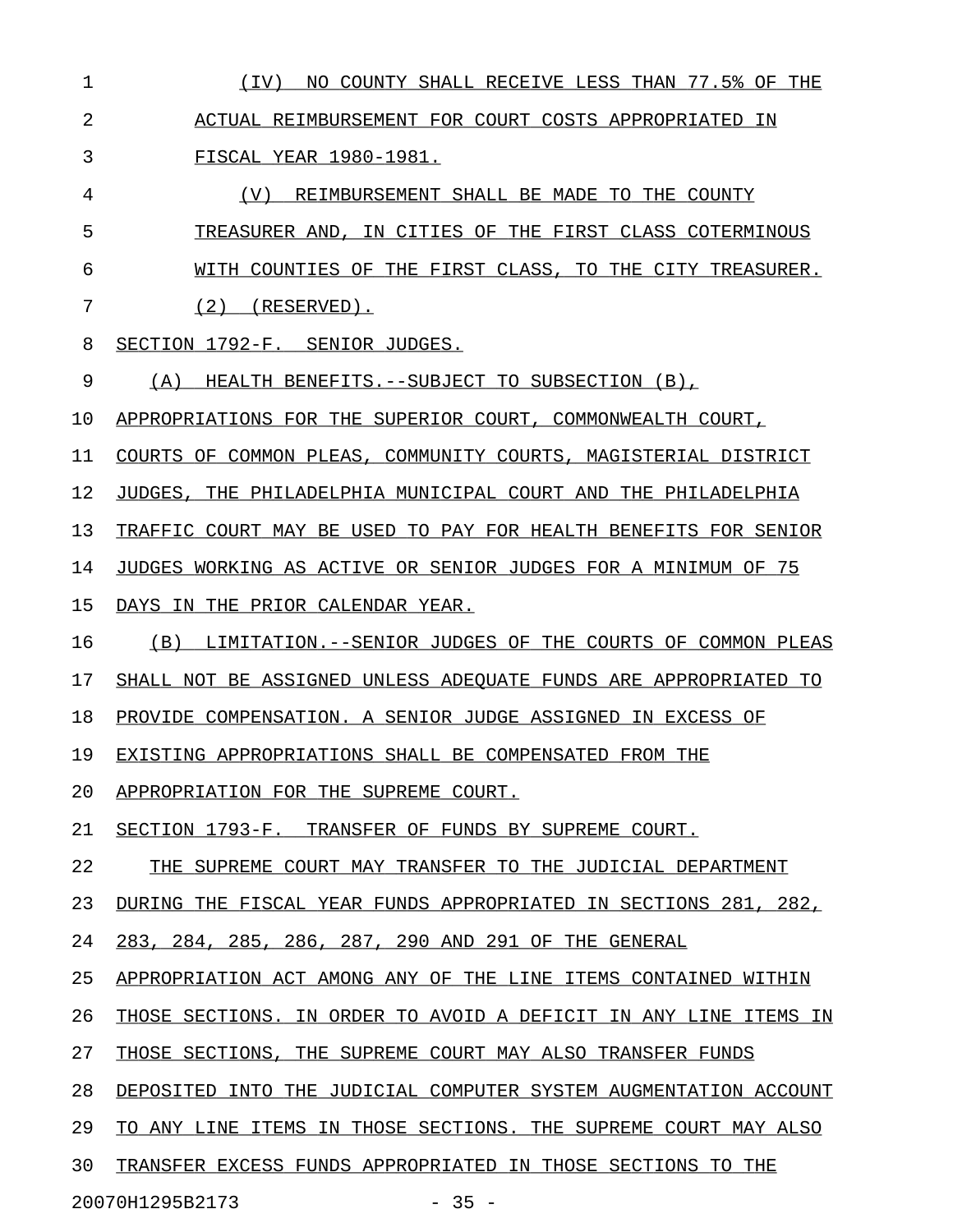| 1  | JUDICIAL COMPUTER SYSTEM AUGMENTATION ACCOUNT DURING THE MONTH   |
|----|------------------------------------------------------------------|
| 2  | OF JUNE 2008. IF THE SUPREME COURT MAKES A TRANSFER UNDER THIS   |
| 3  | SECTION,<br>THE SUPREME COURT SHALL GIVE WRITTEN NOTIFICATION TO |
| 4  | THE SECRETARY AND CHAIRMAN AND MINORITY CHAIRMAN OF THE          |
| 5  | APPROPRIATIONS COMMITTEE OF THE SENATE AND THE CHAIRMAN AND      |
| 6  | MINORITY CHAIRMAN OF THE APPROPRIATIONS COMMITTEE OF THE HOUSE   |
| 7  | OF REPRESENTATIVES TEN DAYS PRIOR TO ANY TRANSFER. THIS SECTION  |
| 8  | SHALL NOT APPLY TO THE APPROPRIATION IN SECTION 291 OF THE       |
| 9  | GENERAL APPROPRIATION ACT FOR GUN COURTS.                        |
| 10 | ARTICLE XVII-G                                                   |
| 11 | 2007-2008 RESTRICTIONS ON APPROPRIATIONS                         |
| 12 | FOR FUNDS AND ACCOUNTS                                           |
| 13 | SECTION 1701-G. APPLICABILITY.                                   |
| 14 | EXCEPT AS SPECIFICALLY PROVIDED IN THIS ARTICLE, THIS ARTICLE    |
| 15 | APPLIES TO THE GENERAL APPROPRIATION ACT OF 2007.                |
| 16 | SECTION 1702-G. STATE LOTTERY FUND.                              |
| 17 | (1)<br>FUNDS APPROPRIATED FOR PENNCARE SHALL NOT BE              |
| 18 | FOR ADMINISTRATIVE COSTS BY THE DEPARTMENT OF AGING.<br>UTILIZED |
| 19 | (2)<br>$(RESERVED)$ .                                            |
| 20 | SECTION 1703-G. ENERGY CONSERVATION AND ASSISTANCE FUND.         |
| 21 | NO LESS THAN 75% OF THE APPROPRIATION FOR ENERGY CONSERVATION    |
| 22 | PROGRAMS UNDER THE ACT OF JULY 10, 1986 (P.L.1398, NO.122),      |
| 23 | KNOWN AS THE ENERGY CONSERVATION AND ASSISTANCE ACT, SHALL BE    |
| 24 | USED FOR PROGRAMS LISTED AS PRIORITIES IN SECTION 7(B) OF THE    |
| 25 | ENERGY CONSERVATION AND ASSISTANCE ACT.                          |
| 26 | SECTION 1704-G. JUDICIAL COMPUTER SYSTEM AUGMENTATION ACCOUNT.   |
| 27 | THE SUPREME COURT AND THE COURT ADMINISTRATOR OF PENNSYLVANIA    |
| 28 | ARE PROHIBITED FROM AUGMENTING THE AMOUNT APPROPRIATED TO THE    |
| 29 | JUDICIAL COMPUTER SYSTEM AUGMENTATION ACCOUNT BY BILLINGS TO     |
| 30 | OTHER APPROPRIATIONS TO THE JUDICIAL BRANCH FOR THE STATEWIDE    |
|    | $-36 -$<br>20070H1295B2173                                       |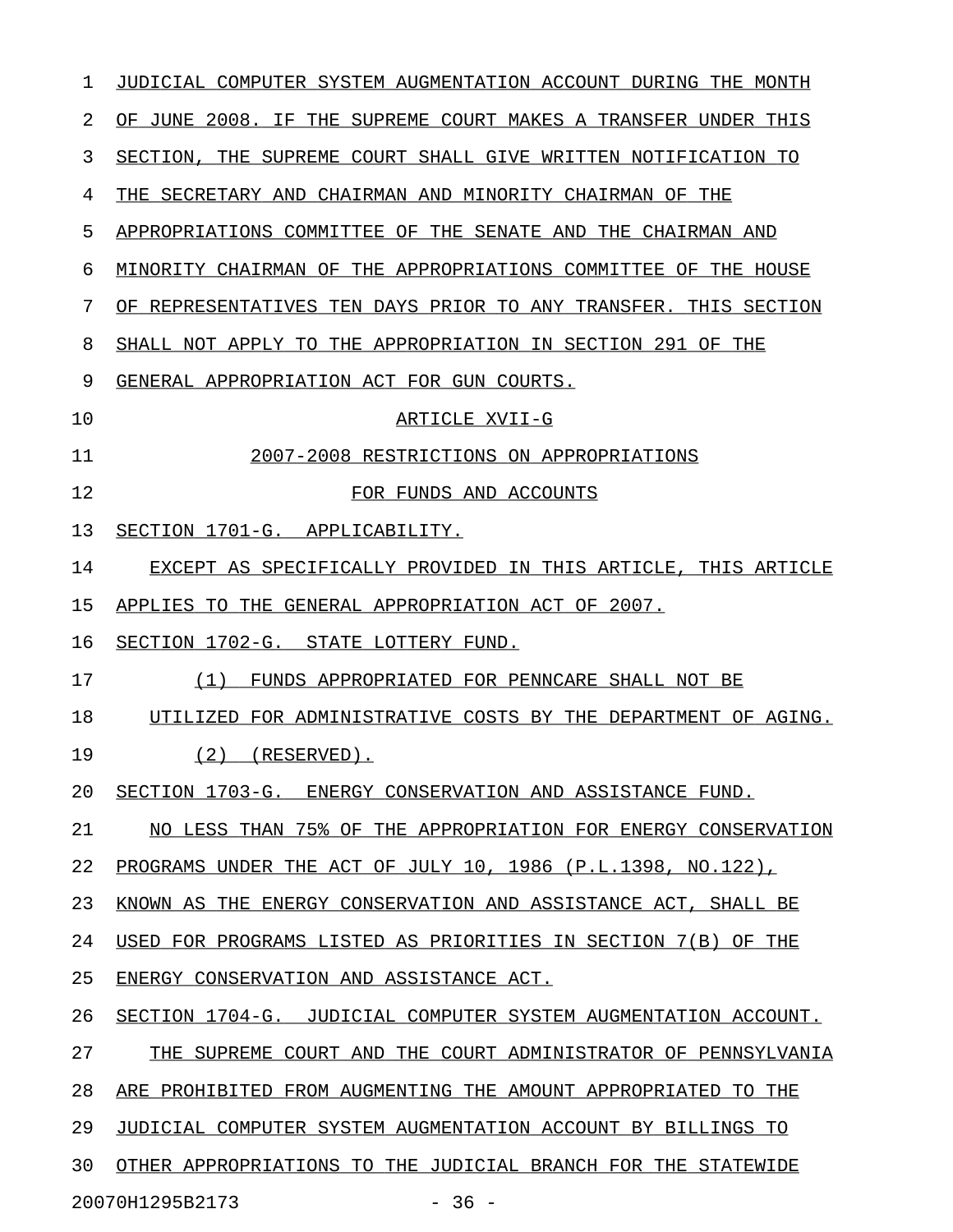| 1  | JUDICIAL COMPUTER SYSTEM OR FOR ANY OTHER PURPOSE.                  |
|----|---------------------------------------------------------------------|
| 2  | SECTION 1705-G. EMERGENCY MEDICAL SERVICES OPERATING FUND.          |
| 3  | $(RESERVED)$ .                                                      |
| 4  | SECTION 1706-G. STATE STORES FUND.                                  |
| 5  | $(RESERVED)$ .                                                      |
| 6  | SECTION 1707-G. MOTOR LICENSE FUND.                                 |
| 7  | (RESERVED).                                                         |
| 8  | SECTION 1708-G. HAZARDOUS MATERIAL RESPONSE FUND.                   |
| 9  | (RESERVED).                                                         |
| 10 | SECTION 1709-G. MILK MARKETING FUND.                                |
| 11 | (RESERVED).                                                         |
| 12 | SECTION 1710-G. HOME INVESTMENT TRUST FUND.                         |
| 13 | (RESERVED).                                                         |
| 14 | SECTION 1711-G. TUITION PAYMENT FUND.                               |
| 15 | $(RESERVED)$ .                                                      |
| 16 | SECTION 1712-G. BANKING DEPARTMENT FUND.                            |
| 17 | $(RESERVED)$ .                                                      |
| 18 | SECTION 1713-G. FIREARM RECORDS CHECK FUND.                         |
| 19 | $(RESERVED)$ .                                                      |
| 20 | SECTION 1714-G. BEN FRANKLIN TECHNOLOGY DEVELOPMENT AUTHORITY       |
| 21 | FUND.                                                               |
| 22 | FUNDS ALLOCATED FROM THE APPROPRIATION FOR THE BEN FRANKLIN         |
| 23 | CENTERS FOR FISCAL YEAR 2007-2008 SHALL NOT BE LESS THAN THE        |
| 24 | ALLOCATION FOR FISCAL YEAR 2006-2007.                               |
| 25 | SECTION 1715-G. TOBACCO SETTLEMENT FUND.                            |
| 26 | $(A)$ DEPOSITS.--NOTWITHSTANDING SECTIONS 303(B)(3) AND (4)         |
| 27 | AND 306(B)(1)(III) AND (VI) OF THE ACT OF JUNE 26, 2001             |
| 28 | (P.L.755, NO.77), KNOWN AS THE TOBACCO SETTLEMENT ACT, THE          |
| 29 | FOLLOWING SHALL APPLY:                                              |
| 20 | ידוא גוזס סוזם חים זו היו בתוחות המחל ברחת כתום עם היה של היו לו לו |

30 (1) FOR FISCAL YEAR 2007-2008, FUNDS DERIVED PURSUANT TO 20070H1295B2173 - 37 -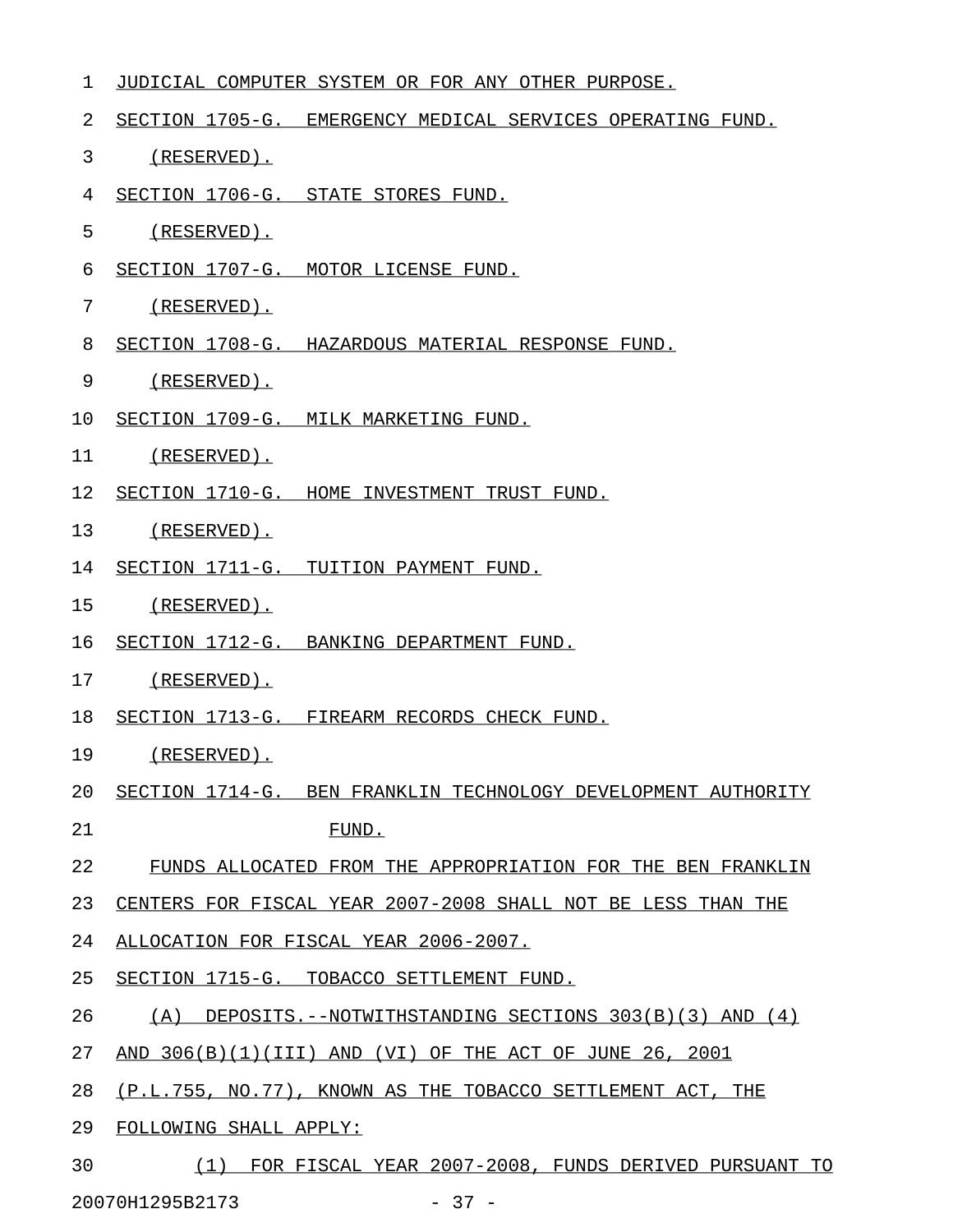1 SECTION 303(B)(3) OF THE TOBACCO SETTLEMENT ACT SHALL BE

2 DEPOSITED INTO THE TOBACCO SETTLEMENT FUND.

3 6 (2) FOR FISCAL YEAR 2007-2008, FUNDS DERIVED PURSUANT TO 4 SECTION 303(B)(4) OF THE TOBACCO SETTLEMENT ACT DURING FISCAL 5 YEAR 2006-2007 SHALL BE DEPOSITED INTO THE FUND.

6 (3) FOR FISCAL YEAR 2007-2008, ONE-FOURTH OF THE MONEY 7 APPROPRIATED PURSUANT TO SECTION 306(B)(1)(III) OF THE

8 TOBACCO SETTLEMENT ACT MAY NOT BE EXPENDED, TRANSFERRED OR

9 LAPSED BUT SHALL REMAIN IN THE FUND.

10 (4) FOR FISCAL YEAR 2007-2008, ONE-EIGHTH OF THE FUNDS \_\_\_\_\_\_\_\_\_\_\_\_\_\_\_\_\_\_\_\_\_\_\_\_\_\_\_\_\_\_\_\_\_\_\_\_\_\_\_\_\_\_\_\_\_\_\_\_\_\_\_\_\_\_\_ 11 APPROPRIATED PURSUANT TO SECTION 306(B)(1)(VI) OF THE TOBACCO 12 SETTLEMENT ACT MAY NOT BE EXPENDED, TRANSFERRED OR LAPSED BUT 13 SHALL REMAIN IN THE FUND.

- 14 (5) FOR FISCAL YEAR 2007-2008, THE AMOUNTS DEPOSITED IN \_\_\_\_\_\_\_\_\_\_\_\_\_\_\_\_\_\_\_\_\_\_\_\_\_\_\_\_\_\_\_\_\_\_\_\_\_\_\_\_\_\_\_\_\_\_\_\_\_\_\_\_\_\_\_\_ 15 THE FUND UNDER PARAGRAPHS (1) AND (2) SHALL NOT EXCEED, IN 16 THE AGGREGATE, \$51,250,000.
- 17 (B) APPROPRIATION.--MONEY DEPOSITED INTO THE FUND UNDER

18 SUBSECTION (A) SHALL BE APPROPRIATED FOR HEALTH-RELATED PURPOSES 19 IN THE GENERAL APPROPRIATIONS ACT FOR THE FISCAL YEAR COMMENCING 20 JULY 1, 2007. IF APPLICABLE, THE AMOUNT APPROPRIATED UNDER THIS 21 SUBSECTION SHALL BE MATCHED BY APPROPRIATE FEDERAL AUGMENTING

22 FUNDS.

23 (C) ALLOCATION.--FUNDING FOR LOCAL PROGRAMS UNDER SECTION 24 708(B) OF THE ACT OF JUNE 26, 2001 (P.L.755, NO.77), KNOWN AS 25 THE TOBACCO SETTLEMENT ACT, SHALL BE ALLOCATED AS FOLLOWS:

26 (1) THIRTY PERCENT OF GRANT FUNDING TO PRIMARY \_\_\_\_\_\_\_\_\_\_\_\_\_\_\_\_\_\_\_\_\_\_\_\_\_\_\_\_\_\_\_\_\_\_\_\_\_\_\_\_\_\_\_\_\_\_\_

27 CONTRACTORS FOR LOCAL PROGRAMS SHALL BE ALLOCATED EQUALLY

28 AMONG EACH OF THE 67 COUNTIES.

29 (2) THE REMAINING 70% OF GRANT FUNDING TO PRIMARY 30 CONTRACTORS FOR LOCAL PROGRAMS SHALL BE ALLOCATED ON A PER

20070H1295B2173 - 38 -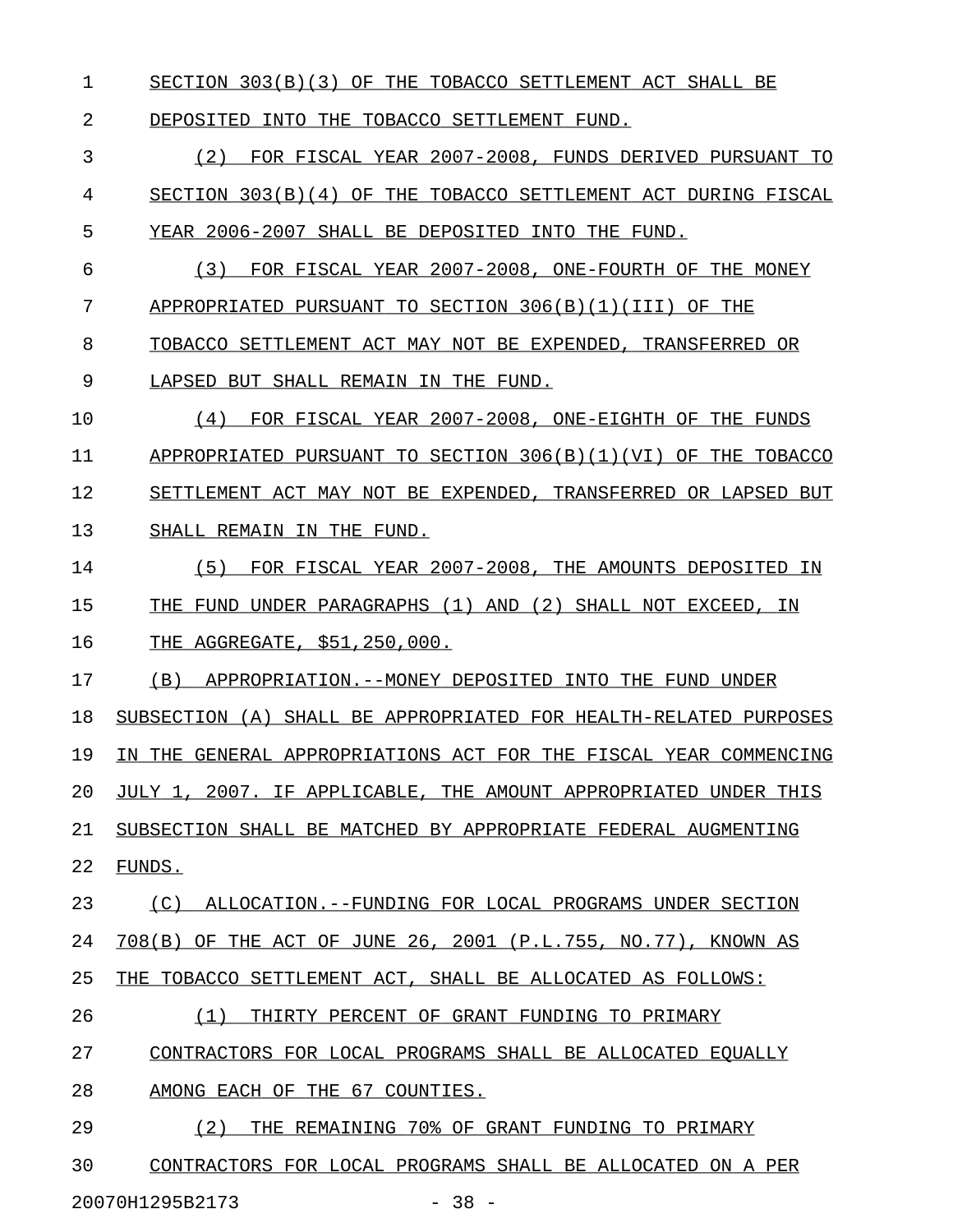1 CAPITA BASIS OF EACH COUNTY WITH A POPULATION GREATER THAN 2 60,000. THE PER CAPITA FORMULA SHALL BE APPLIED ONLY TO THAT 3 PORTION OF THE POPULATION THAT IS GREATER THAN 60,000 FOR 4 EACH COUNTY. 5 (3) BUDGETS SHALL BE DEVELOPED BY EACH PRIMARY 6 CONTRACTOR TO REFLECT SERVICE PLANNING AND EXPENDITURES IN 7 EACH COUNTY. EACH PRIMARY CONTRACTOR WILL ENSURE THAT 8 SERVICES ARE AVAILABLE TO RESIDENTS OF EACH COUNTY AND MUST 9 EXPEND THE ALLOCATED FUNDS ON A PER-COUNTY BASIS PURSUANT TO 10 PARAGRAPHS (1) AND (2). 11 (4) THE DEPARTMENT OF HEALTH SHALL COMPILE A DETAILED 12 ANNUAL REPORT OF EXPENDITURES PER COUNTY AND THE SPECIFIC

13 PROGRAMS OFFERED IN EACH REGION. THIS REPORT SHALL BE MADE 14 AVAILABLE ON THE DEPARTMENT OF HEALTH'S PUBLICLY AVAILABLE 15 INTERNET WEBSITE 60 DAYS FOLLOWING THE CLOSE OF EACH FISCAL

16 YEAR.

17 (5) DURING THE THIRD QUARTER OF THE FISCAL YEAR, FUNDS 18 WHICH HAVE NOT BEEN SPENT WITHIN A SERVICE AREA MAY BE 19 REALLOCATED TO SUPPORT PROGRAMMING IN THE SAME REGION.

20 SECTION 1716-G. COMMUNITY HEALTH REINVESTMENT RESTRICTED

21 ACCOUNT.

22 (A) ESTABLISHMENT.--THERE IS ESTABLISHED IN THE STATE

23 TREASURY A RESTRICTED RECEIPTS ACCOUNT IN THE TOBACCO SETTLEMENT 24 FUND TO BE KNOWN AS THE COMMUNITY HEALTH REINVESTMENT RESTRICTED 25 ACCOUNT. INTEREST EARNED ON MONEY IN THE ACCOUNT SHALL REMAIN IN 26 THE ACCOUNT.

27 (B) AGREEMENT ON COMMUNITY HEALTH REINVESTMENT. --EACH 28 CALENDAR YEAR, A CORPORATION UNDER 40 PA.C.S. CH. 61 (RELATING 29 TO HOSPITAL PLAN CORPORATIONS) OR 63 (RELATING TO PROFESSIONAL 30 HEALTH SERVICES PLAN CORPORATIONS) THAT IS A PARTY TO THE 20070H1295B2173 - 39 -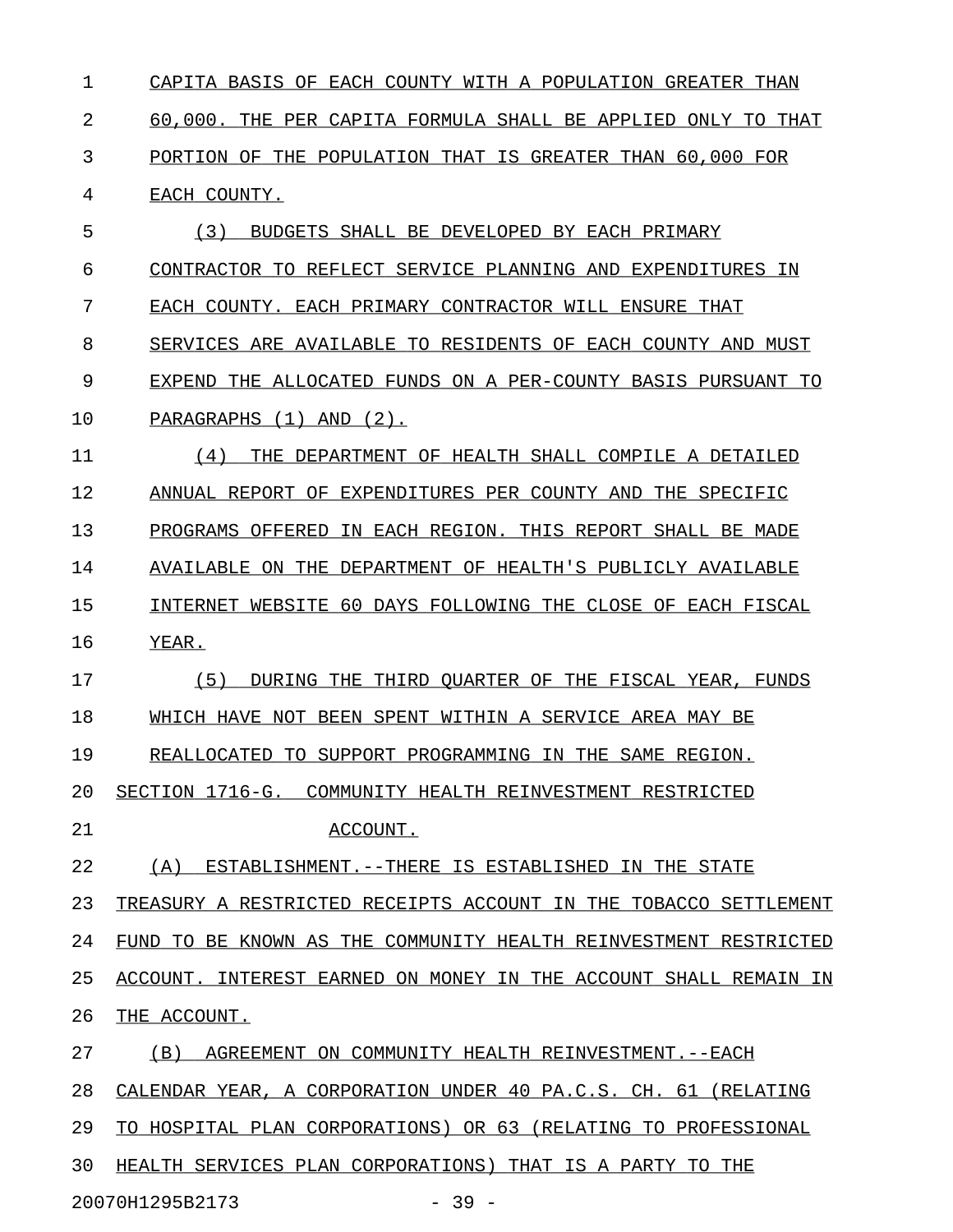| 1  | AGREEMENT ON COMMUNITY HEALTH REINVESTMENT ENTERED<br>INTO FEBRUARY |
|----|---------------------------------------------------------------------|
| 2  | 2, 2005, BY THE INSURANCE DEPARTMENT AND THE CAPITAL BLUE CROSS,    |
| 3  | HIGHMARK, INC., HOSPITAL SERVICE ASSOCIATION OF NORTHEASTERN        |
| 4  | PENNSYLVANIA AND INDEPENDENCE BLUE CROSS, AND PUBLISHED IN THE      |
| 5  | PENNSYLVANIA BULLETIN AT 35 PA.B. 4155 (JULY 23, 2005), SHALL       |
| 6  | PAY TO THE ACCOUNT THE AMOUNT CALCULATED FOR SUCH CALENDAR YEAR     |
| 7  | IN SECTION 5 OF THE AGREEMENT, PUBLISHED AT 35 PA.B. 4156.          |
| 8  | (C)<br>APPROPRIATION.--THE MONEY IN THE ACCOUNT, INCLUDING ALL      |
| 9  | INTEREST EARNED, IS APPROPRIATED TO THE INSURANCE DEPARTMENT TO     |
| 10 | BE USED IN ACCORDANCE WITH THE AGREEMENT ON COMMUNITY HEALTH        |
| 11 | REINVESTMENT DESCRIBED IN SUBSECTION (B).                           |
| 12 | SECTION 1716.1-G. INSURANCE RESTRUCTURING RESTRICTED RECEIPT        |
| 13 | ACCOUNT.                                                            |
| 14 | (A)<br>ESTABLISHMENT.--THERE IS ESTABLISHED A RESTRICTED            |
| 15 | RECEIPT ACCOUNT IN THE STATE TREASURY TO BE KNOWN AS THE            |
| 16 | INSURANCE RESTRUCTURING RESTRICTED RECEIPT ACCOUNT. INTEREST        |
| 17 | ON MONEY IN THE ACCOUNT SHALL REMAIN IN THE ACCOUNT.<br>EARNED      |
| 18 | (B)<br>DEPOSIT.--ALL NET ECONOMIC BENEFITS, INCLUDING PROCEEDS,     |
| 19 | SAVINGS, FUNDS AND OTHER MONEY DERIVED FROM THE MERGER,             |
| 20 | CONSOLIDATION OR OTHER ACOUISITION OF CONTROL OF A HOSPITAL PLAN    |
| 21 | CORPORATION OR PROFESSIONAL HEALTH SERVICES PLAN CORPORATION        |
| 22 | WHICH ARE TO BE USED TO FUND ANY PORTION OF A HEALTH CARE OR        |
| 23 | HEALTH CARE-RELATED PROGRAM OF, OR ADMINISTERED BY, THE             |
| 24 | COMMONWEALTH SHALL BE DEPOSITED INTO THE ACCOUNT.                   |
| 25 | (C) PROHIBITION. -- NO CONTRACT OR WRITTEN AGREEMENT BETWEEN        |
| 26 | THE COMMONWEALTH AND A HOSPITAL PLAN CORPORATION OR PROFESSIONAL    |
| 27 | HEALTH SERVICES PLAN CORPORATION MAY BE ENTERED INTO RELATING TO    |
| 28 | THE DISBURSEMENT OR SPENDING OF THE ECONOMIC BENEFITS, PROCEEDS,    |
| 29 | SAVINGS, FUNDS OR OTHER MONEY RESULTING FROM THE MERGER,            |
| 30 | CONSOLIDATION OR OTHER ACOUISITION OF CONTROL OF A HOSPITAL PLAN    |
|    | 20070H1295B2173<br>$-40 -$                                          |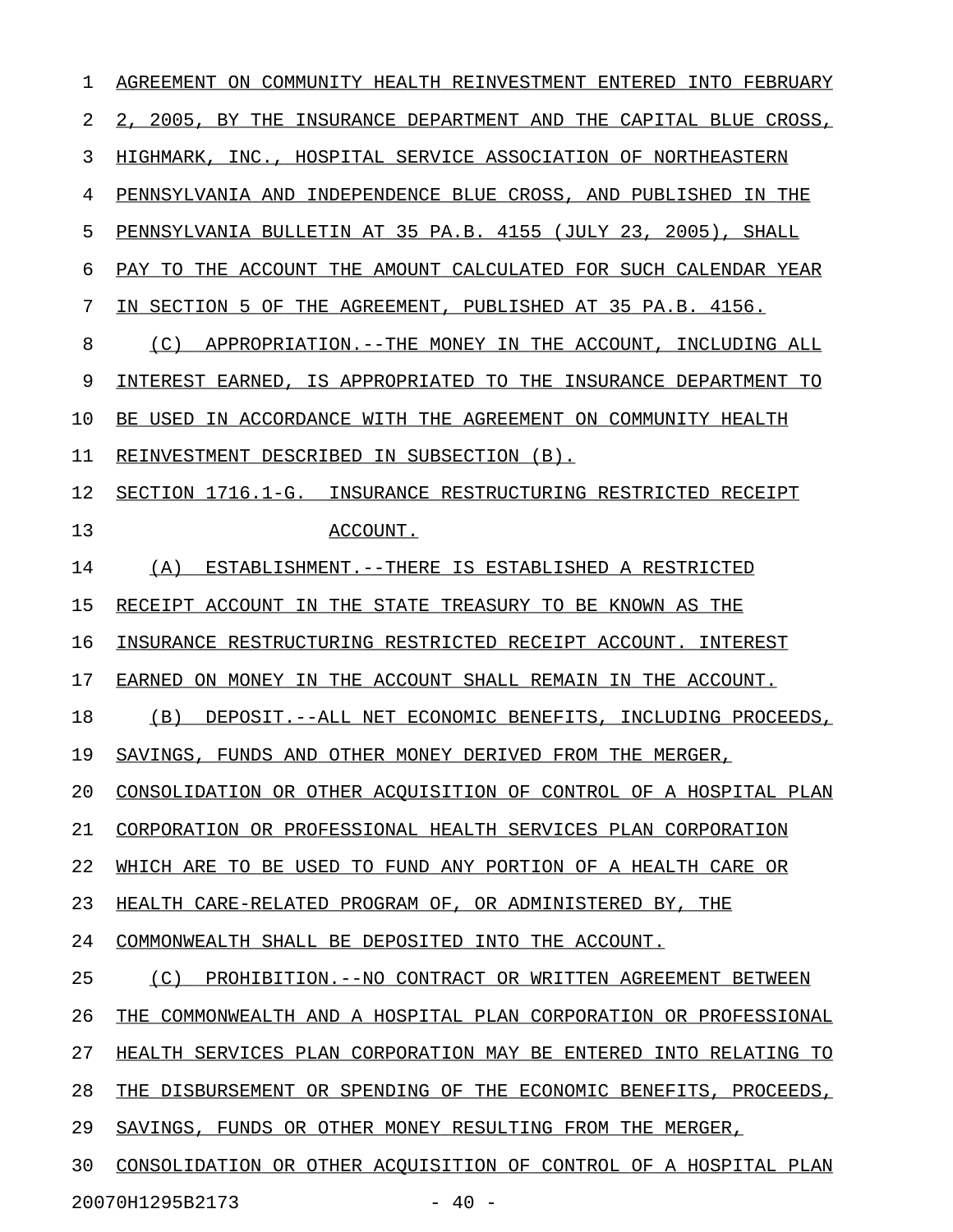| 1  | CORPORATION OR PROFESSIONAL HEALTH SERVICES PLAN CORPORATION      |
|----|-------------------------------------------------------------------|
| 2  | UNTIL FUNDS ARE APPROPRIATED UNDER SUBSECTION (D).                |
| 3  | (D)<br>APPROPRIATION.--NO FUND OR MONEY MAY BE TRANSFERRED OR     |
| 4  | PAID FROM THE ACCOUNT UNLESS APPROPRIATED BY THE GENERAL          |
| 5  | ASSEMBLY FOR HEALTH-RELATED PURPOSES.                             |
| 6  | SECTION 1717-G. HEALTH CARE PROVIDER RETENTION ACCOUNT.           |
| 7  | $(RESERVED)$ .                                                    |
| 8  | SECTION 1718-G. (RESERVED).                                       |
| 9  | SECTION 1719-G. RESTRICTED RECEIPT ACCOUNTS.                      |
| 10 | (A)<br>GENERAL PROVISIONS. -- THE SECRETARY MAY CREATE RESTRICTED |
| 11 | RECEIPT ACCOUNTS FOR THE PURPOSE OF ADMINISTERING FEDERAL GRANTS  |
| 12 | ONLY FOR THE PURPOSES DESIGNATED IN THIS SECTION.                 |
| 13 | (B)<br>DEPARTMENT OF COMMUNITY AND ECONOMIC DEVELOPMENT.--THE     |
| 14 | FOLLOWING RESTRICTED RECEIPT ACCOUNTS MAY BE ESTABLISHED FOR THE  |
| 15 | DEPARTMENT OF COMMUNITY AND ECONOMIC DEVELOPMENT:                 |
| 16 | (1)<br>ARC HOUSING REVOLVING LOAN PROGRAM.                        |
| 17 | (2)<br>(RESERVED).                                                |
| 18 | (C)<br>DEPARTMENT OF CONSERVATION AND NATURAL RESOURCES.--THE     |
| 19 | FOLLOWING RESTRICTED RECEIPT ACCOUNTS MAY BE ESTABLISHED FOR THE  |
| 20 | DEPARTMENT OF CONSERVATION AND NATURAL RESOURCES:                 |
| 21 | (1)<br>FEDERAL AID TO VOLUNTEER FIRE COMPANIES.                   |
| 22 | (2)<br>FEDERAL LAND AND WATER CONSERVATION FUND ACT.              |
| 23 | (3)<br>NATIONAL FOREST RESERVE ALLOTMENT.                         |
| 24 | (4)<br>FEDERAL LAND AND WATER CONSERVATION FUND ACT -             |
| 25 | CONSERVATION AND NATURAL RESOURCES.                               |
| 26 | (D)<br>DEPARTMENT OF EDUCATION. --THE FOLLOWING RESTRICTED        |
| 27 | RECEIPT ACCOUNTS MAY BE ESTABLISHED FOR THE DEPARTMENT OF         |
| 28 | EDUCATION:                                                        |
| 29 | (1)<br>EDUCATION OF THE DISABLED - PART C.                        |
| 30 | (2)<br>LSTA - LIBRARY GRANTS.                                     |
|    | 20070H1295B2173<br>$-41 -$                                        |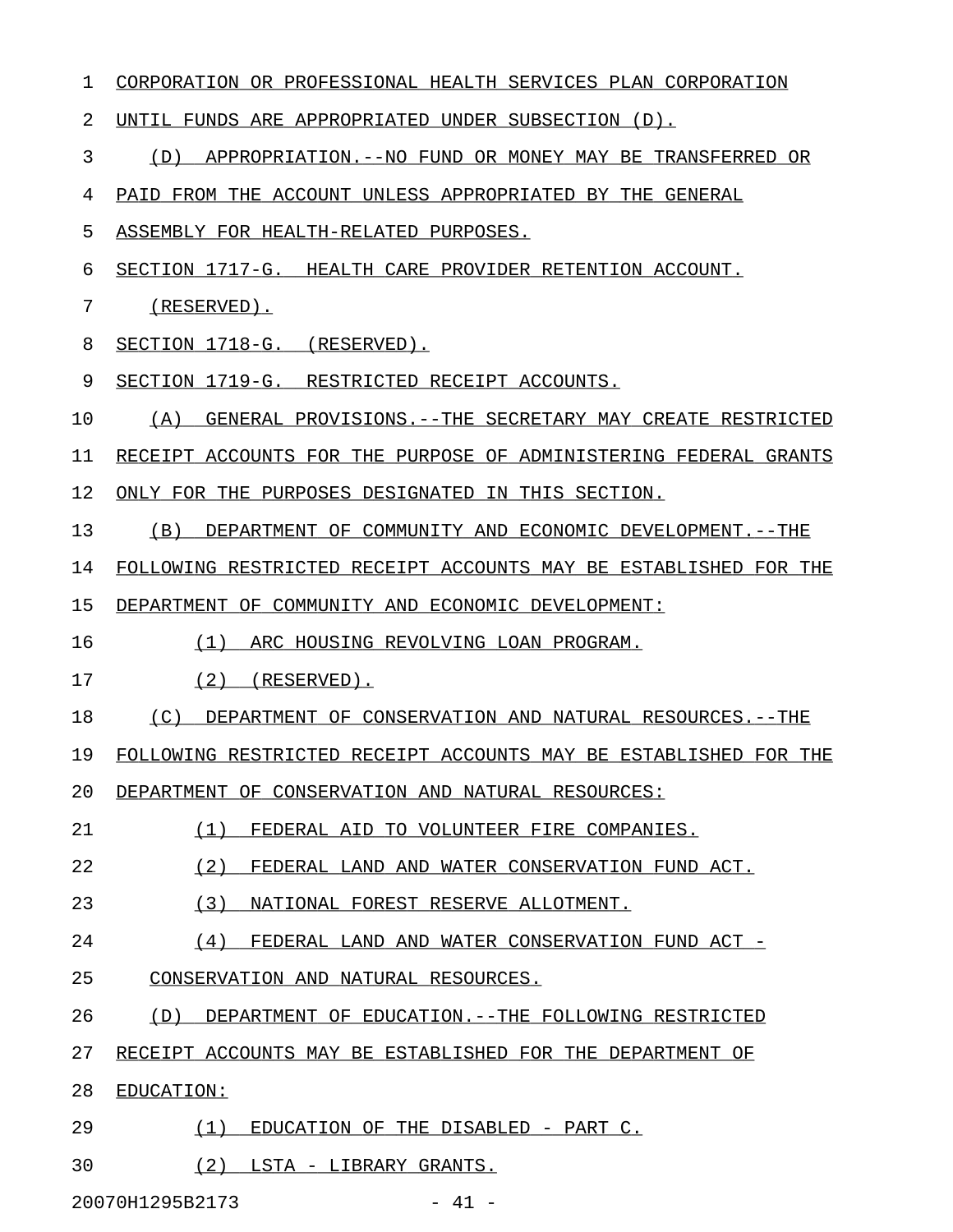| 1  | (3)<br>THE PENNSYLVANIA STATE UNIVERSITY FEDERAL AID.            |
|----|------------------------------------------------------------------|
| 2  | (4)<br>EMERGENCY IMMIGRATION EDUCATION ASSISTANCE.               |
| 3  | (5)<br>EDUCATION OF THE DISABLED - PART D.                       |
| 4  | (6)<br>HOMELESS ADULT ASSISTANCE PROGRAM.                        |
| 5  | (7)<br>SEVERELY HANDICAPPED.                                     |
| 6  | (8)<br>MEDICAL ASSISTANCE REIMBURSEMENTS TO LOCAL EDUCATION      |
| 7  | AGENCIES.                                                        |
| 8  | (E)<br>DEPARTMENT OF ENVIRONMENTAL PROTECTION. --THE FOLLOWING   |
| 9  | RESTRICTED RECEIPT ACCOUNTS MAY BE ESTABLISHED FOR THE           |
| 10 | DEPARTMENT OF ENVIRONMENTAL PROTECTION:                          |
| 11 | (1)<br>FEDERAL WATER RESOURCES PLANNING ACT.                     |
| 12 | (2)<br>FLOOD CONTROL PAYMENTS.                                   |
| 13 | (3)<br>SOIL AND WATER CONSERVATION ACT - INVENTORY OF            |
| 14 | PROGRAMS.                                                        |
| 15 | (F)<br>DEPARTMENT OF HEALTH. --THE FOLLOWING RESTRICTED RECEIPT  |
| 16 | ACCOUNTS MAY BE ESTABLISHED FOR THE DEPARTMENT OF HEALTH:        |
| 17 | (1)<br>SHARE LOAN PROGRAM.                                       |
| 18 | (2)<br>(RESERVED).                                               |
| 19 | (G)<br>DEPARTMENT OF TRANSPORTATION. --THE FOLLOWING RESTRICTED  |
| 20 | RECEIPT ACCOUNTS MAY BE ESTABLISHED FOR THE DEPARTMENT OF        |
| 21 | TRANSPORTATION:                                                  |
| 22 | CAPITAL ASSISTANCE ELDERLY AND HANDICAPPED PROGRAMS.<br>(1)      |
| 23 | (2)<br>RAILROAD REHABILITATION AND IMPROVEMENT ASSISTANCE.       |
| 24 | (3)<br>RIDESHARING/VAN POOL PROGRAM - ACQUISITION.               |
| 25 | (H)<br>PENNSYLVANIA EMERGENCY MANAGEMENT AGENCY. --THE FOLLOWING |
| 26 | RESTRICTED RECEIPT ACCOUNTS MAY BE ESTABLISHED FOR THE           |
| 27 | PENNSYLVANIA EMERGENCY MANAGEMENT AGENCY:                        |
| 28 | RECEIPTS FROM FEDERAL GOVERNMENT - DISASTER RELIEF -<br>(1)      |
| 29 | DISASTER RELIEF ASSISTANCE TO STATE AND POLITICAL                |
| 30 | SUBDIVISIONS.                                                    |

20070H1295B2173 - 42 -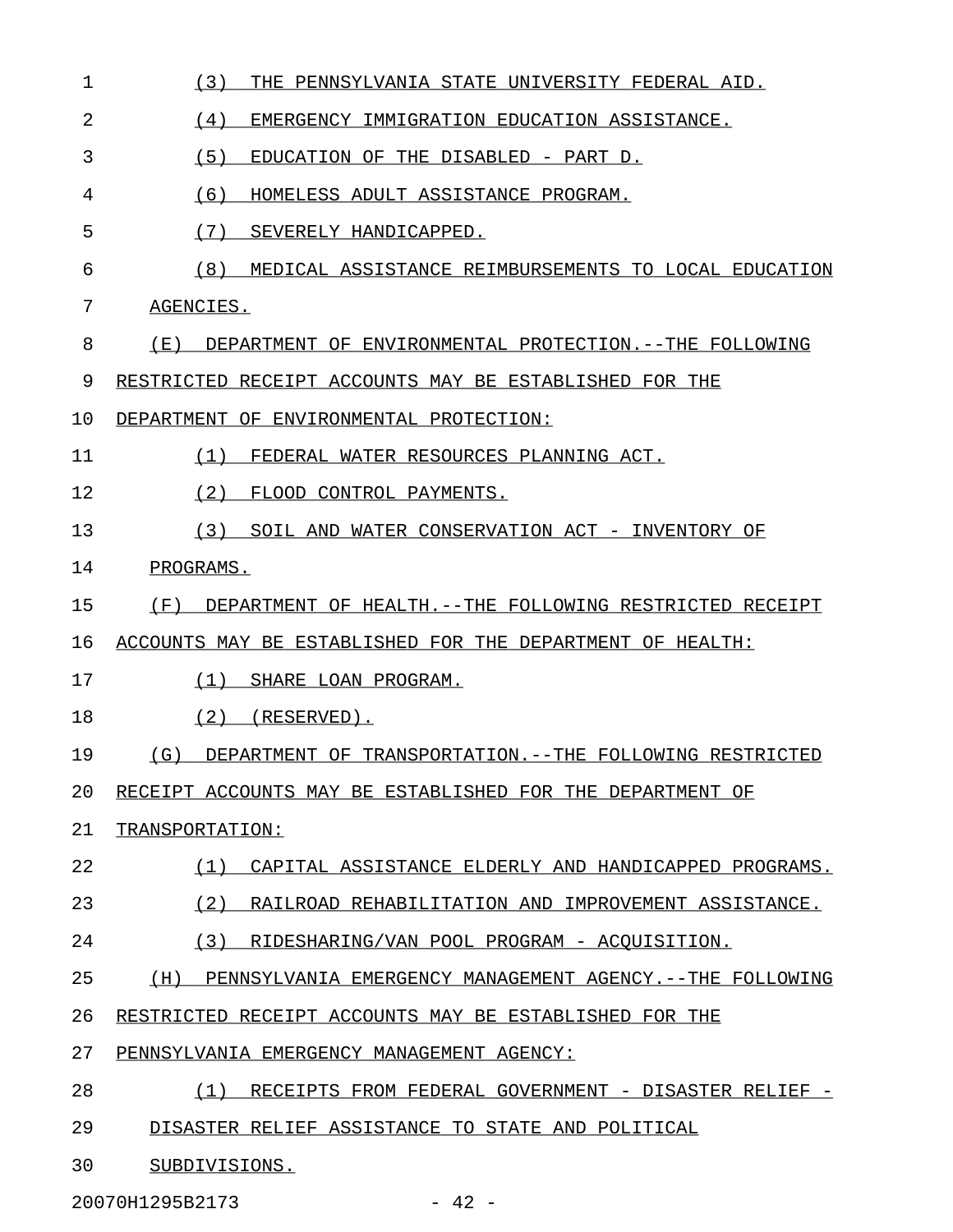1 (2) (RESERVED). 2 (I) PENNSYLVANIA HISTORICAL AND MUSEUM COMMISSION.--THE 3 FOLLOWING RESTRICTED RECEIPT ACCOUNTS MAY BE ESTABLISHED FOR THE 4 PENNSYLVANIA HISTORICAL AND MUSEUM COMMISSION: 5  $(1)$  FEDERAL GRANT - NATIONAL HISTORIC PRESERVATION ACT 6 (PUBLIC LAW 89-665, 80 STAT. 915). 7 (2) (RESERVED). 8 (J) EXECUTIVE OFFICES.--THE FOLLOWING RESTRICTED RECEIPT 9 ACCOUNTS MAY BE ESTABLISHED FOR THE EXECUTIVE OFFICES: 10  $(1)$  RETIRED EMPLOYEES MEDICARE PART D. 11 (2) JUSTICE ASSISTANCE. 12 (3) JUVENILE ACCOUNTABILITY INCENTIVE. 13 SECTION 1720-G. STATE GAMING FUND. 14 (A) DEDUCTION OF CERTAIN APPROPRIATIONS.--NOTWITHSTANDING 15 THE PROVISIONS OF SECTION 504(C)(1) OF THE ACT OF JUNE 27, 2006 16 (1ST SP.SESS., P.L.1873, NO.1), KNOWN AS THE TAXPAYER RELIEF 17 ACT, FUNDS APPROPRIATED TO THE PENNSYLVANIA GAMING CONTROL BOARD 18 FROM THE STATE GAMING FUND SHALL BE DEDUCTED FROM THE AMOUNT 19 TRANSFERRED TO THE PROPERTY TAX RELIEF RESERVE FUND UNDER 20 SECTION 504(B) OF THE TAXPAYER RELIEF ACT AND REPAID AS PROVIDED 21 IN SUBSECTION (B). 22 (B) ASSESSMENT FOR REPAYMENT. -- NOTWITHSTANDING THE 23 PROVISIONS OF 4 PA.C.S. § 1901.1 (RELATING TO REPAYMENTS TO 24 STATE GAMING FUND), THE PENNSYLVANIA GAMING CONTROL BOARD SHALL 25 ASSESS SLOT MACHINE LICENSEES FOR REPAYMENT OF AMOUNTS 26 TRANSFERRED TO THE BOARD FROM THE STATE GAMING FUND UNDER 27 SUBSECTION (A) FOR REPAYMENT TO THE PROPERTY TAX RELIEF RESERVE 28 FUND AT SUCH TIME AS AT LEAST 11 SLOT MACHINE LICENSES HAVE BEEN 29 ISSUED AND 11 LICENSED GAMING ENTITIES HAVE COMMENCED THE 30 OPERATION OF SLOT MACHINES. THE BOARD SHALL ADOPT A REPAYMENT

20070H1295B2173 - 43 -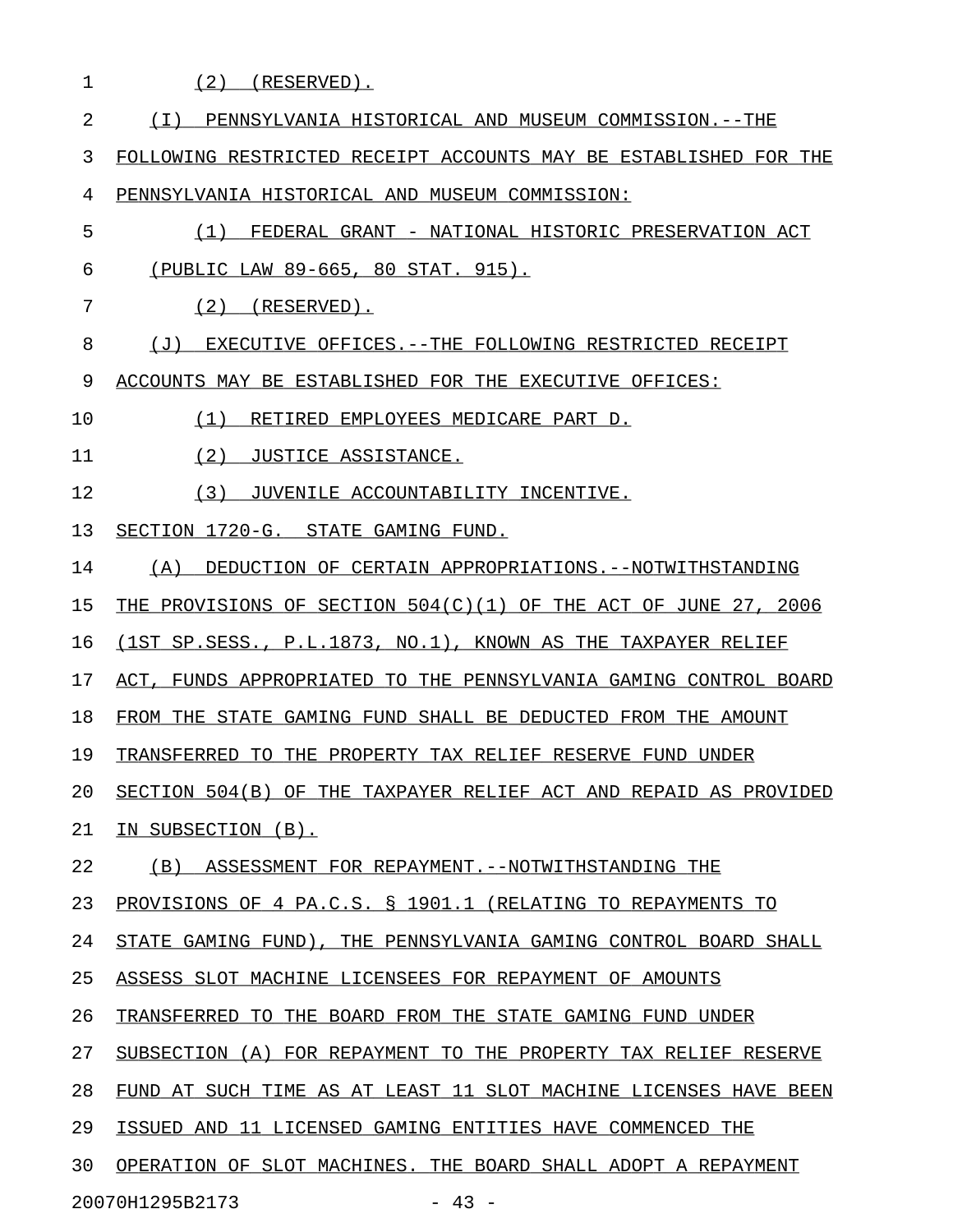1 SCHEDULE THAT ASSESSES TO EACH SLOT MACHINE LICENSEE COSTS FOR 2 THE REPAYMENT OF AMOUNTS APPROPRIATED UNDER THIS SECTION IN AN 3 AMOUNT THAT IS PROPORTIONAL TO EACH SLOT MACHINE LICENSEE'S 4 GROSS TERMINAL REVENUE. 5 (C) OTHER APPROPRIATIONS SOLELY FROM ASSESSMENT.--ALL FUNDS 6 FOR THE OPERATION OF THE PENNSYLVANIA STATE POLICE, DEPARTMENT 7 OF REVENUE AND ATTORNEY GENERAL ARE APPROPRIATED SOLELY FROM AN 8 ASSESSMENT ON GROSS TERMINAL REVENUE FROM ACCOUNTS UNDER 4 9 PA.C.S. § 1401 (RELATING TO SLOT MACHINE LICENSEE DEPOSITS) IN 10 AN AMOUNT EQUAL TO THAT APPROPRIATED BY THE GENERAL ASSEMBLY FOR 11 FISCAL YEAR 2007-2008. THE PENNSYLVANIA GAMING CONTROL BOARD, 12 PENNSYLVANIA STATE POLICE, ATTORNEY GENERAL OR DEPARTMENT OF 13 REVENUE SHALL NOT ASSESS ANY ADDITIONAL CHARGE, FEE, COST OF 14 OPERATIONS OR OTHER PAYMENT FROM A LICENSED GAMING ENTITY IN 15 EXCESS OF AMOUNTS APPROPRIATED FOR FISCAL YEAR 2007-2008. THIS 16 SUBSECTION SHALL NOT APPLY TO ANY VOLUNTARY PAYMENT MADE BY A 17 NEW SLOT MACHINE LICENSEE IN ACCORDANCE WITH SIMILAR PAYMENTS 18 VOLUNTARILY MADE BY EXISTING LICENSEES. 19 SECTION 4. REPEALS ARE AS FOLLOWS: 20 (1) THE GENERAL ASSEMBLY DECLARES THAT THE REPEAL UNDER 21 PARAGRAPH (2) IS NECESSARY TO EFFECTUATE THE ADDITION OF 22 ARTICLE XV-A OF THE ACT. 23 (2) THE ACT OF SEPTEMBER 26, 1961 (P.L.1661, NO.692), 24 KNOWN AS THE STATE EMPLOYES GROUP LIFE INSURANCE LAW, IS 25 REPEALED. 26 SECTION 5. THE ADDITION OF ARTICLE XV-A OF THE ACT IS A 27 CONTINUATION OF THE ACT OF SEPTEMBER 26, 1961 (P.L.1661, 28 NO.692), KNOWN AS THE STATE EMPLOYES GROUP LIFE INSURANCE LAW. 29 EXCEPT AS OTHERWISE PROVIDED UNDER ARTICLE XV-A, ALL ACTIVITIES 30 INITIATED UNDER THE STATE EMPLOYES GROUP LIFE INSURANCE LAW

20070H1295B2173 - 44 -